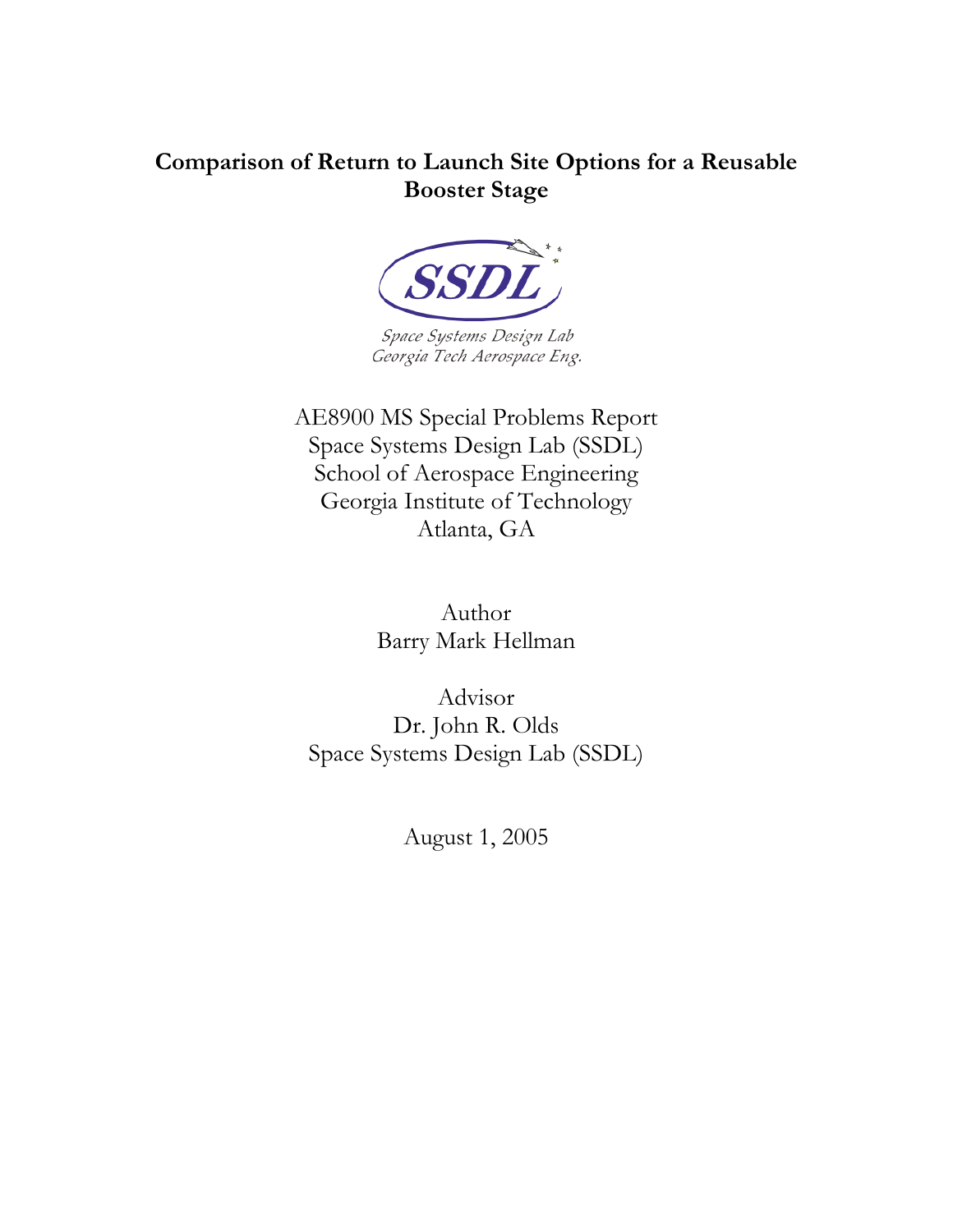# <span id="page-1-0"></span>**Table of Contents**

| 1.0   |
|-------|
| 2.0   |
| 2.1   |
| 2.2   |
| 2.3   |
| 2.4   |
| 2.5   |
| 3.0   |
| 3.1   |
| 3.2   |
| 3.2.1 |
| 3.2.2 |
| 3.2.3 |
| 3.2.4 |
| 3.2.5 |
| 3.2.6 |
| 3.3   |
| 4.0   |
| 4.1   |
| 4.2   |
| 4.2.1 |
| 4.2.2 |
| 4.2.3 |
| 4.3   |
| 5.0   |
| 6.0   |
|       |
|       |

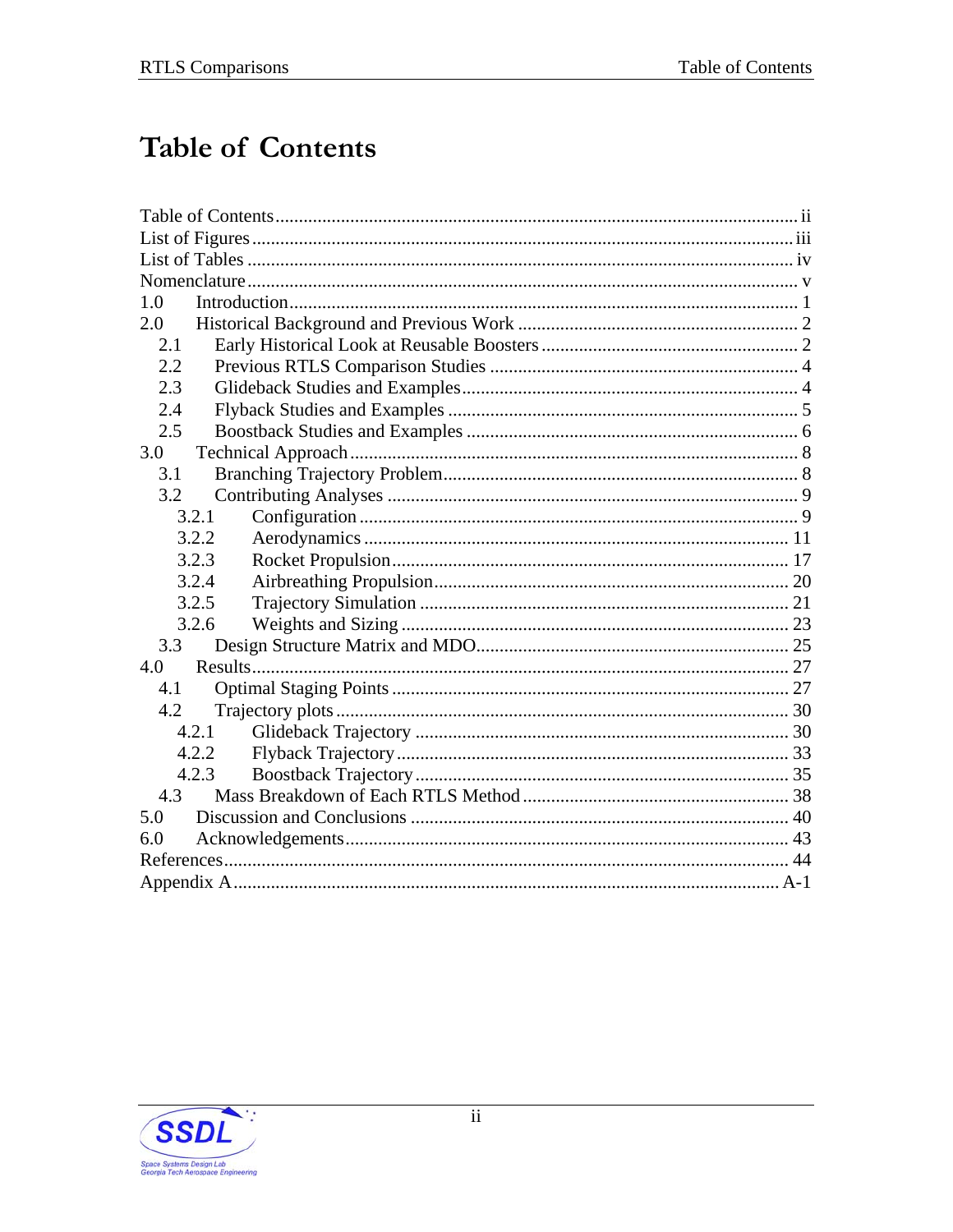# <span id="page-2-0"></span>**List of Figures**

| Figure 19. Airbreathing Isp vs. Cruise Mach for Engine Parameters in Table III.  21   |  |
|---------------------------------------------------------------------------------------|--|
| Figure 20. TPS Area Density as a Function of Maximum Re-entry Mach Number.  25        |  |
|                                                                                       |  |
| Figure 22. Total Gross Mass of Booster and Upper Stage at Various Staging Points 27   |  |
| Figure 23. Total Dry Mass of Booster and Upper Stage at Various Staging Points 28     |  |
| Figure 24. Final Altitude Over Launch Site for Glideback at Various Staging Points 28 |  |
| Figure 25. Comparison of RTLS Methods When Optimized for Lowest Gross Mass 29         |  |
| Figure 26. Comparison of RTLS Methods When Optimized for Lowest Dry Mass 30           |  |
|                                                                                       |  |
|                                                                                       |  |
| Figure 29. Dynamic Pressure, Normal Force, and Overall Acceleration vs. Time for      |  |
|                                                                                       |  |
| Figure 30. Mach Number and Aerodynamic Angles for Glideback Trajectory.  32           |  |
|                                                                                       |  |
|                                                                                       |  |
| Figure 33. Dynamic Pressure and Mach Number vs. Time for Flyback Trajectory 34        |  |
| Figure 34. Normal Acceleration and Aerodynamic Angles for Flyback Trajectory.  35     |  |
|                                                                                       |  |
|                                                                                       |  |
| Figure 37. Dynamic Pressure and Normal Force vs. Time for Boostback Trajectory 37     |  |
| Figure 38. Mach Number and Aerodynamic Angles for Boostback Trajectory 37             |  |

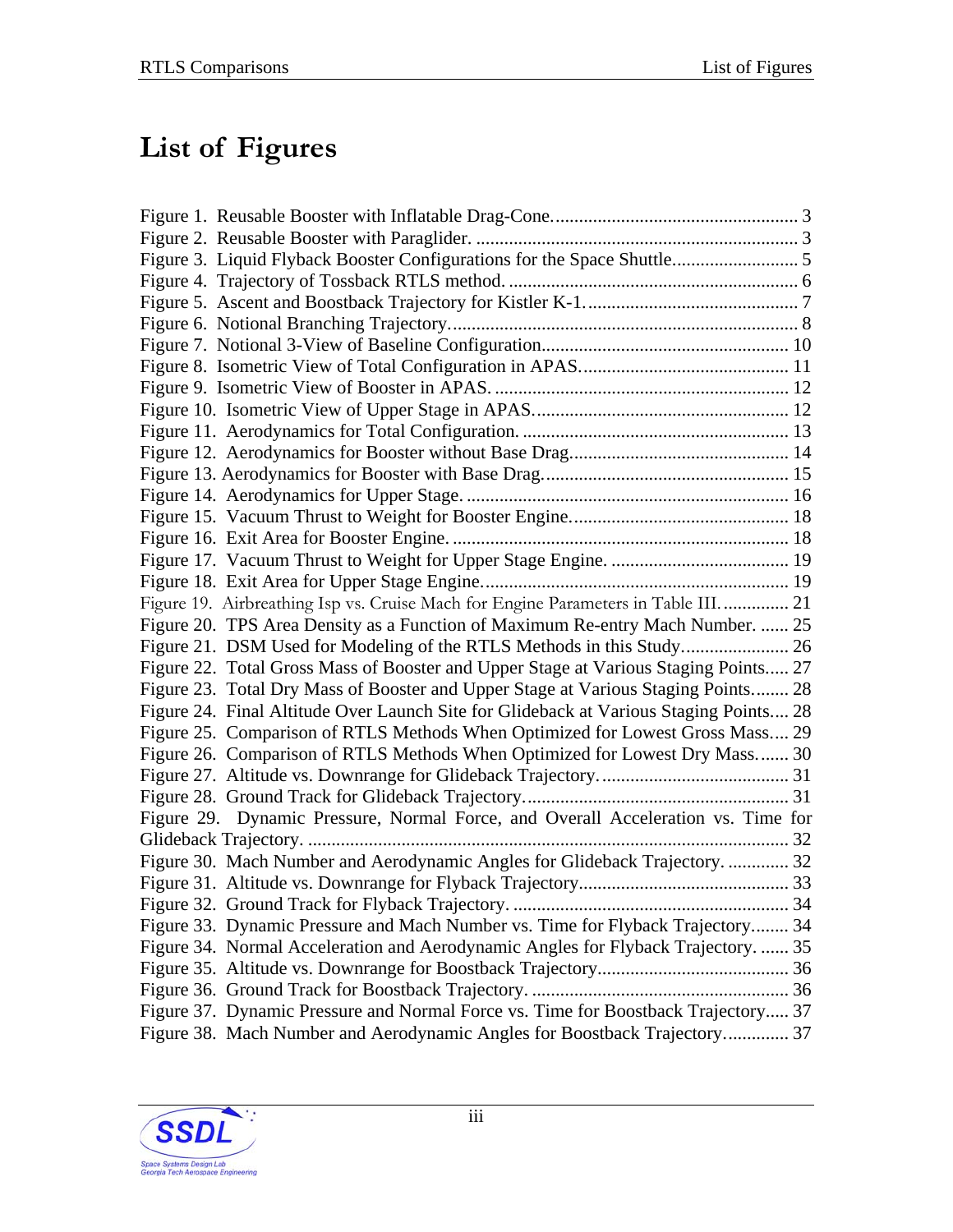# <span id="page-3-0"></span>**List of Tables**

| Table VIII. Mass Breakdown for Upper Stage for Each RTLS Method 39 |  |
|--------------------------------------------------------------------|--|

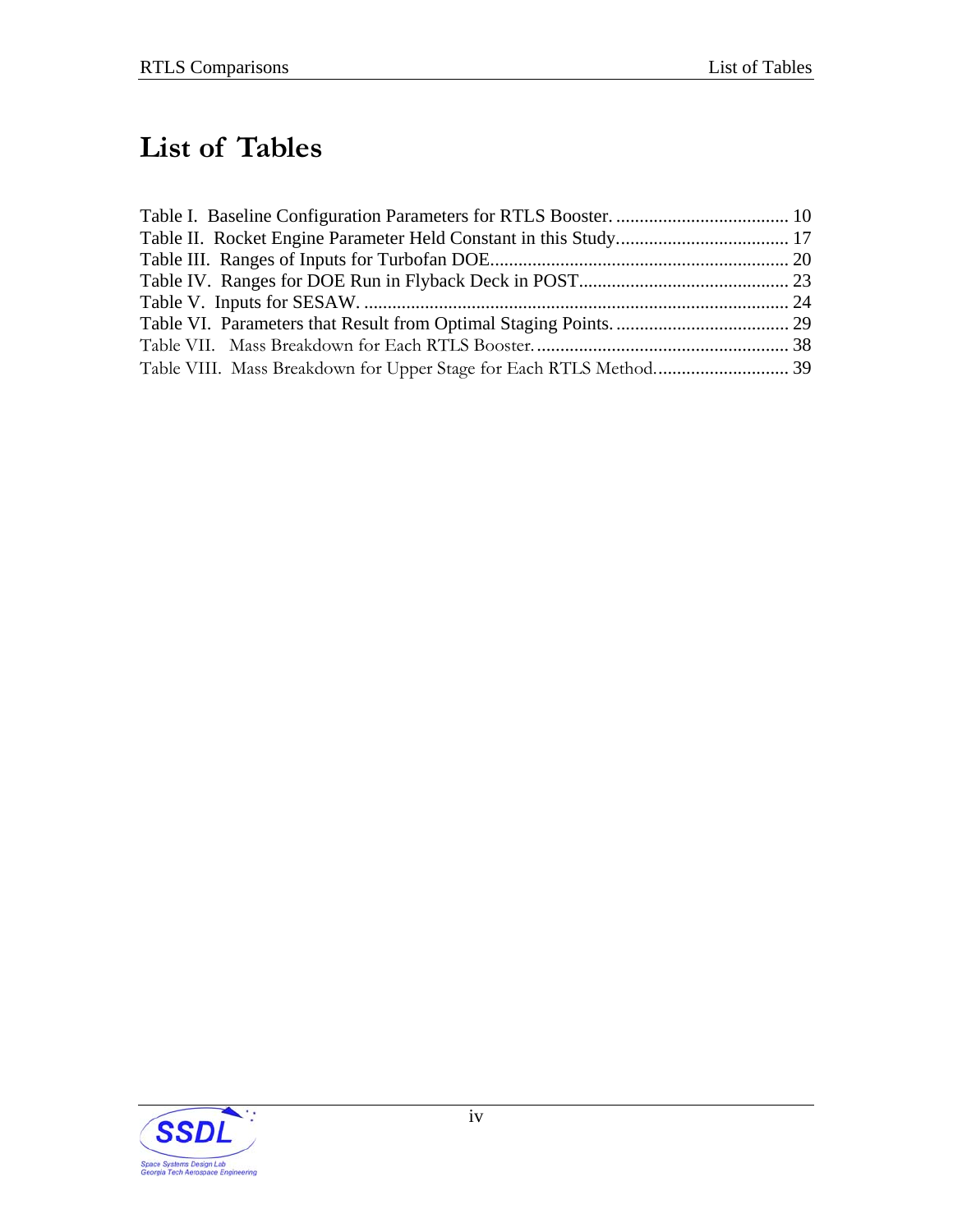# <span id="page-4-0"></span>**Nomenclature**

| <b>APAS</b>     | Aerodynamic Preliminary Analysis Software     |
|-----------------|-----------------------------------------------|
| <b>BPR</b>      | <b>Bypass Ratio</b>                           |
| <b>CAD</b>      | Computer-Aided Drawing                        |
| DOE             | Design of Experiments                         |
| DOF             | Degree of Freedom                             |
| <b>DSM</b>      | Design Structure Matrix                       |
| $\Delta \rm{V}$ | Change in Velocity                            |
| <b>ELV</b>      | Expendable Launch Vehicle                     |
| <b>FPA</b>      | Flight Path Angle                             |
| FPI             | <b>Fixed Point Iteration</b>                  |
| GUI             | Graphical User Interface                      |
| <b>HABP</b>     | Hypersonic Arbitrary Body Program             |
| <b>ISP</b>      | Specific Impulse                              |
| <b>KSC</b>      | Kennedy Space Center                          |
| LH <sub>2</sub> | Liquid Hydrogen                               |
| <b>LOX</b>      | Liquid Oxygen                                 |
| <b>MDO</b>      | Multi-Disciplinary Design Optimization        |
| <b>MER</b>      | Mass Estimating Relationship                  |
| МR              | Mass Ratio                                    |
| OBD             | Optimizer Based Decomposition                 |
| <b>POST</b>     | Program to Optimize Simulated Trajectories    |
| <b>RLV</b>      | Reusable Launch Vehicle                       |
| RP              | Rocket Grade Kerosene                         |
| <b>RSE</b>      | Response Surface Equation                     |
| <b>RTLS</b>     | Return to Launch Site                         |
| SESAW           | Simple Electrical Systems and Avionics Wizard |
| <b>SSTO</b>     | Single Stage To Orbit                         |
| <b>TSTO</b>     | Two Stage To Orbit                            |
| <b>UDP</b>      | Unified Distributed Panel                     |
| <b>USAF</b>     | United States Air Force                       |

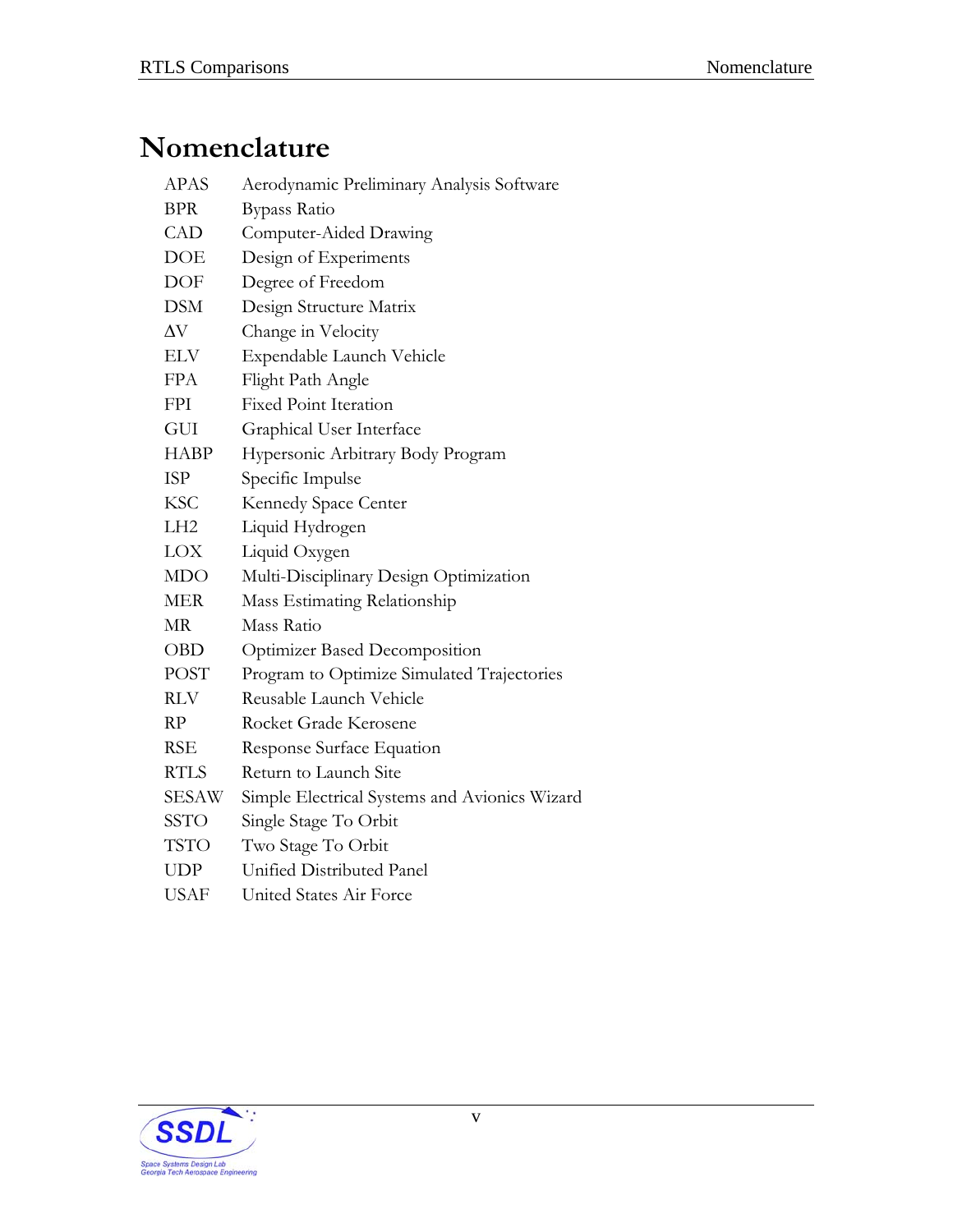## <span id="page-5-0"></span>**1.0 Introduction**

Ever since the United States became involved in developing launch vehicles, there has been a desired to develop a vehicle that could place an payload in orbit, return to its launch site, and be reused quickly similar to a conventional airplane. The major deterrent to developing a RLV has been the large upfront development cost without the launch frequency necessary to justify that cost. The only partially reusable vehicle developed is the Space Shuttle which has shown to have large operation expenses and a long turn around time. Its solid rocket boosters must be extracted from the ocean and undergo long maintenance procedures to clean out the salt water.

All unmanned launches around the world currently make use of completely expendable launch vehicles which can run up to \$500 million a launch. Along with the current need in the USAF for responsive space lift and for long range strike and the growing space tourist market, there is now a growing desire to develop a partial or totally reusable TSTO launch vehicle to replace the current ELV's and the Shuttle.

A current trend in RLV development is to focus on reusing the booster while leaving the upper stage expendable. A vehicle like this can serve as a stepping stone to a totally reusable system by developing operational techniques, prove technologies, better determine economic benefits, and build public support for reusable launch architectures.

One of the main design decisions for a reusable booster is to determine the method it will use for RTLS. If the booster is unpowered after staging, then there is a limit as to how high the staging can occur so the booster will have enough margin to return and land safely. If the booster uses airbreathing engines, hardware for those engines needs to be added along with another fuel tank thereby increasing the complexity, mass, and cost of the booster. The airbreathing engines, however, will allow for a higher staging point, since it can return after turning around at a point farther downrange. Another possibility for a RTLS booster is to use the ascent rocket engines to provide the necessary acceleration for RTLS.

This study will compare the RTLS methods of boostback, flyback with an airbreathing engine (referred to as "flyback" in this study), and glideback and compare them based on the optimal staging point for both gross mass and dry mass. In order to find this, a multi-disciplinary model of the vehicles incorporating many different design tools was made to be able to find an optimal sized vehicle based on the staging point while keeping most other parameters constant.

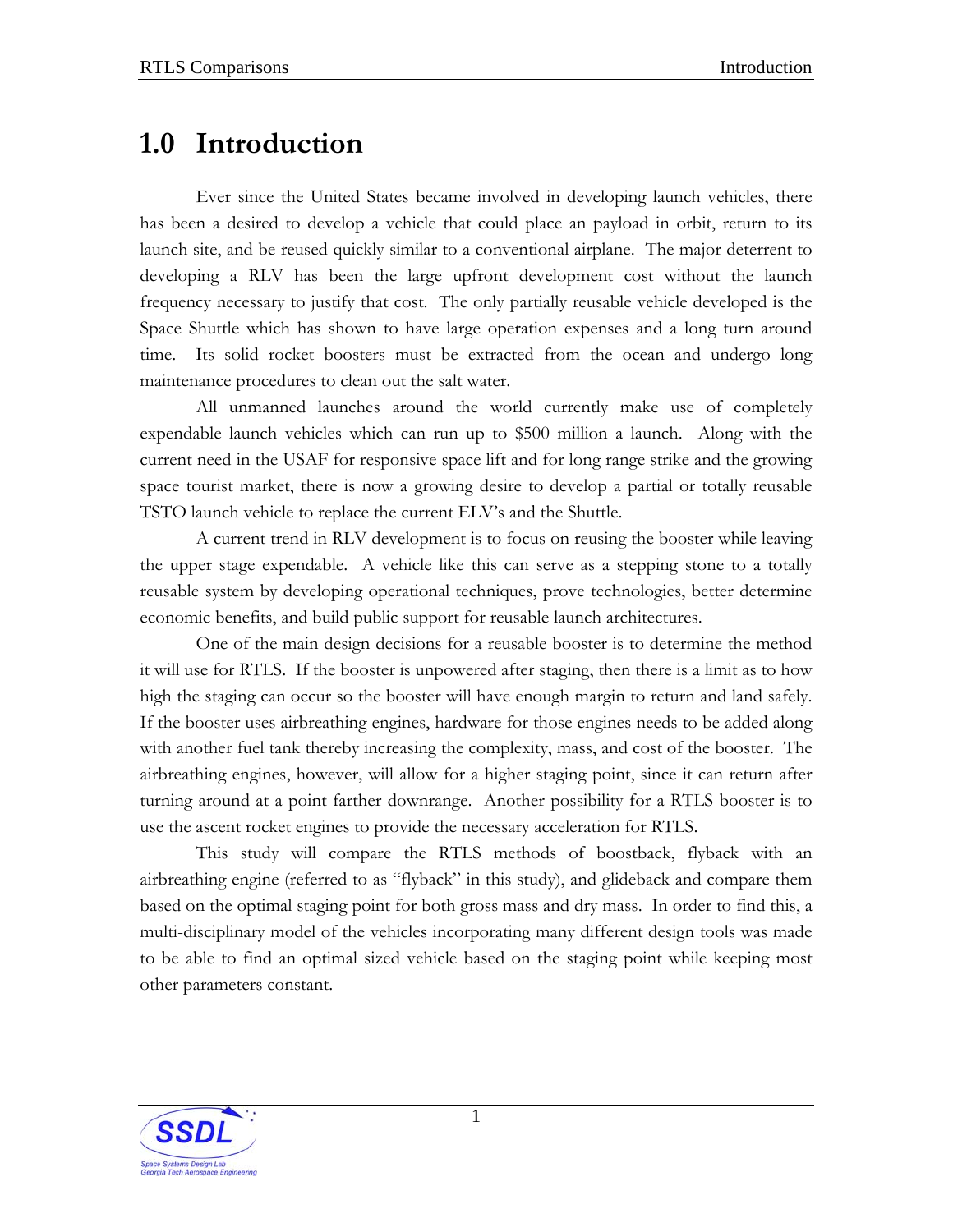## <span id="page-6-0"></span>**2.0 Historical Background and Previous Work**

### **2.1 Early Historical Look at Reusable Boosters**

The desire to build a RLV has been around since the days of the space race to the moon. As with today, they were concerned with the cost of space access. It was believed that economics would limit space exploration and not technology<sup>[1](#page--1-1)</sup>. . Many early studies focused on reusing the booster as the first method to lower the direct operating costs of placing a payload in orbit.

A study by Boeing<sup>[2](#page--1-2)</sup> initially looked at the options of a RTLS booster and a booster that flies ballistically into the ocean and is then picked up by a boat. The biggest difference in development cost was the lifting surfaces and the associated modifications to a standard expendable booster, which would increase with staging altitude and Mach number. Also, adding wings would require flight testing for a manned system. Recovering the booster in the ocean, however, would need small modifications adding aerodynamic stabilization and deceleration devices such as parachutes. Overall, a higher research and development cost of almost 30 to 1 to build a RTLS booster gave a much more favorable outlook towards water recovery. The manufacturing cost to build each RTLS booster would cost about 3.5 times that of the ocean recovery.

The advantages of the RTLS booster show up when looking at the recurring costs. It was estimated that an individual RTLS booster could be used almost 5-6 times more than the ocean recovery.

In the early 1960's, the Douglas Aircraft Co. proposed using a inflatable drag-cone, shown in [Figure 1,](#page-7-0) system to land the booster in the ocean that could be towed back to land<sup>[1](#page-6-0)</sup>. The cone would be inflated by the residual hydrogen and helium pressurant. The gases would provide air buoyancy at an altitude of about 2000 ft to help reduce impact velocity. Additionally, the cone would protect the booster from salt water, allowing for reduced maintenance concerns.

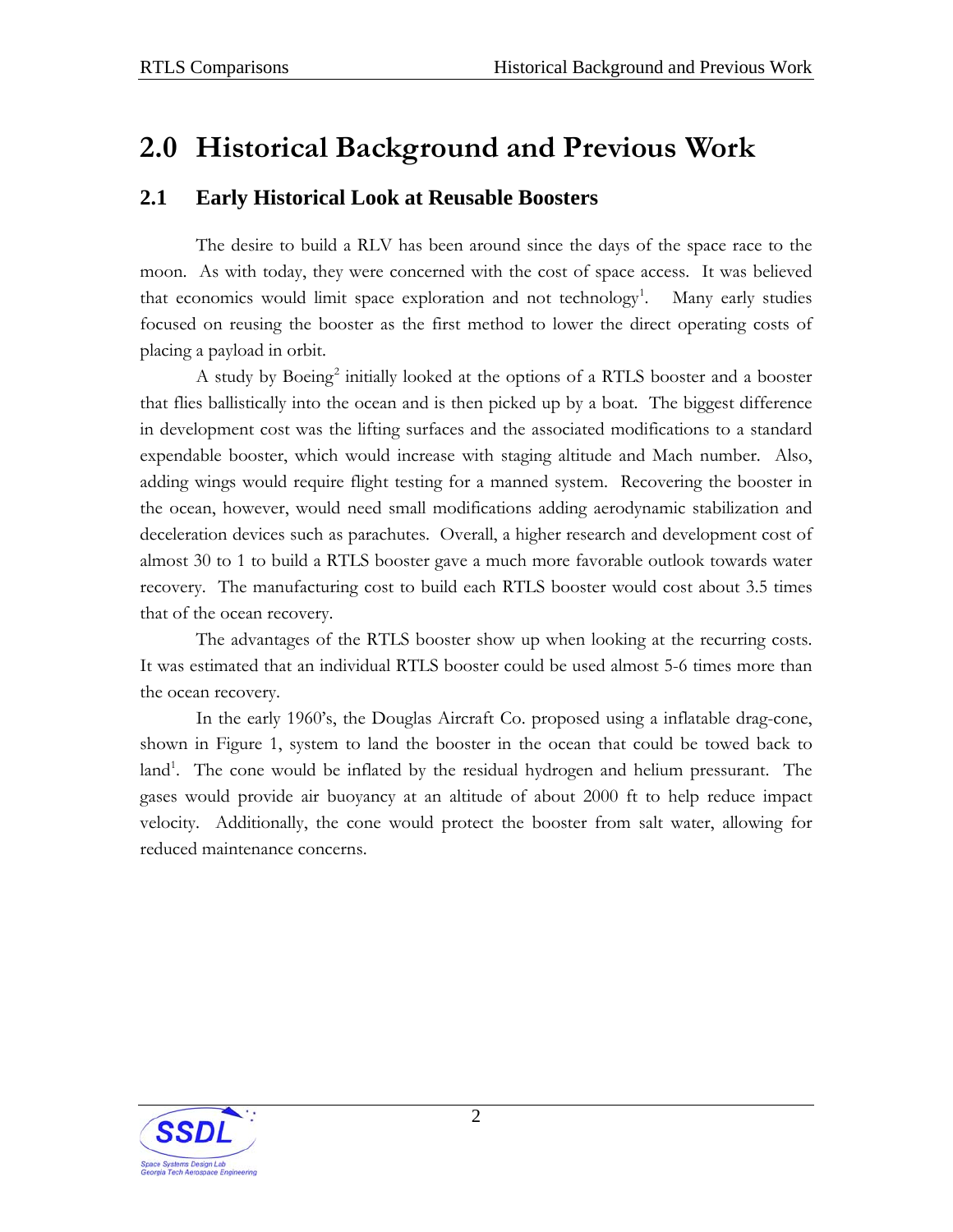<span id="page-7-0"></span>

**Figure 1. Reusable Booster with Inflatable Drag-Cone[1](#page-6-0) .** 

A method for gliding back was proposed at NASA Langley that would use a paraglider, shown in [Figure 2,](#page-7-0) to glideback to the launch site. The paraglider would control the re-entry forces, provide necessary lateral turns, and land the booster at a very slow descent rate. The cost of implementing this type of system was expected to be very high.



Figure 2. Reusable Booster with Paraglider<sup>1</sup>.

Another method to allow for easier booster recovery from the ocean was to increase the amount of vertical rise of the booster before beginning to pitch over for orbit insertion<sup>[3](#page--1-2)</sup>. This idea was based on the belief that it is advantageous to reduce the distance from the launch site to the point of atmospheric entry. The studied showed that for a 50% increase in vertical rise time of the booster allowed for a 15% reduction in impact distance. The main motivation of this study of reducing the downrange distance of atmospheric entry is one motivation for the idea behind the boostback RTLS method.

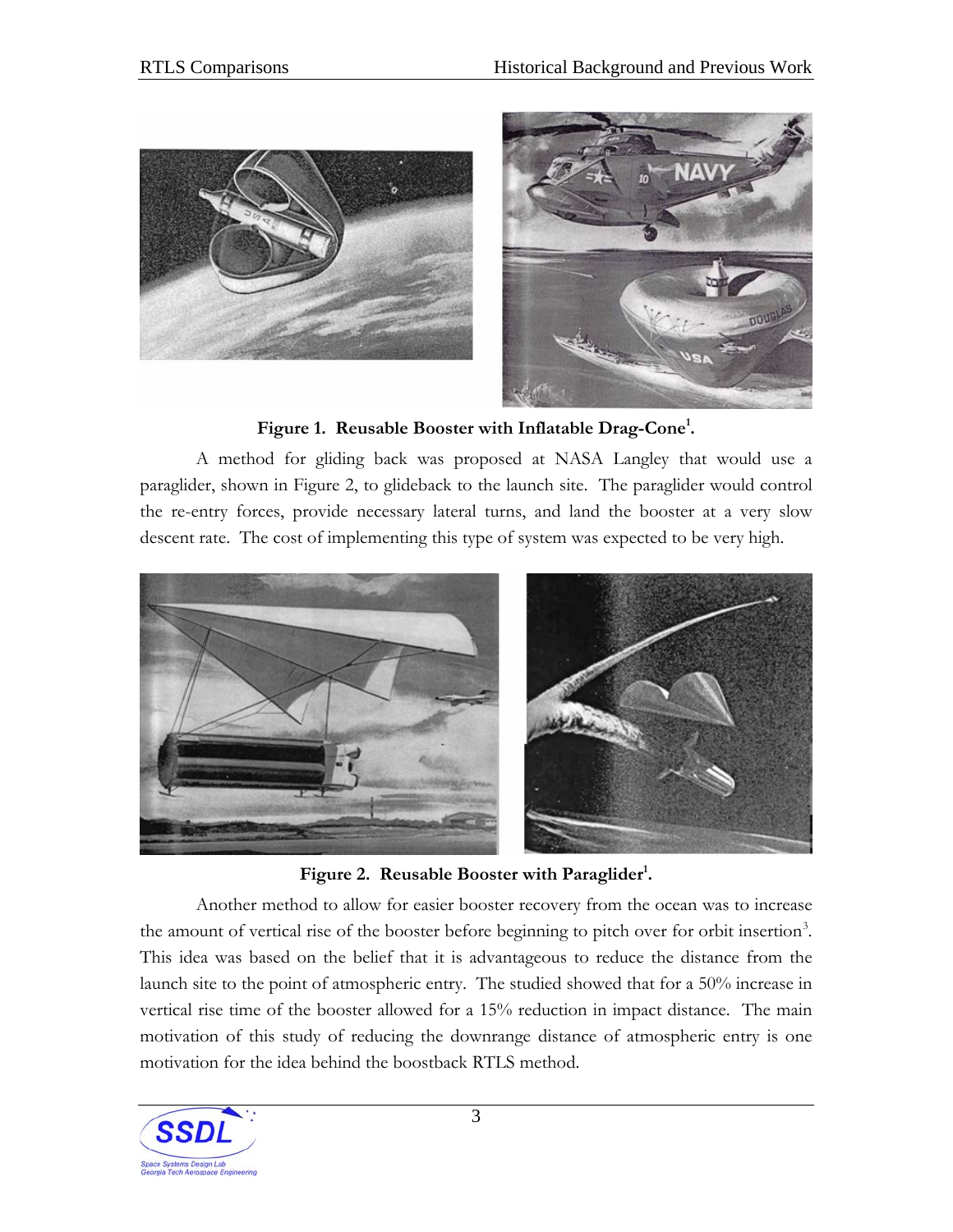### <span id="page-8-0"></span>**2.2 Previous RTLS Comparison Studies**

There are no widely known publicly published comparisons in which the boostback RTLS method is compared to other the other methods. The current comparison studies only focus on glideback vs. flyback.

One study conducted at Adelaide University in Australia and the University of Stuttgart looked at glideback and flyback launching out of the Woomera launch site in Australia<sup>[4](#page--1-2)</sup>. In this study both stages were assumed to be reusable with both stages using LOX/RP propellants. Along with analyzing the RTLS methods, the study also noted that it is not optimal to perform high g-loading turns as the extra wing weight would not make up for additional payload. This study allowed for 3.6 g turns during the RTLS branch. The optimal staging point for glideback was at a velocity of about 3937 ft/sec at and altitude of about 16.2 nmi, while flyback staged at about 10,498 ft/sec at an altitude of about 34.5 nmi.

This study did not fix a payload but fixed a gross weight at liftoff. So mass differences between the two RTLS methods must focus on the payload. The flyback vehicle was shown to lift almost 50% more payload into LEO than glideback. Although adding extra engines for flyback, this study recommends using that method as it can lift significantly more payload to orbit.

Another comparison study conducted at Tokyo University compared flyback vs. glideback and also looked at the difference between different fuels, methane, LH2, RP, and densified LH2<sup>[5](#page--1-2)</sup>. This study shows that in order for glideback to be able to occur, the mass ratio between the booster and the orbiter must be small. This study showed for the  $LOX/RP$  flyback booster, the dry weight is 17% less than  $LOX/LH2$  but the gross mass is 48% higher. The LOX/Methane booster was heavier in both gross and dry mass than the other propellants. The only glideback boosters looked at in this study were LOX/LH2 showing that glideback had 92% more gross mass and 63% more dry mass, over flyback with LOX/LH2.

### **2.3 Glideback Studies and Examples**

Although studies have shown that the powered flyback RTLS method can be advantageous when considering the gross and dry weight, glideback can make the booster a simpler vehicle without needing to add in extra hardware for the turbine engine and extra fuel tank. Even going back to the early days of spaceflight as shown above, there were many ideas to implement the simplicity of gliding back to the launch site after releasing an upper stage(s).

One example of fully reusable TSTO concept conceived at NASA Langley was the Future Space Transportation System to replace the Space Shuttle<sup>[6,7](#page--1-2),[8](#page--1-2)</sup>. This system was design to carry 150,000 lbs to LEO. The booster uses LOX/RP propellants and the upper stage uses LOX/LH2 propellants. Since the both stages burn simultaneously, the booster carries

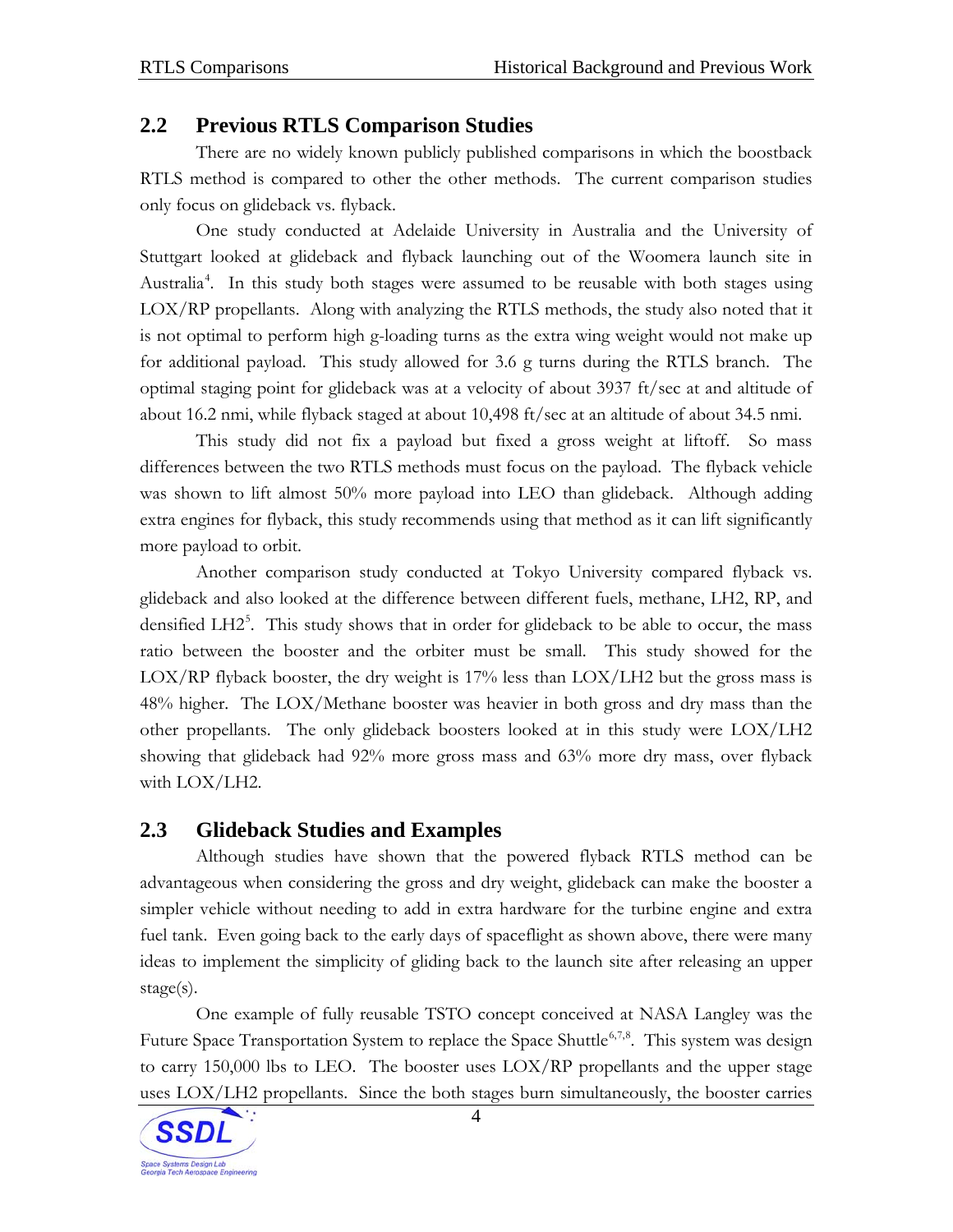<span id="page-9-0"></span>extra LH2 in a separate tank for the upper stage. The booster would glideback after staging at Mach 3. The overall payload fraction estimated for this design is about 3%. The total dry weight is estimated to be about 456,000 pounds which is just over 3 times the weight of the payload. The wings were designed for a 2.5g normal acceleration limit. Due to the low staging Mach number, no TPS is required.

Another more recent study at NASA Langley looked at developing a small launch vehicle to go along with the current desire for responsive space lift. The vehicle proposed is has three-stages with a reusable booster and expendable upper stages capable of placing a 330 lb payload in polar orbit launched out of Vandenberg. The staging point was set at Mach 3. The glideback flight was limited to 2.5 g's of normal force and a maximum dynamic pressure of 1000 psf. The glideback trajectory was analyzed in POST with the objective function to maximize altitude over the launch site and to had be modified to avoid overflight of the coast.. The booster takes 356 seconds for RTLS. The estimated payload fraction is about 2.8% and the dry is about 100 times larger than the payload weight.

### **2.4 Flyback Studies and Examples**

A major effort since the space shuttle began operating looked at replacing the solid rocket boosters with liquid flyback boosters. The configurations of dual boosters and catamaran booster are shown in [Figure 3.](#page-9-0) The boosters would stage at about Mach 5.2 and an altitude of about 163,000 ft<sup>[9](#page--1-2)</sup>. The boosters would coast to an apogee of about 270,000 ft, re-enter, perform a transonic turn and cruise back to KSC at about 18,500 ft and Mach 0.48. It was estimated that about 20,000 lb of fuel would be needed for the turbine engine<sup>[10](#page--1-2)</sup>.





The Europeans also looked at using a flyback booster for their Ariane launch vehicle. One study conducted by  $DLR$  in  $Germany$ <sup>[1](#page--1-2)1</sup> looked at different configurations including one booster, a double fuselage catamaran, two small boosters attached to the single upper stage, and a single booster inline with the upper stage. The analysis of the single booster using LOX/RP showed that four turbofans were needed for flyback. This study allowed for a maximum normal acceleration of 3.5 g's. The staging Mach number for the various

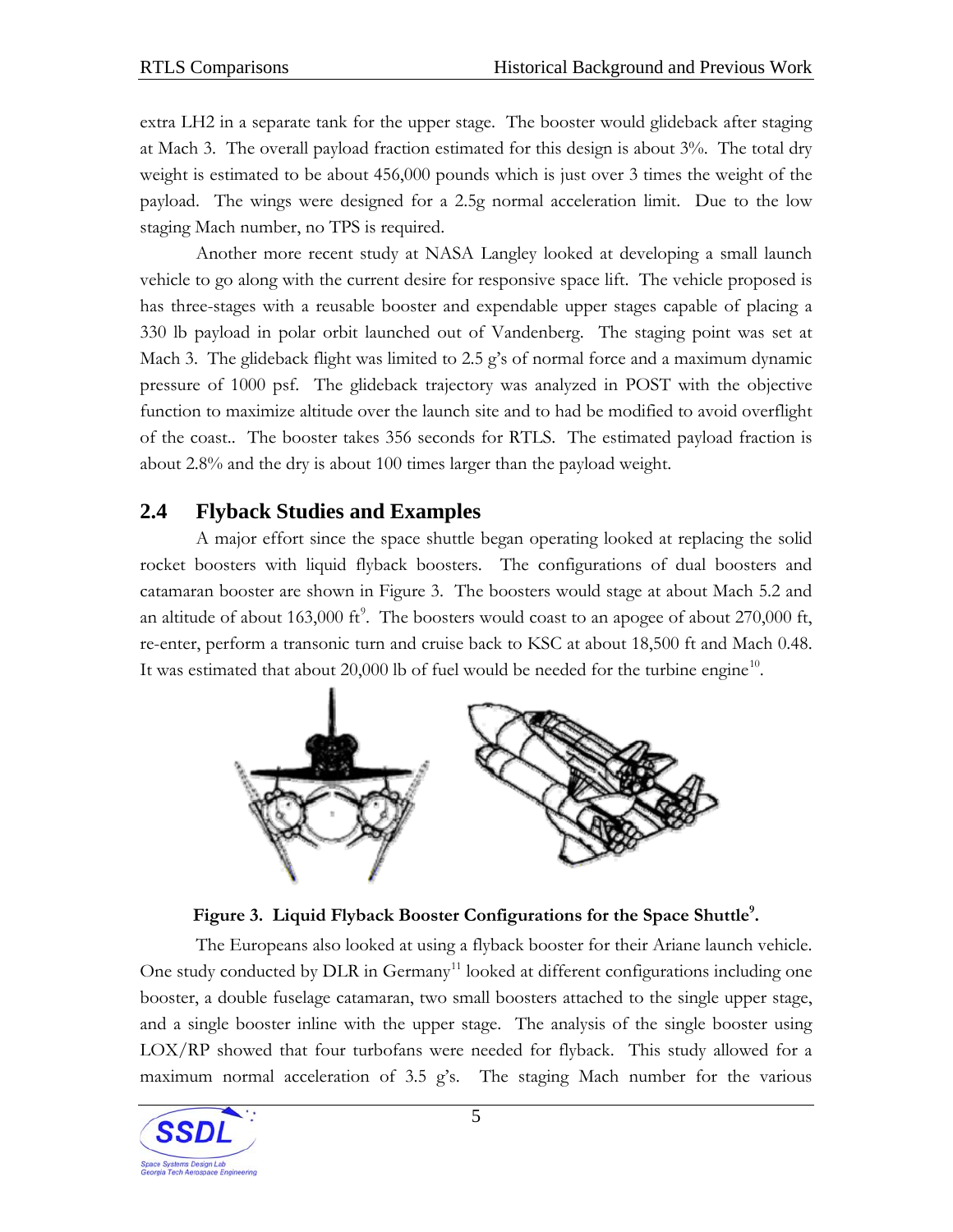<span id="page-10-0"></span>configurations range from 5.38 to 6.05. Each booster configuration reaches a peak altitude of about 328,000 ft. The maximum re-entry Mach number is about the same as the staging point.

### **2.5 Boostback Studies and Examples**

In the mid 80's McDonnell Douglas proposed a "tossback" booster in which the booster is ballistically thrown back to the launch site<sup>[12](#page--1-2)</sup>. After staging and a 20 second reorientation period, the booster pitches back and executes a short rocket engine burn. [Figure 4](#page-10-0) shows the trajectory for this type of maneuver. This plot shows how ascent branches up until the staging point is elevated when compared to a normal optimized ascent trajectory with no tossback. This study attempted to maximize payload fraction and showed that with tossback a payload fraction of about 5% can be achieved with a staging point around 10,000 ft/sec  $\Delta V$  at an attitude of about 237,000 ft. The recovery of the booster was proposed to happen in a fresh water pond after a brief terminal descent burn from the booster engines. There are no wings for this method of RTLS giving the booster a max L/D of about 0.25. This will still allow for 5-10 nmi crossrange control.



Figure 4. Trajectory of Tossback RTLS method<sup>12</sup>.

A example of boostback in which hardware has actually been built but not yet flown is the Kistler K- $1^{13,14,15,16}$  $1^{13,14,15,16}$  $1^{13,14,15,16}$  $1^{13,14,15,16}$  $1^{13,14,15,16}$  $1^{13,14,15,16}$  $1^{13,14,15,16}$  $1^{13,14,15,16}$  $1^{13,14,15,16}$ . This is a fully reusable launch vehicle in which the booster executes a burn similar to the tossback method discussed above, shown in [Figure 5.](#page-11-0) This staging occurs at about Mach 4.4, around 135,000 – 140,000 ft., and 135 seconds into the flight. For the boostback burn, the center engine (out of 3) burns for 35 seconds. The booster uses parachutes to slowdown after re-entry and air bags for landing. The landing takes place at about 12 minutes after liftoff.

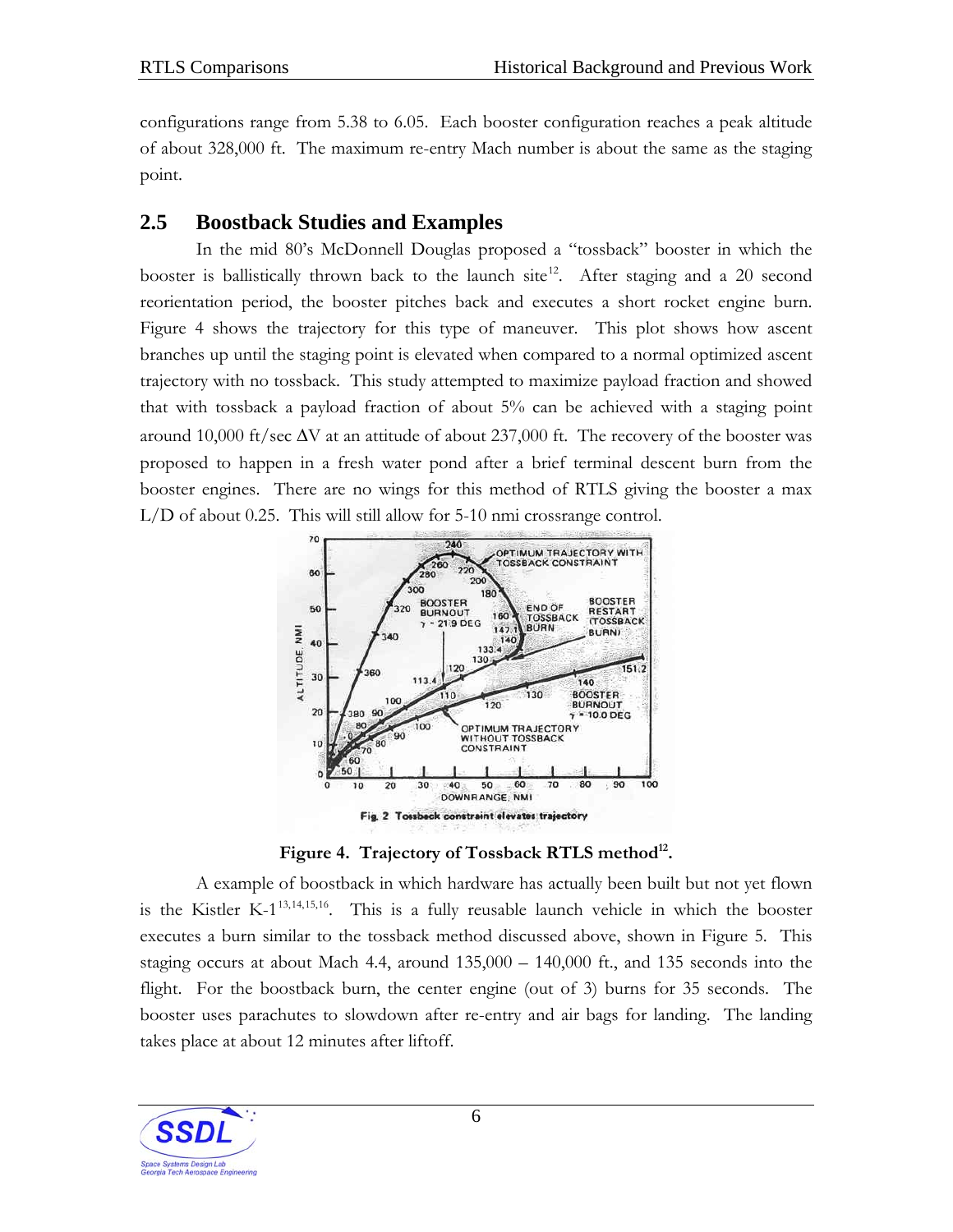<span id="page-11-0"></span>

**Figure 5. Ascent and Boostback Trajectory for Kistler K-1[13.](#page-10-0)** 

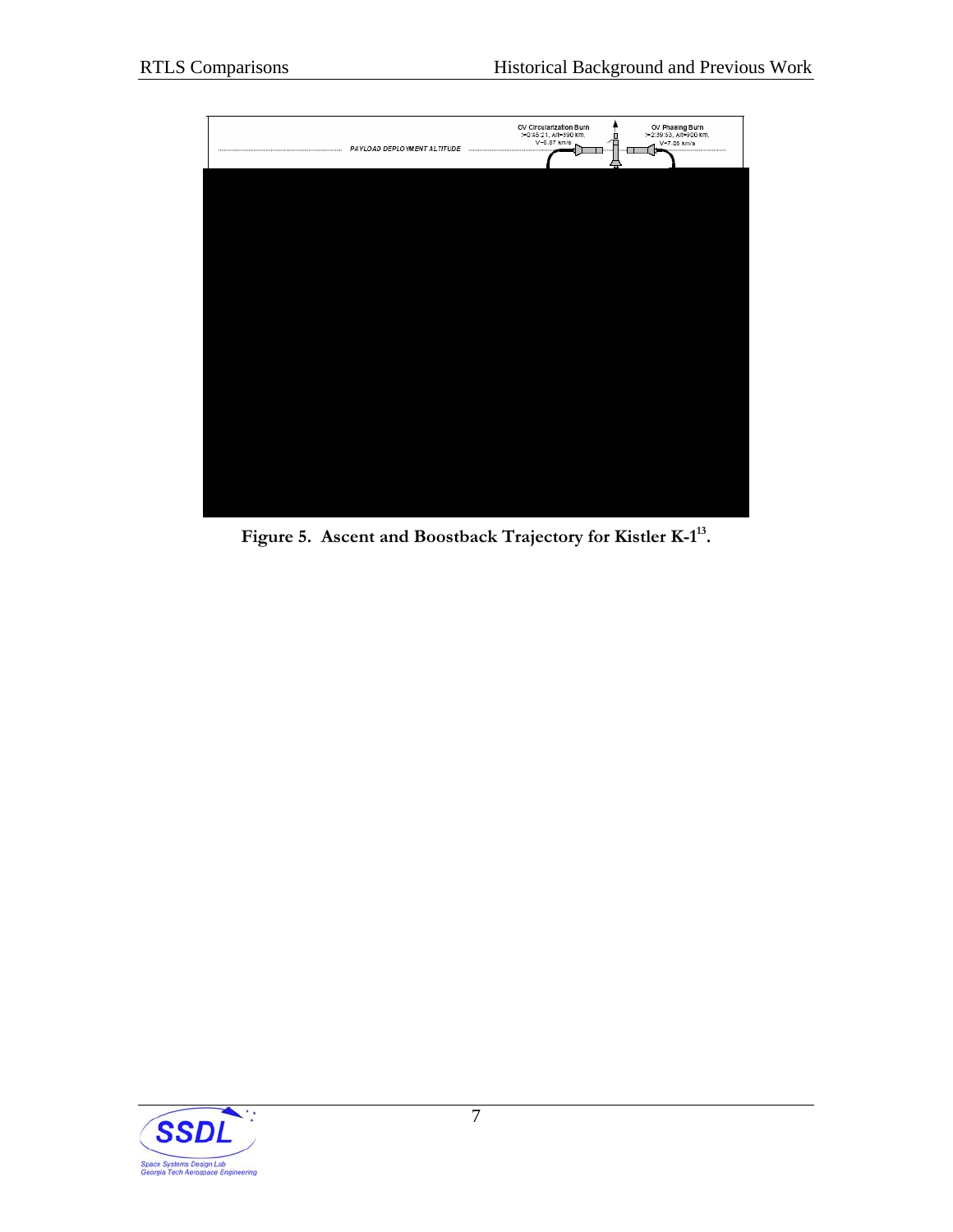## <span id="page-12-0"></span>**3.0 Technical Approach**

The main focus of this study is to compare the vehicle sizes required to complete a certain mission utilizing three different RTLS methods. The vehicles will be compared by the total amount of gross weight and dry weight. The mission requirements for this comparison are to launch a 15,000 lb payload to a 100 nmi circular orbit and a 28.5º inclination. The launch site is Kennedy Space Center (28.5ºN latitude and 80.5ºW longitude). To ensure enough margin to land back at the launch site, the booster must return to KSC with at least an altitude 15,000 ft. Both stages use LOX/RP-1 for propellant.

### **3.1 Branching Trajectory Problem**

The use of a reusable booster poses an multi-disciplinary problem known as a branching trajectory<sup>[17](#page--1-2)</sup>. For a TSTO vehicle, the overall flight path of both stages is broken up into three different branches. The ascent branch includes both stages mated together starting at the launch site and flying to a certain staging point. This staging point is selected based on a certain amount of ideal ΔV from the conditions at the launch site. The upper stage then flies along the orbital branch to orbit insertion. [Figure 6](#page-12-0) shows a notional branching trajectory. In this study, both the ascent and orbital branch were modeled in the same trajectory input file. The booster executes necessary maneuvers for the RTLS branch from the conditions at staging. A seven parameter state vector is used to identify the staging conditions: latitude, longitude, velocity, flight path angle, altitude, azimuth direction of the velocity vector, and the after staging weight of the booster.



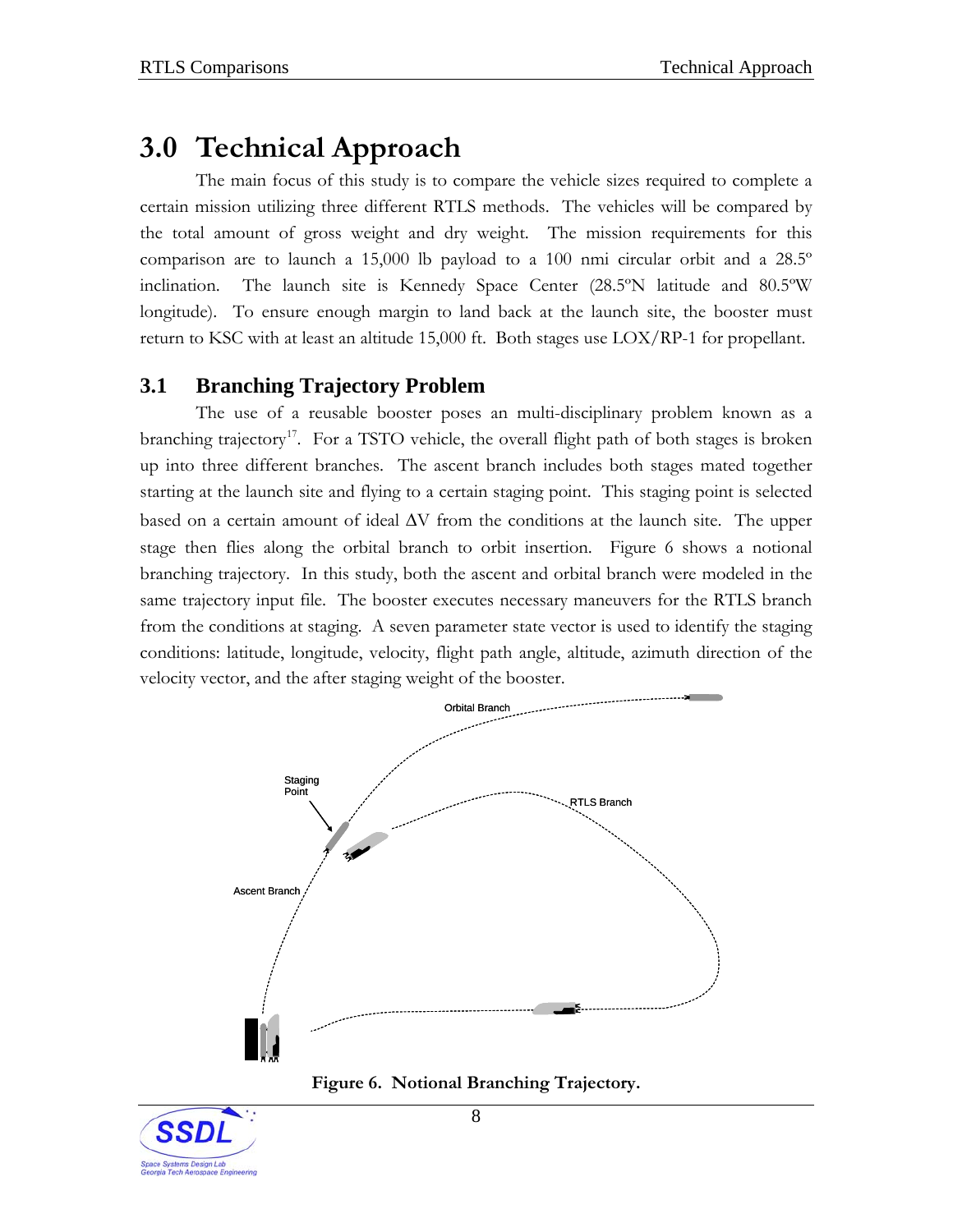<span id="page-13-0"></span>The RTLS branch brings in a modeling problem of the booster when it requires additional propellant. The booster and upper stage without RTLS can easily be sized so the proper payload can be inserted into a desired orbit. Adding in extra propellant for the booster for RTLS, requires the booster to grow in size, thereby increasing the amount propellant needed to reach staging, and the problem becomes cyclical. Feedback is thus required in the vehicle model to ensure proper sizing. In order to model the TSTO vehicle with a reusable booster, MDO methods are needed to handle the feedback aspect of the problem.

### **3.2 Contributing Analyses**

Modeling the TSTO vehicle with and RTLS booster is broken down into many different design disciplines that rely on information from other disciplines and assumptions to be made. This section describes each of the different disciplines or contributing analyses, what assumptions are made and what design tool is used.

### **3.2.1 Configuration**

The shape of the booster is based off the shape of the SSTO RLV using the ACRE-92 designed for the NASA HRST study and further modeled by Spaceworks Engineering, Inc.[18](#page--1-2). The baseline booster fuselage for this study is cylindrical with a drooped nose section and a blunt end. The propellant tanks make up most of the fuselage with the forward dome of the fuel tank located inside the nose section. There is a 2 foot spacing between the propellant tanks and a 5 foot section in the rear. For the airbreathing RTLS booster, the rear section is assumed to be 10 feet to allow for a flyback fuel tank and extra hardware for the turbine engines, thereby lowering the packaging efficiency. The wing is a delta shape with vertical fins located at the wing tips. The rear of the booster has a body flap underneath the engines.

The upper stage is cylindrical body mounted on top of the booster. The diameter of the upper stage is set to 6 ft. The propellant tanks have domes with a 0.707 height to radius ratio and a 2 foot intertank adapter. The thrust structure is located on the rear dome of the oxidizer tank. The fairing has a 10 foot conical section on top of a cylindrical housing for the payload. A 2-D 3-View of the booster is shown in [Figure 7.](#page-14-0) The baseline configuration parameters are listed in [Table I](#page-14-0).

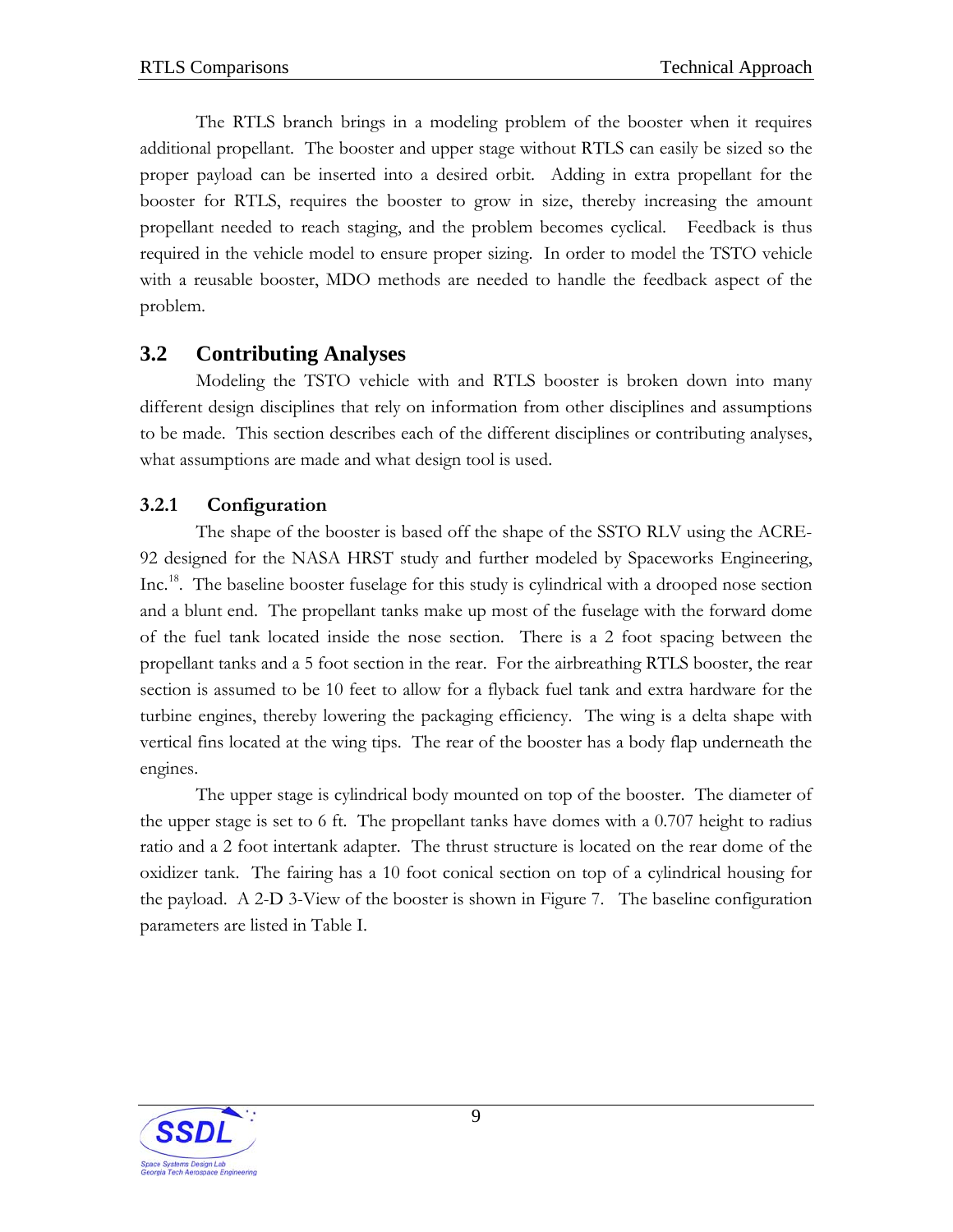| Fuselage Length                                | 165 ft                 |
|------------------------------------------------|------------------------|
| Total Fuselage Volume                          | 94,676 $\mathrm{ft}^3$ |
| Packaging Efficiency (Glideback and Boostback) | 79.55 %                |
| Packaging Efficiency (Flyback)                 | 74.55 %                |
| Structural Span                                | $110$ ft               |
| Wing Reference Area                            | $6,000 \text{ ft}^2$   |
| Maximum Wing Root Thickness                    | 9ft                    |
| Total Verticals Planform Area                  | 425 $\mathrm{ft}^2$    |
| Body Flap Length                               | 10 <sub>f</sub>        |
| Primary Structure Area                         | $2758 \text{ ft}^2$    |
| Secondary Structure Area                       | 615.8 $\rm{ft}^2$      |
| Body Flap Planform Area                        | $280 \text{ ft}^2$     |
| TPS Planform Area                              | $9,512.7 \text{ ft}^2$ |
| TPS Total Wetted Area                          | 23,579 $\mathrm{ft}^2$ |

<span id="page-14-0"></span>



**Figure 7. Notional 3-View of Baseline Configuration.** 

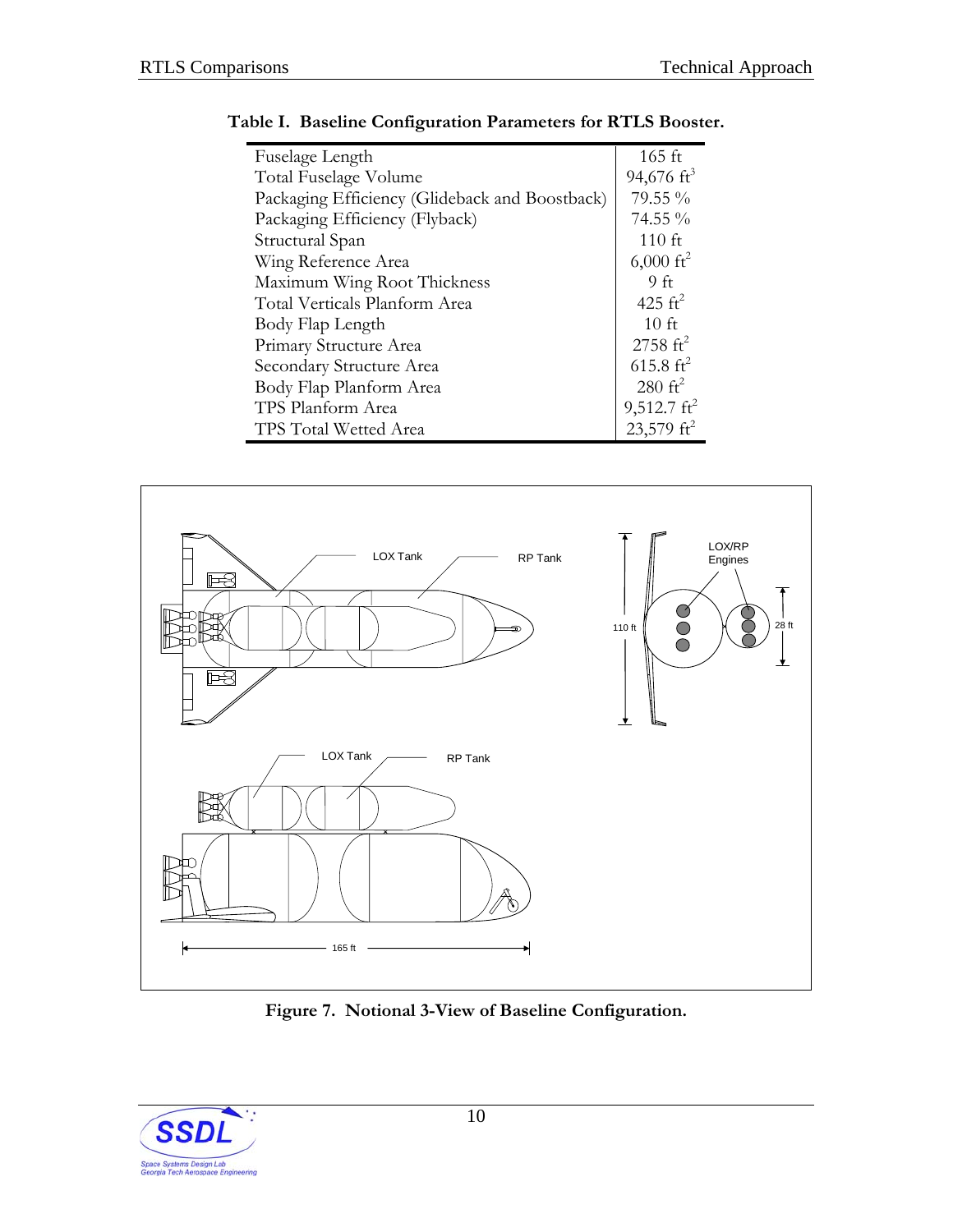#### <span id="page-15-0"></span>**3.2.2 Aerodynamics**

The aerodynamic model for the booster was calculated using the APAS code<sup>[19](#page--1-2)</sup>. The vehicle inputted into the code had dimensions based on a 0.5 scale factor of the baseline configuration dimensions for the booster shown above. The upper stage was inputted with a 6 ft radius and 40 ft length. The vehicle shape was analyzed in UDP for low speed and transonic flight (Mach  $0 -$  Mach 2) and HABP for the hypersonic flight (Mach  $3+$ ).

Screen shots of the booster with the upper stage attached, booster alone, and upper stage alone are shown in [Figure 8](#page-15-0) through [Figure 10](#page-16-0). The total configuration and upper stage alone were analyzed without base drag. Since the booster will at times be gliding, it was analyzed with and without base drag. [Figure 11](#page-17-0) through [Figure 14](#page-20-0) shows the drag polars and lift to drag trends for the aerodynamic model.



**Figure 8. Isometric View of Total Configuration in APAS.** 

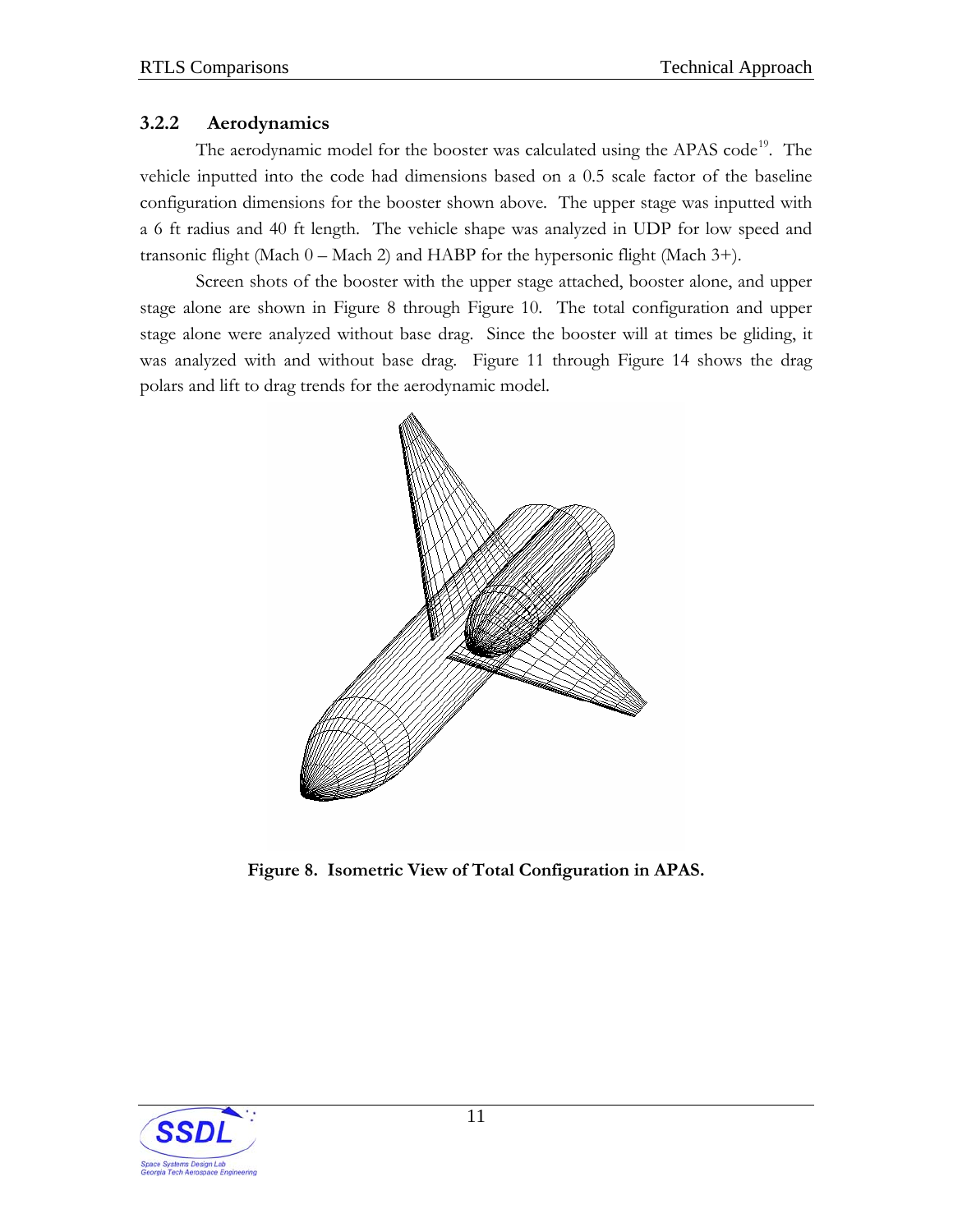<span id="page-16-0"></span>



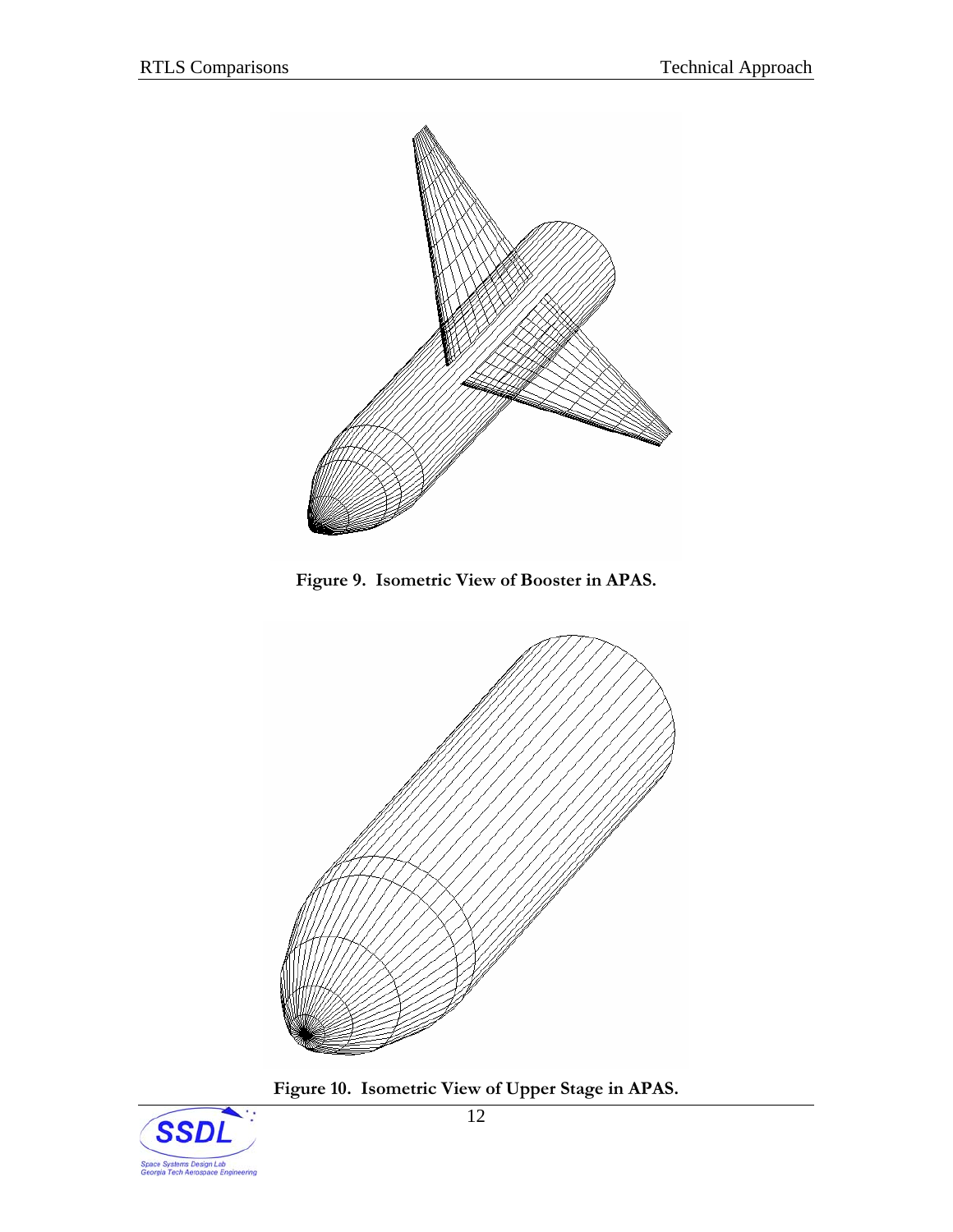<span id="page-17-0"></span>

**Figure 11. Aerodynamics for Total Configuration.** 

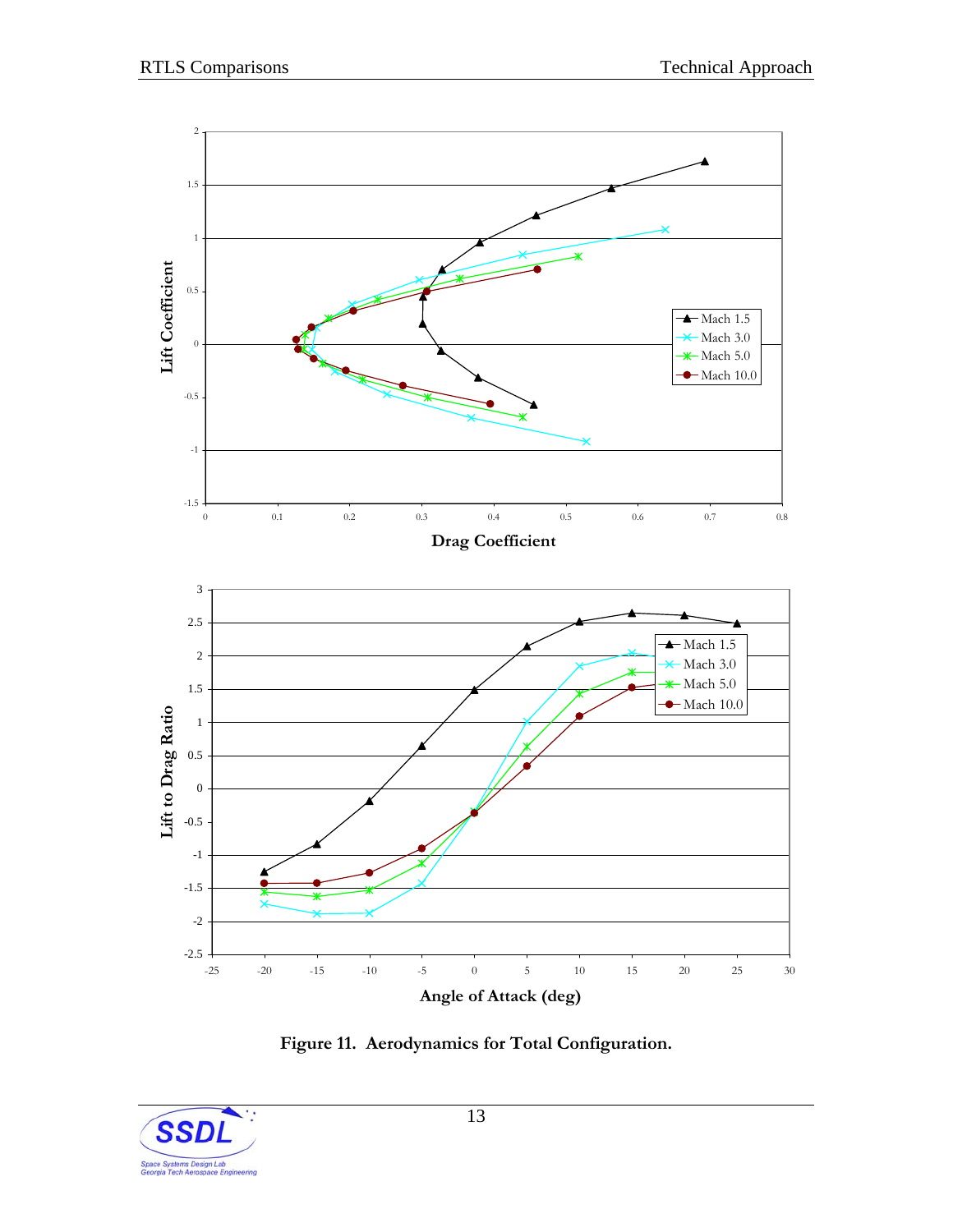<span id="page-18-0"></span>

**Figure 12. Aerodynamics for Booster without Base Drag.** 

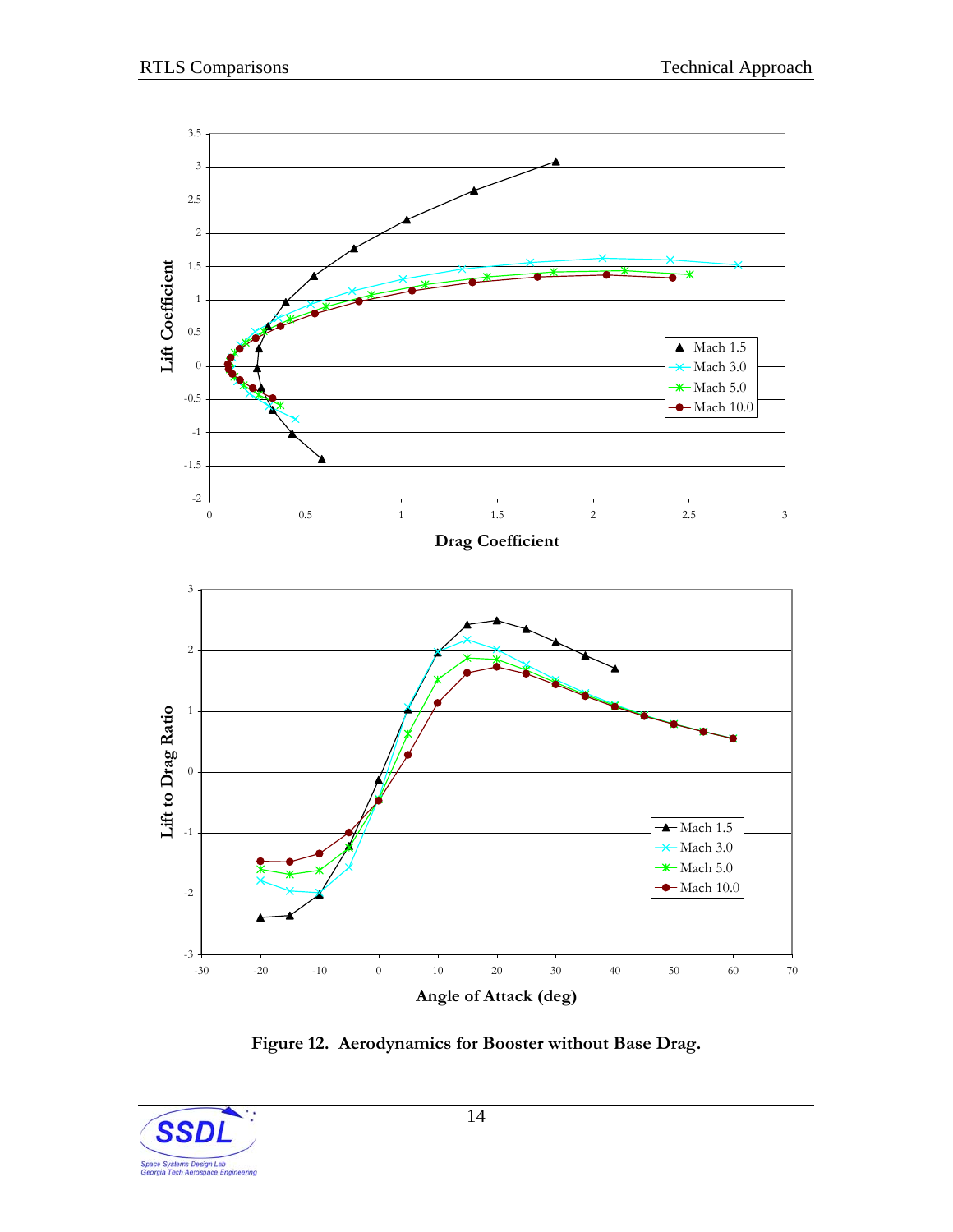<span id="page-19-0"></span>

**Figure 13. Aerodynamics for Booster with Base Drag.** 

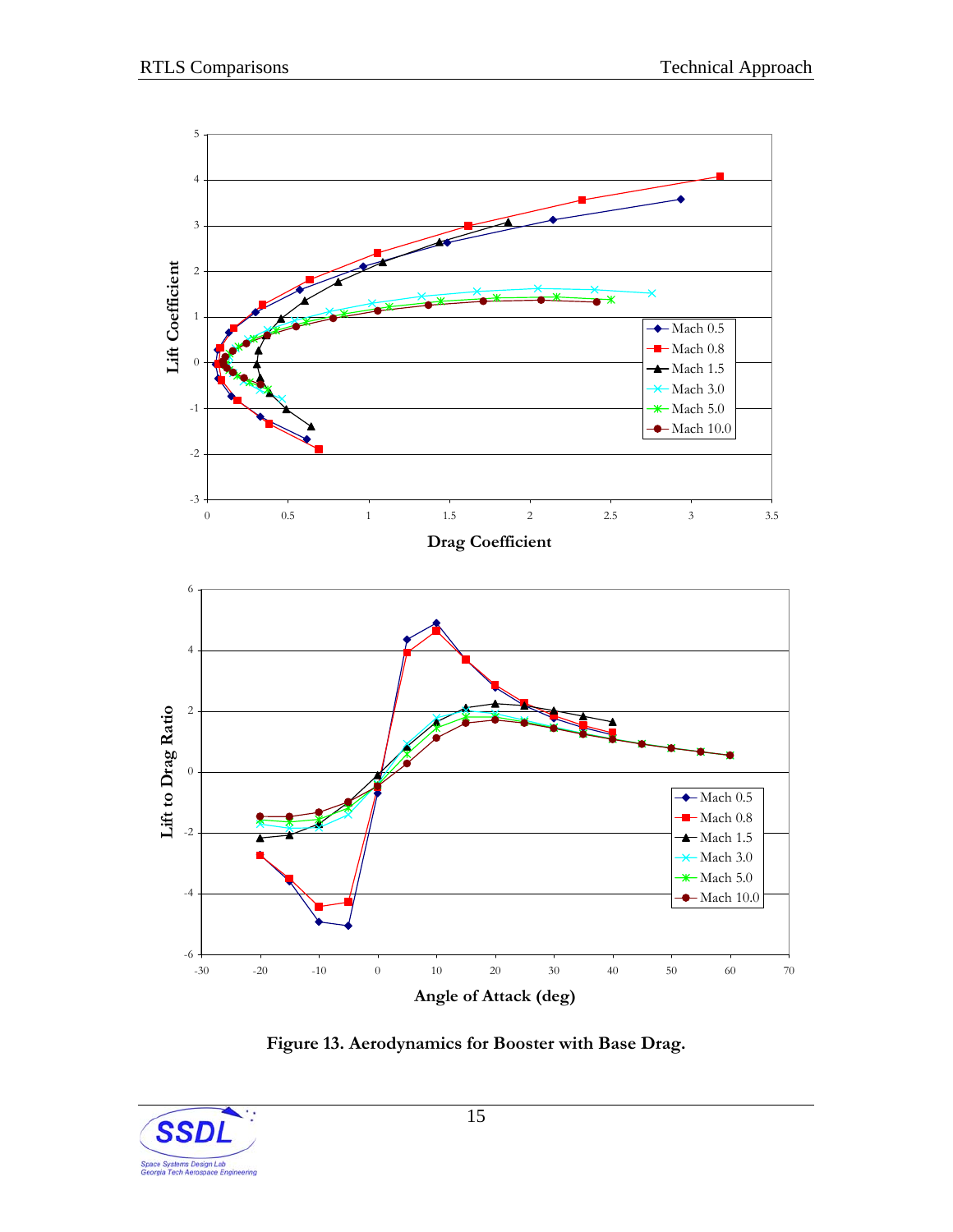<span id="page-20-0"></span>

-1.5 Mach 5.0 2720 3720- 1 -0.500.5 11.5 2-15-10 -5 0 5 10 15 20 25 30 35 Mach .720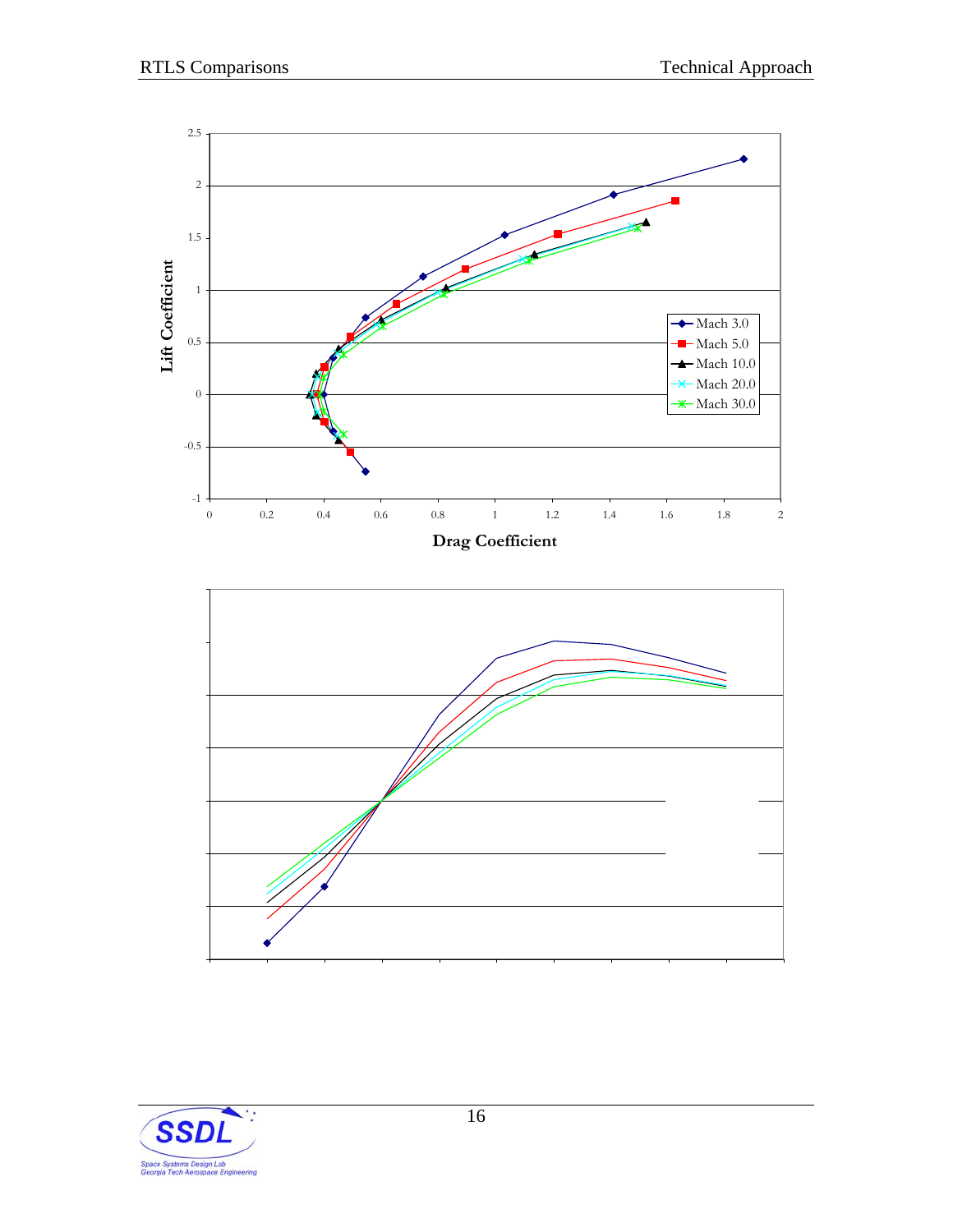#### <span id="page-21-0"></span>**3.2.3 Rocket Propulsion**

Two different rubberized engine types were assumed for the booster and upper stage. Both engines types are single chamber, LOX/RP, gas-generator cycle, with a series flow sequence. The basic engine parameters, listed in

[Table](#page-21-0) II, were assumed to be constant for both stages. Each engine has Engine Health Monitoring, double controller redundancy, gimbals, and no engine nacelle.

#### **Table II. Rocket Engine Parameter Held Constant in this Study.**

| Oxidizer to Fuel Ratio               | 2.1        |
|--------------------------------------|------------|
| Booster Engine Expansion Ratio       | 30         |
| Upper Stage Engine Expansion Ratio   | 60         |
| <b>Chamber Pressure</b>              | $2500$ psi |
| Gas Generator Oxidizer to Fuel Ratio | $1\,5$     |

The only parameter that was allowed to vary for the engines in this study was the amount of vacuum thrust per engine. The vacuum thrust to weight  $(T_{vac}/W_e)$ , exit area, and vacuum Isp were calculated using REDTOP-[2](#page--1-2) version  $1.5^{20}$ . The 1-D curve fits used for  $T_{\text{vac}}/W_e$  and exit area in the overall vehicle model are shown in [Figure 15](#page-22-0) through [Figure 18.](#page-23-0) The Vacuum Isp output did not show any trend to fit a curve so the average outputted Isp for engine type was used, 327.6 sec for the booster, and 338.5 sec for the upper stage. The number of engines can be selected so the engines are appropriately sized.

The amount thrust needed for the engines was taken from a given sea-level thrust to weight at liftoff of 1.2 and vacuum thrust to weight at staging of 1.0. The reason that the thrust to weight at staging was set to 1.0 was because for the Glideback RTLS option, the upper stage required more thrust at staging to reach orbit because of the low staging point.

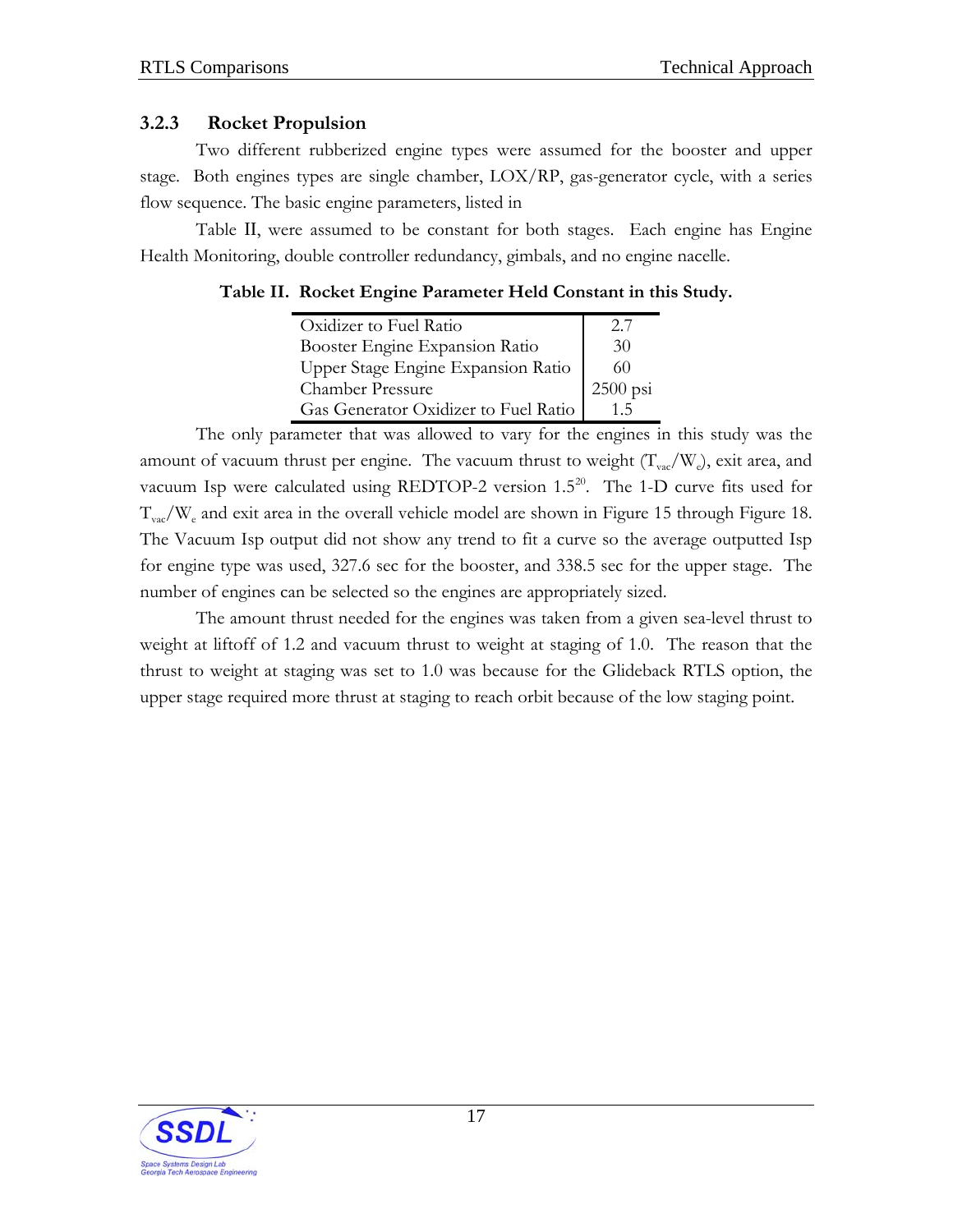<span id="page-22-0"></span>

**Figure 15. Vacuum Thrust to Weight for Booster Engine.** 



**Figure 16. Exit Area for Booster Engine.** 

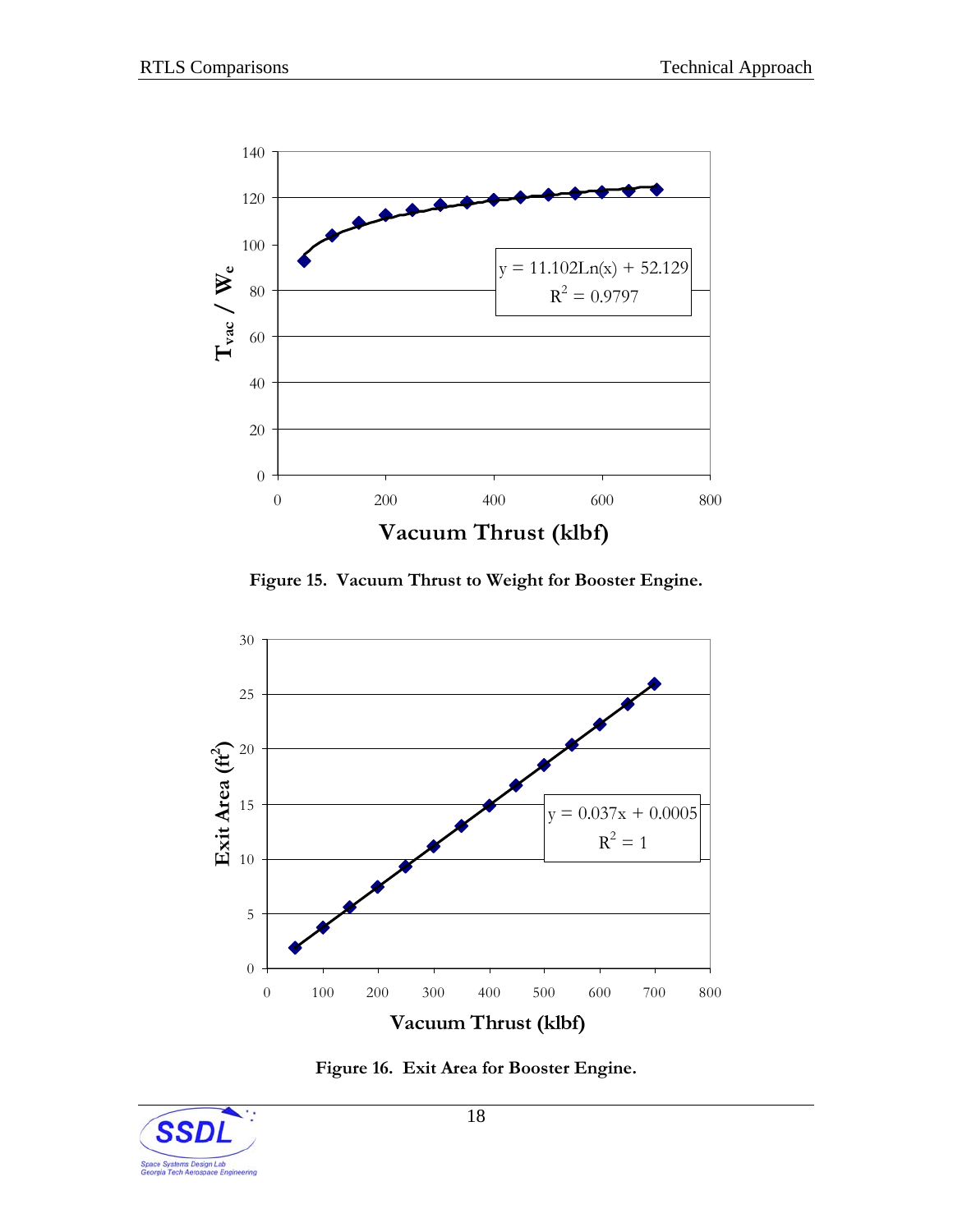<span id="page-23-0"></span>

**Figure 17. Vacuum Thrust to Weight for Upper Stage Engine.** 



**Figure 18. Exit Area for Upper Stage Engine.** 

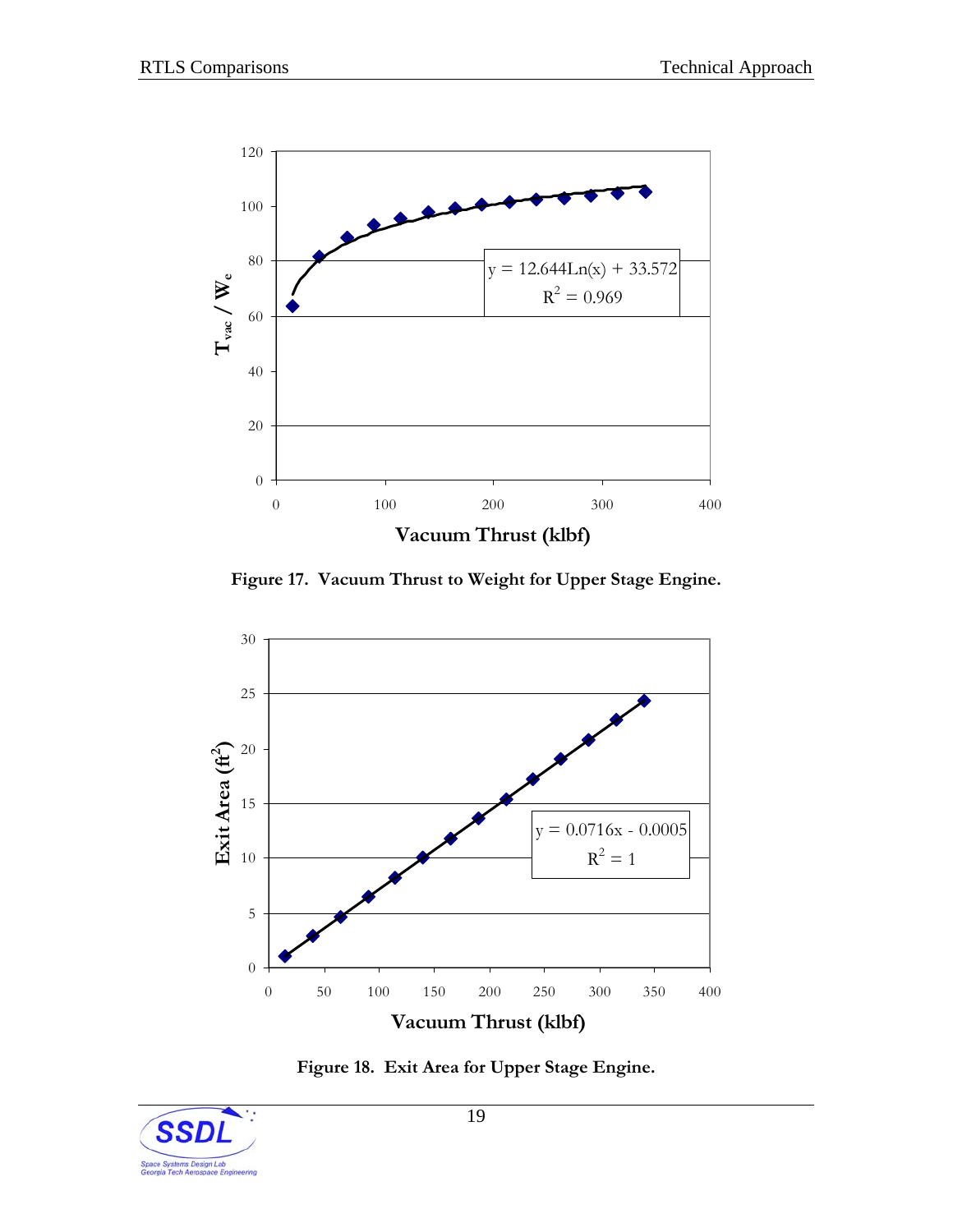#### <span id="page-24-0"></span>**3.2.4 Airbreathing Propulsion**

The flyback RTLS option makes use of a turbofan engine to cruise back to the launch site after re-entering the atmosphere and turning around. The actual amount of thrust required for the engine at any given point during the cruise is calculated by POST to maintain a constant Mach number and altitude. The other input required for POST is the Isp of the engine at the cruising altitude. Sea-Level thrust, used for sizing the engine mass, was calculated based on the density ratio between cruising altitude and sea-level and the required cruising thrust at the beginning of the flyback cruise calculated by POST. The installed thrust to weight for the turbofan was estimated to be 3.0.

The engine performance code PARA version  $4.015<sup>21</sup>$  $4.015<sup>21</sup>$  $4.015<sup>21</sup>$  was used to calculate the SFC (then converted to Isp) of the turbofan based on five inputs, cruise altitude, compressor pressure ratio, fan pressure ratio, BPR, and cruise Mach number. Since this program is strictly a GUI interface and could not be integrated into ModelCenter very easily, a RSE based on the five inputs with ranges shown in [Table III](#page-24-0) is used to rapidly calculate the SFC and then converted to Isp. The  $R^2$  value for this RSE is 0.99755. The RSE was created using a 43 run DOE that is based on a Central Composite  $Design^{22}$  $Design^{22}$  $Design^{22}$ . The airbreathing engine Isp at 15,000 ft calculated from the RSE is shown in [Figure 19](#page-25-0) 

| <b>Input Parameter</b>    | <b>Lower Bound</b> | <b>Upper Bound</b> | <b>Value Used</b> |
|---------------------------|--------------------|--------------------|-------------------|
| Cruise Altitude           | $10,000$ ft        | 35,000 ft          | $15,000$ ft       |
| Compressor Pressure Ratio | 15                 | 35                 | 30                |
| Fan Pressure Ratio        | 1.5                | 3.0                | 2.5               |
| BPR                       | (0.5)              | 3.5                | 15                |
| Mach Number               |                    | 0.8                | Output From POST  |

**Table III. Ranges of Inputs for Turbofan DOE.** 

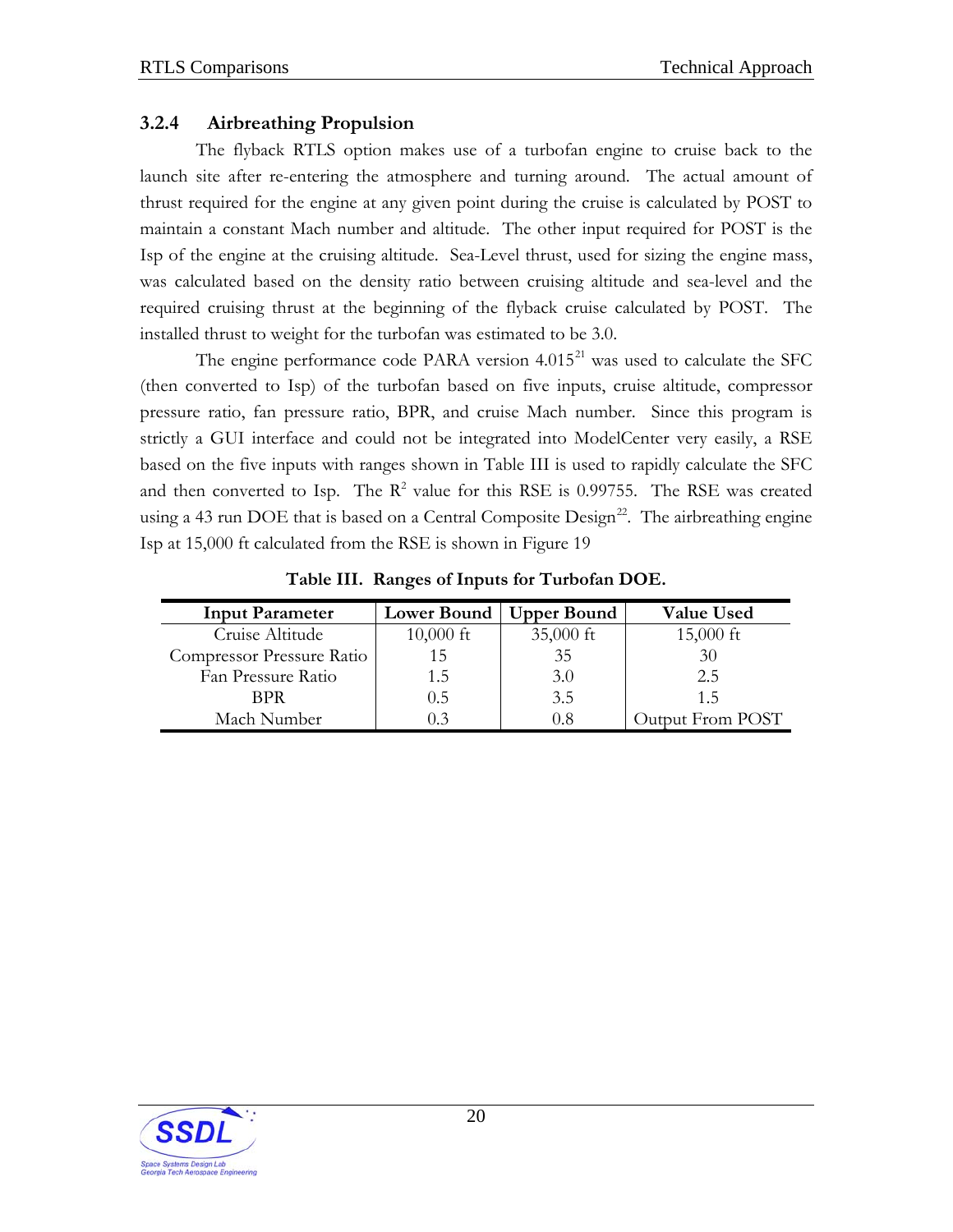<span id="page-25-0"></span>



#### **3.2.5 Trajectory Simulation**

The trajectory simulations were modeled using NASA's 3 DOF Program to Optimize Simulated Trajectories. This is a FORTRAN 77 legacy code very highly used in the spacecraft and launch vehicle industries. The input deck of the trajectory is broken down into different events that begin at user defined triggers and incorporates all aspects of flight including aerodynamics, the curvature and oblateness of the earth, the orientation of the vehicle, velocity losses, etc. The program will integrate along the equations of motion for a given set of user defined input variables. On top of the trajectory analysis, POST can use 1 of 3 methods to optimize the input variables based on a set of user defined dependant variables to achieve a user defined objective function<sup>[2](#page--1-2)3</sup>.

For the ascent branch and the three different RTLS branches, POST's accelerated projected gradient optimizer was used. Projected Gradient is based on the Method of Feasible Directions optimization scheme in which the optimizer will find a feasible design point and "follow" the constraints to find the optimized value<sup>[24](#page--1-2)</sup>. The four POST decks used in this study are in Appendix A.

The Ascent Branch deck is common to all three RTLS options. Its objective function is to maximize the burnout weight at a circular 100nmi orbit at 28.5º inclination. The first event is the total configuration taking off vertically from KSC and beginning to pitch over. The pitch angles along the path are optimized based on a linearly interpolated

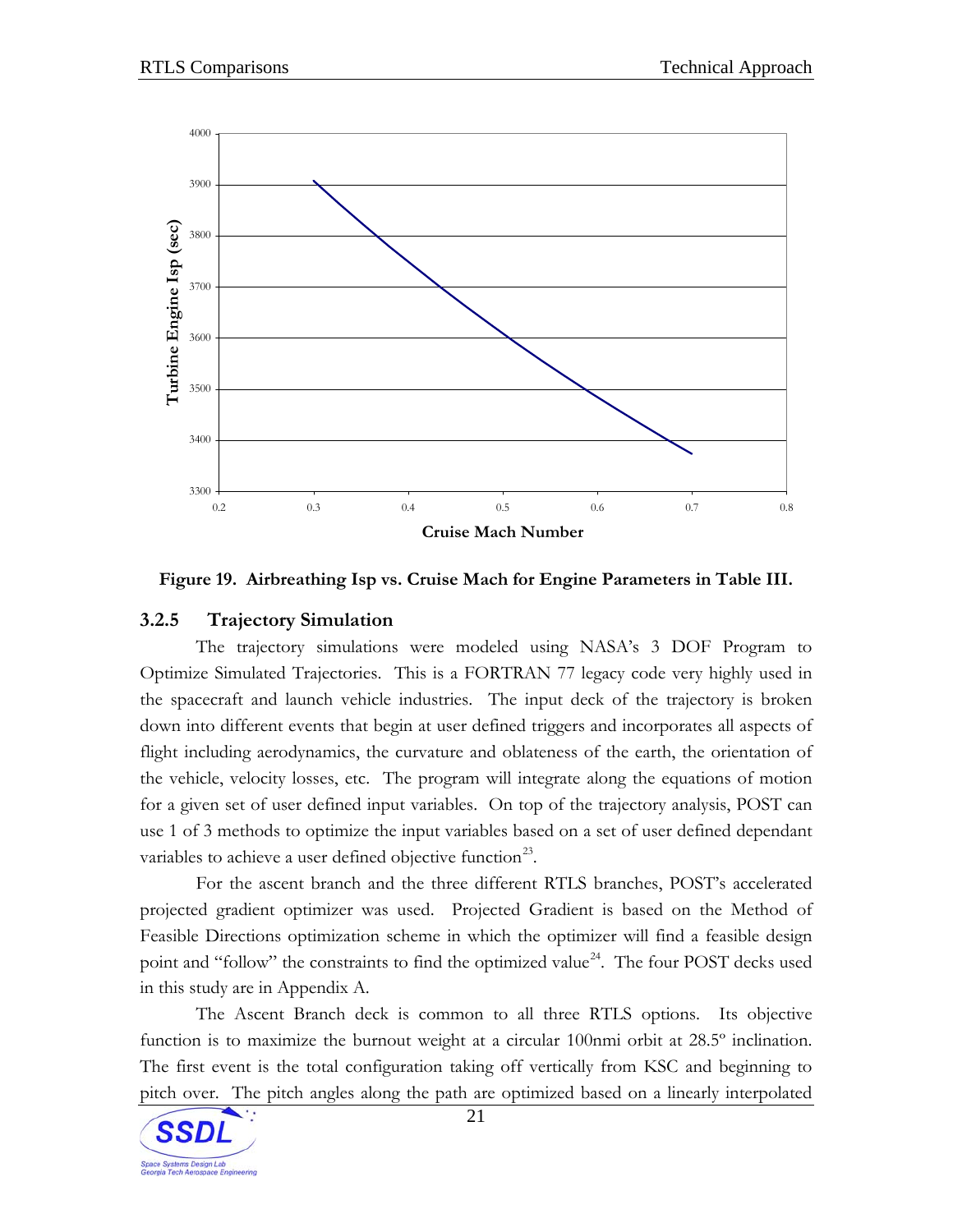table of time steps. The staging point occurs at an inputted value of ideal change in velocity (ΔV). At this point, the weight of the booster is dropped and the upper stage coasts for 5 seconds before lighting the upper stage engines. The upper stage then flies along optimized pitch angles until reaching orbit velocity at 100 nmi and 0 flight path angle. The engine thrust is throttled to ensure a maximum acceleration of 6 g's. The vector of conditions at staging are wrapped into ModelCenter and passed onto the RTLS branch.

The glideback RTLS branch starts at the staging conditions from the ascent branch with the weight of the booster after staging. The booster flies at zero bank and angle of attack of 45º. The booster coasts to the peak of its trajectory and then re-enter the atmosphere. When the wind loading reaches 2.5 g's, the angle of attack is lowered using POST's generalized acceleration steering, until the dynamic pressure reaches its peak (change in dynamic pressure equals zero). At this point, the booster begins to turn at optimized angles of attack and bank angles. The booster turns until it reaches an optimzied azimuth angle and then has 20 seconds to pull out of the turn to a zero bank and an angle of attack for best L/D based on the given aerodynamic model. The POST deck ends when the booster reaches the longitude of the launch site. The independent variables are the angles off attack, turning bank angles, and the azimuth angle to turn to. The constraints are the final latitude, max wing loading of 2.5 g's, and max dynamic pressure of 500 psf.

The flyback RTLS branch flies a constant angle of attack of 50 degrees from the staging point. When it reaches a wing loading of 2.3 g's , the angle of attack is lowered using generalized acceleration steering so as to keep the wing loading constant. Since the booster has not used any RTLS fuel and is heavier than the landing weight, the reduce g-load is used to account for the fact that normal force should be 2.5 times the landing weight and not the weight after staging. The total acceleration increases due to the drag in the axial direction. After the total acceleration drops back to 2.3 g's, which is after the booster phugoid mode altitude, the booster will begin to bank at optimized angles of attack and bank angles. It will keep turning until it reaches the appropriate optimized azimuth angle to fly back to the launch site, take 25 seconds to pull out of the turn, and then will fly at 10º angle of attack (the best L/D ratio for this aero model) and zero bank until it reaches about 16,000 ft. It will then start the engine and pullout to about 15,000 ft. The angle of attack, throttle, and bank angle are then varied using generalized acceleration steering to fly straight and level until reaching the longitude of the launch site. The independent variables are the angles of attack and bank angles during the turn and the azimuth angle to turn to. The constraints are the final longitude, wing loading, max angle of attack, and dynamic pressure during the turn.

The ascent trajectory for the flyback method was modified to set a staging flight path angle to control the maximum dynamic pressure during re-entry. The flight path angle at staging used to produce the results shown here was 20º.

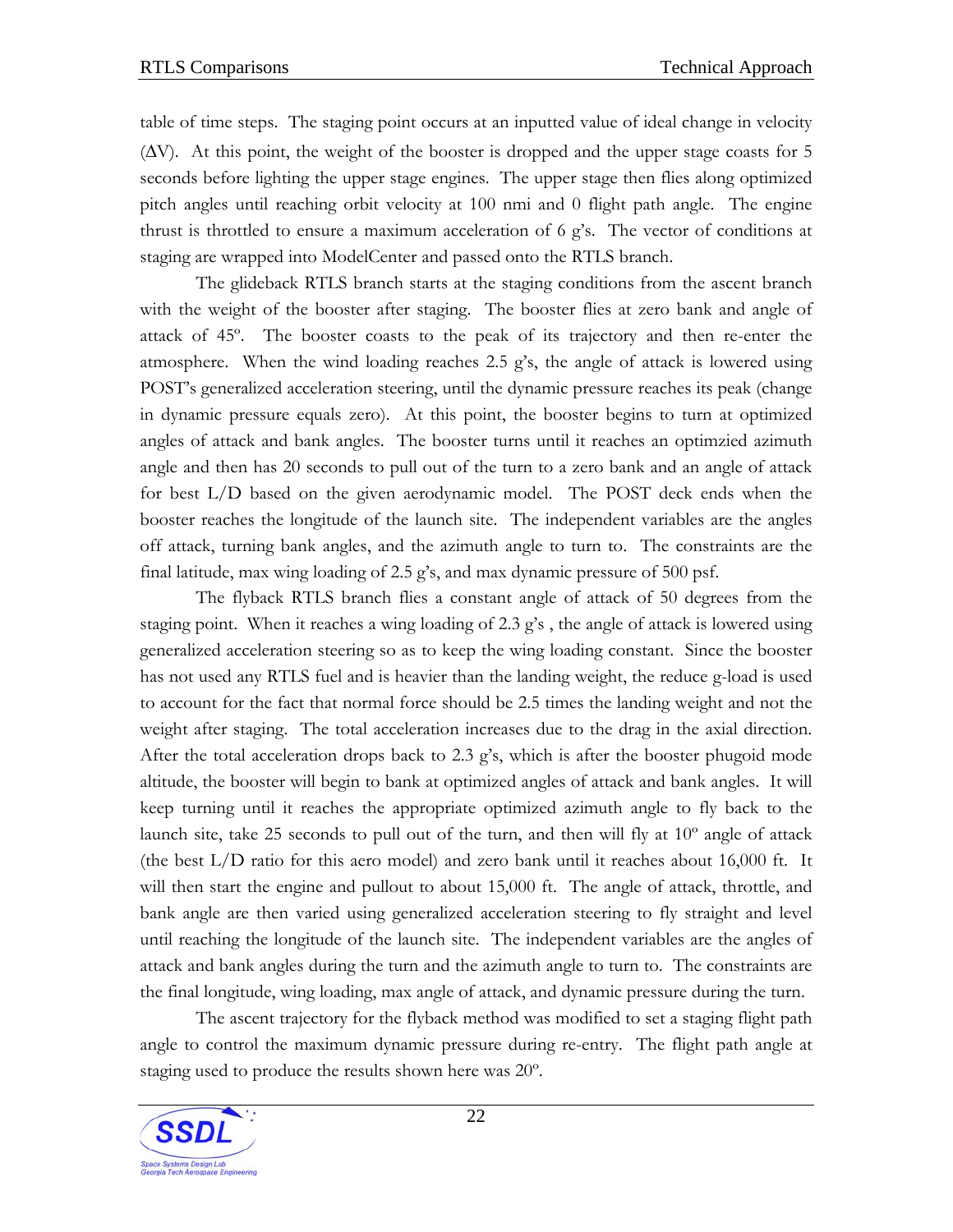<span id="page-27-0"></span>A RSE was made from the POST model of the flyback branch. This was done is response to the difficulty of the total flyback RTLS model to converge to a point using FPI. The reason believed for the convergence difficulty is the occasionally failure of POST's projected gradient optimizer to find a true optimum each time it was run thereby causing the RTLS required MR to fluctuate. The outputs of the RSE's are flyback propellant required ( $\mathbb{R}^2$  of 0.99896), maximum re-entry Mach number ( $\mathbb{R}^2$  of 1.0), cruise Mach number ( $\mathbb{R}^2$  of 0.9115), and cruise thrust  $(R^2 \text{ of } 0.999157)$ . The DOE used was an 8 variable Central Composite design<sup>[22](#page-24-0)</sup>. The ranges for the DOE are listed in [Table IV.](#page-27-0)

| Staging Latitude                   | $28.3 - 28.5$ deg      |
|------------------------------------|------------------------|
| Staging Longitude                  | $279.5 - 281$ deg      |
| <b>Staging Relative Velocity</b>   | $4000 - 8800$ ft/sec   |
| Staging Relative Flight Path Angle | $20 - 45$ deg          |
| Staging Azimuth Angle              | $90.5 - 91.3$ deg      |
| Staging Altitude                   | $155,000 - 200,000$ ft |
| Staging Weight                     | $120,000 - 170,000$ lb |
| Airbreathing Engine ISP            | $3000 - 4000$ sec      |

**Table IV. Ranges for DOE Run in Flyback Deck in POST.** 

The boostback RTLS branch begins with the booster pitching around to an angle of attack of 180º so that the thrust is opposite the velocity vector with the rocket engine off with in 10 seconds. One engine is then turned on and the booster flies to an optimal pitch angle and that. The criteria for shutting off the engine was selected to be the horizontal velocity towards the base (POST variable vxf). After shutting off the engine, the booster went to a 40<sup>°</sup> angle of attack and held that angle until the wing loading reached 2.5 g's, since the booster at this point has undergone the RTLS burn and is now at the landing weight. The angle of attack was then adjusted using generalized acceleration steering to maintain that normal force until the altitude leveled off before the phugoid mode altitude rise. Then the booster glided at optimal pitch and bank angles until reaching the longitude of KSC. The independent variables are inertial pitch angles while the engine is running, and the angle of attack and bank angles during the gliding portion of flight. The constraints are the maximum number of normal g's while gliding, maximum dynamic pressure, a minimum altitude of 15,000 ft at the end of the flight, the final latitude, and a maximum angle of attack of 40º during gliding flight.

### **3.2.6 Weights and Sizing**

Weights and Sizing was set up in Microsoft Excel and was done by breaking up the vehicle into MERs for the booster and upper stage and sizing each stage separately<sup>[25](#page--1-2)</sup>. The MR for each of the three branches is used to properly size the two stages. The upper stage is first sized by varying the total amount of propellant in the vehicle. The booster is then sized

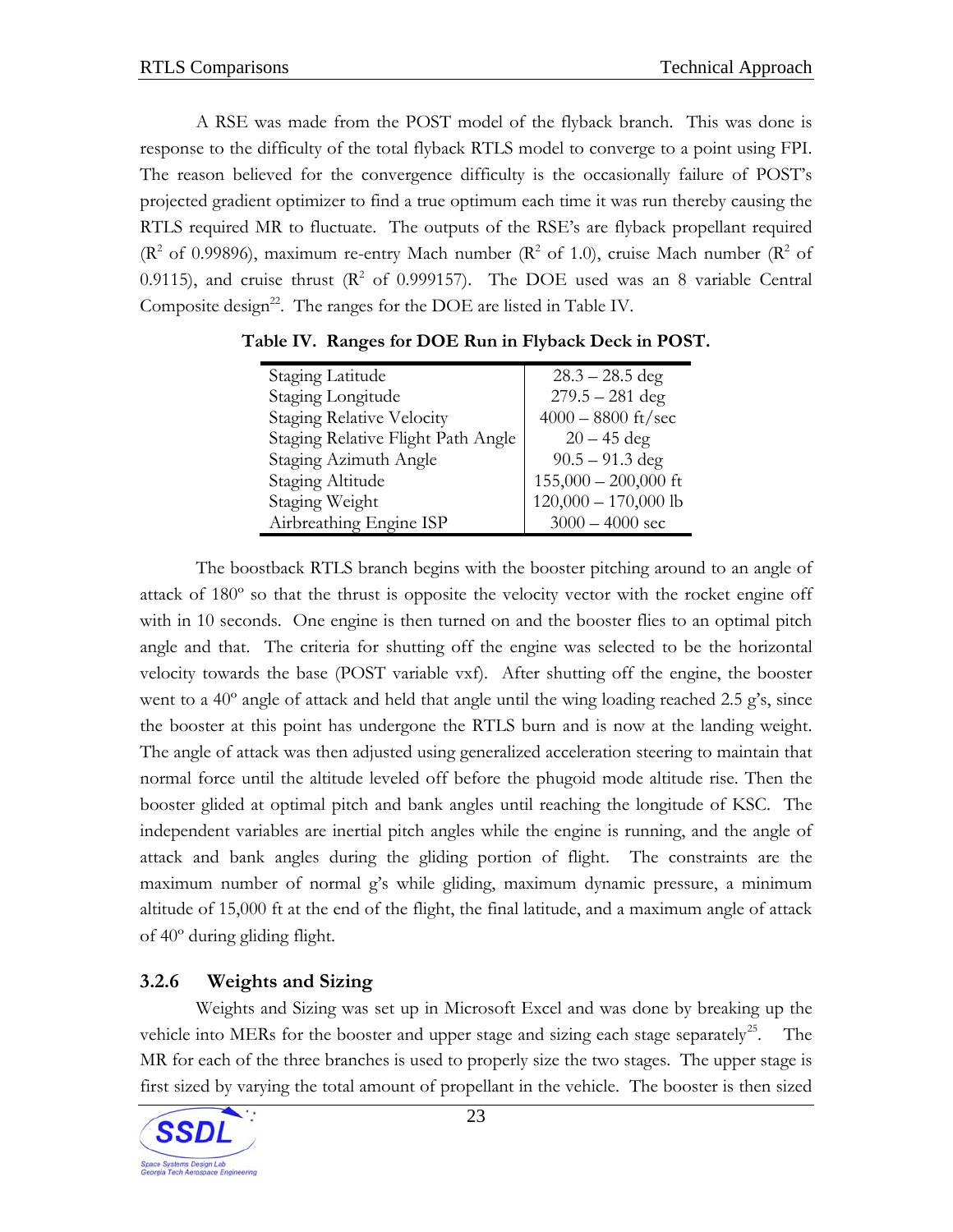<span id="page-28-0"></span>adding in the gross weight of the upper stage by varying the scaling parameter of the baseline dimensions and the total amount of propellant required for the RTLS branch. The sizing parameters are set using Microsoft Excel's Solver so that all required MR and calculated MR are equal. There are no technology reduction factors added to these MERs so that the mass estimation is based on the current state of the technology.

The Simple Electrical Systems and Avionics Wizard<sup>[26](#page--1-2)</sup> is used to estimate the weight of the avionics required for the booster and the upper stage. [Table V](#page-28-0) shows the settings used in SESAW for each stage. An Excel spreadsheet was made to give the same results from the same relationships<sup>[2](#page--1-2)7</sup> in the SESAW program so that it could be integrated into ModelCenter.

| <b>Input Parameter</b>                     | <b>Booster Value</b> | <b>Upper Stage Value</b> |
|--------------------------------------------|----------------------|--------------------------|
| System Redundancy                          | $\overline{2}$       | 2                        |
| Program Development Year                   | 2005                 | 2005                     |
| Stage Length                               | <b>Current Value</b> | Current Value            |
| Guided Landing?                            | Yes                  | N <sub>0</sub>           |
| Takeoff Vertically?                        | Yes                  | Yes                      |
| Crew on Board?                             | $\overline{N}_{0}$   | N <sub>0</sub>           |
| Piloted by Crew?                           | $\rm No$             | $\rm No$                 |
| At Least 1 Other Stage Reusable?           | $\rm No$             | <b>Yes</b>               |
| Altitude Other Reusable Stages are Dropped | N/A                  | $50 \text{ nm}$          |
| Is This Stage Expendable?                  | $\overline{N}_{0}$   | <b>Yes</b>               |
| Upper or Only Stage?                       | N <sub>0</sub>       | <b>Yes</b>               |
| Highest Altitude for this Stage            | Suborbital           | LEO                      |
| Time in Orbit (days)                       | 0.2                  |                          |

**Table V. Inputs for SESAW.** 

The propulsion weight sizing is based on thrust to weight ratios discussed above. The rocket engines thrust to weight ratios comes from the REDTOP-2 design tool. The airbreathing engine weight was calculated based on an assumed thrust to weight of 3 based on the sea level thrust.

The thermal protection MER used for the booster requires an input of surface area density. The chart shown in [Figure 20](#page-29-0) shows the surface area density used as a function of maximum re-entry Mach number that occurs after the booster reaches the peak of its trajectory. Below Mach 3, no TPS is needed.

A 15% propellant reserve was used flyback and 1.5% propellant was reserve was used for boostback. The residuals for RTLS were 0.5%. There were 1% propellant reserves and residuals for ascent on each stage. Each stage assumed a 1% startup amount of propellant.

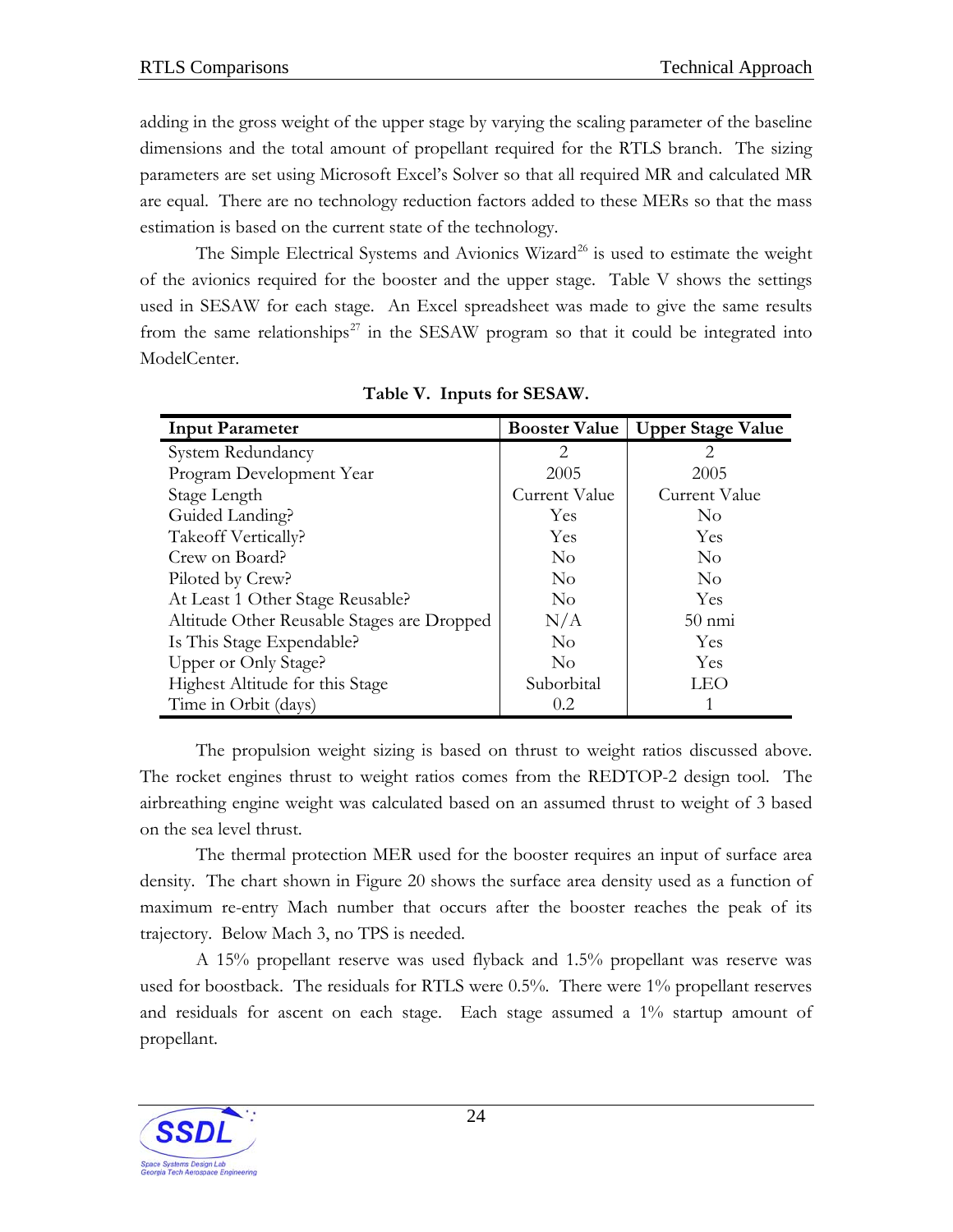<span id="page-29-0"></span>

**Figure 20. TPS Area Density as a Function of Maximum Re-entry Mach Number.** 

### **3.3 Design Structure Matrix and MDO**

Each of the contributing analyses fit into a design structure matrix shown in [Figure](#page-30-0)  [21](#page-30-0). The links on the top right of the CA's are known as the feed forwards and the links on the bottom left are known as the feedbacks. Since it is very difficult, often impossible, to make a computer model with the feedback loops directly, a MDO technique must be utilized to "break" the feedback links. While this DSM encompasses any possible aspect of an launch system with a RTLS booster, not all of the links are needed for each method, i.e. airbreathing engine is only needed for the flyback method.

The MDO technique known as Fixed Point Iteration was used in ModelCenter to handle the feedback. In FPI, guesses are made for the variables that are feedback. All CA and feed forward links are then ran. The outputs from the model are then logged and put back into the model as the new guesses. When the difference between the guesses and the outputs are within some appropriate tolerance, then system is assumed to be converged.

The only system variable in this study was the staging ideal  $\Delta V$ . Relaxation was used were appropriate to dampen out convergence oscillations.

The glideback RTLS branch was taken outside of the overall system loop because it does not give any output to the rest of the model because it only tries to maximize the final altitude over the landing site based on the staging conditions. For glideback, the booster and upper stage are sized based on the staging point and the glideback RTLS branch is then run to determine what altitude it will reach over the launch site.

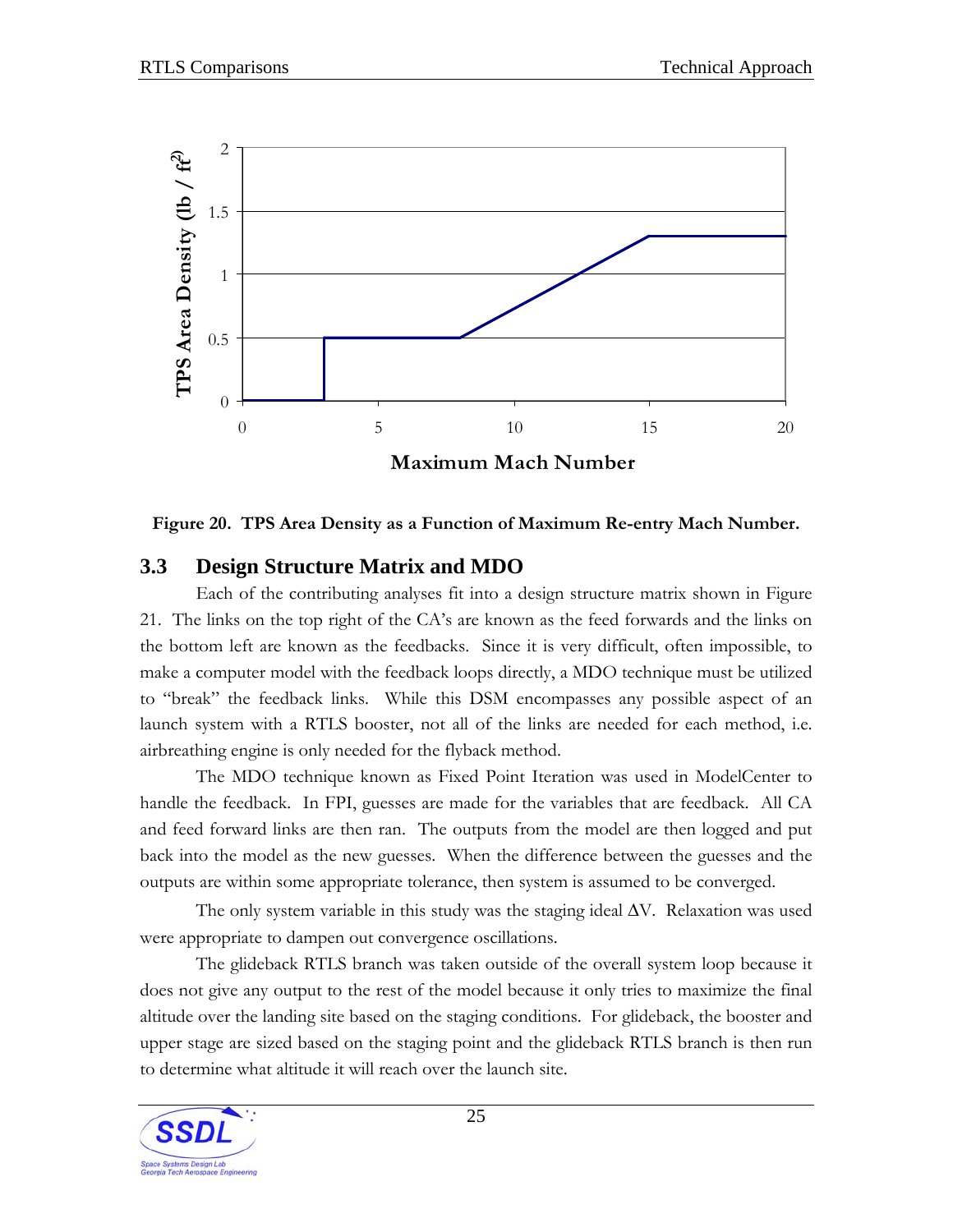<span id="page-30-0"></span>

**Figure 21. DSM Used for Modeling of the RTLS Methods in this Study.** 

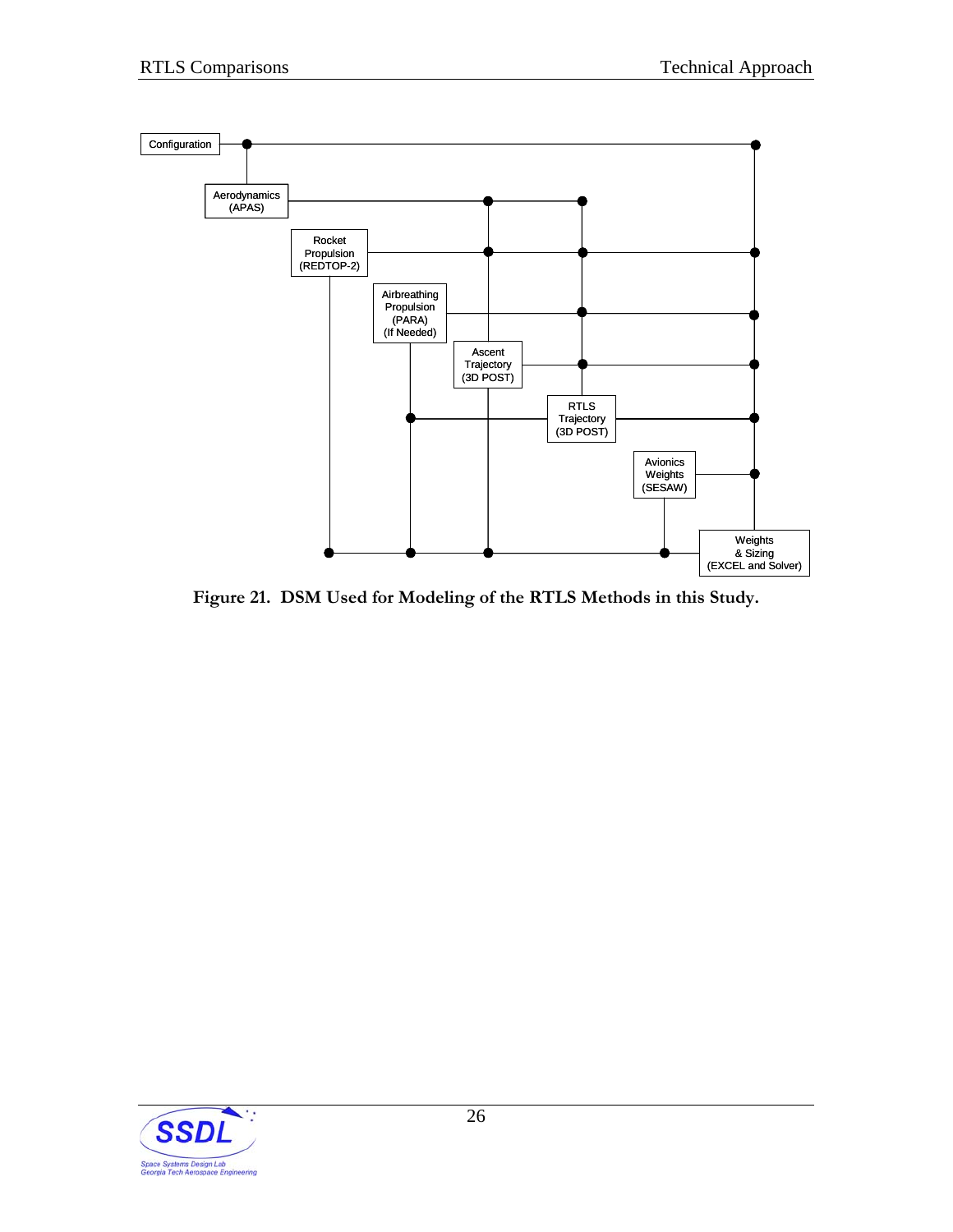## <span id="page-31-0"></span>**4.0 Results**

### **4.1 Optimal Staging Points**

For the boostback and flyback RTLS methods, a sweep of staging points was run to show where the staging point occurs for lowest gross mass and for lowest dry mass. For glideback, a sweep of staging points was done to find the final altitude after gliding back to the launch site. The sweeps of staging points for gross and dry mass are shown in [Figure](#page-31-0)  [22](#page-31-0)and [Figure 23](#page-32-0). [Figure 24](#page-32-0) shows the final altitude at various staging points of the booster after gliding back to the launch site. For both boostback and flyback, the sweep of staging points show a bucket shape for gross and dry mass show that there is an optimal staging point for minimum mass. For glideback, no optimal point can be selected because there is a cutoff point where the booster can't make it back with the required altitude margin.

[Table VI](#page-33-0) shows the conditions at the optimal staging point for each of the RTLS methods and the vehicle parameters that results from that staging point. [Figure 22](#page-31-0) and [Figure 26](#page-34-0) show direct comparisons for the optimal gross and dry mass, for each RTLS method.



**Figure 22. Total Gross Mass of Booster and Upper Stage at Various Staging Points.** 

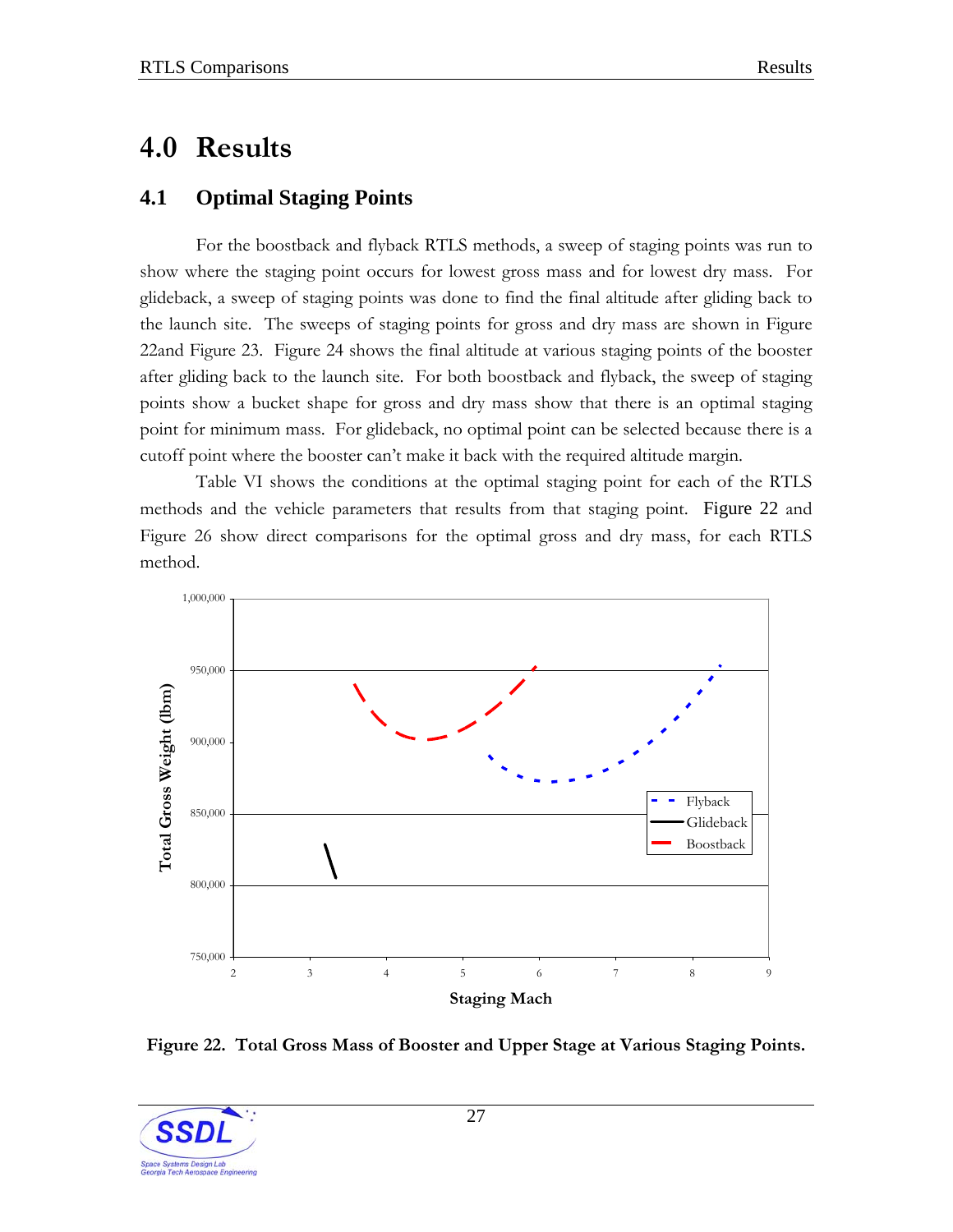<span id="page-32-0"></span>

**Figure 23. Total Dry Mass of Booster and Upper Stage at Various Staging Points.** 



**Figure 24. Final Altitude Over Launch Site for Glideback at Various Staging Points.** 

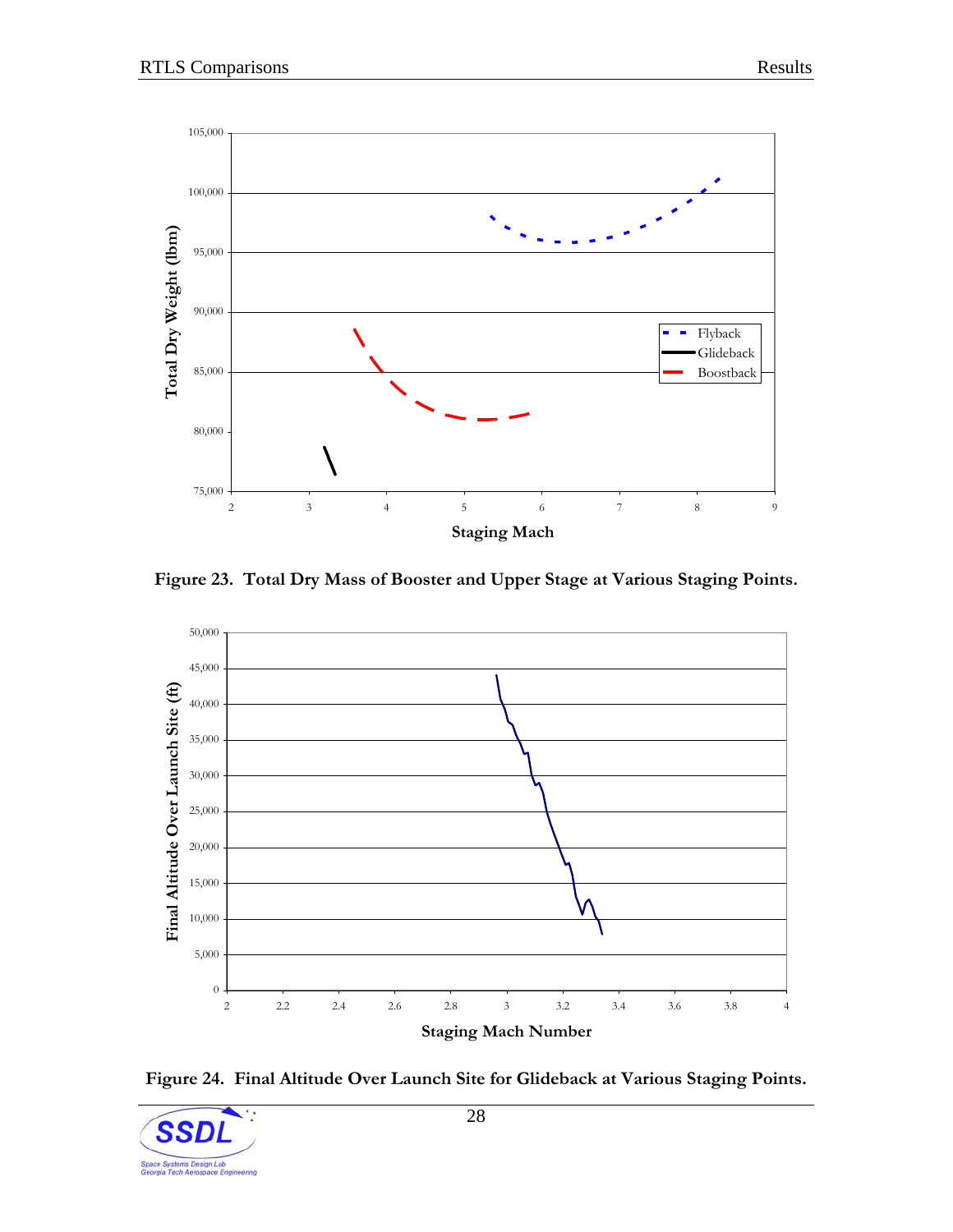#### sult from Optimal Staging Points.

<span id="page-33-0"></span>

| <b>Boostback</b>        |  |
|-------------------------|--|
| Gross<br>(Lowest Gross) |  |
| Mass)                   |  |

**Flyback (Lowest Dry Mass)** 

**Boostback (Lowest Dry Mass)**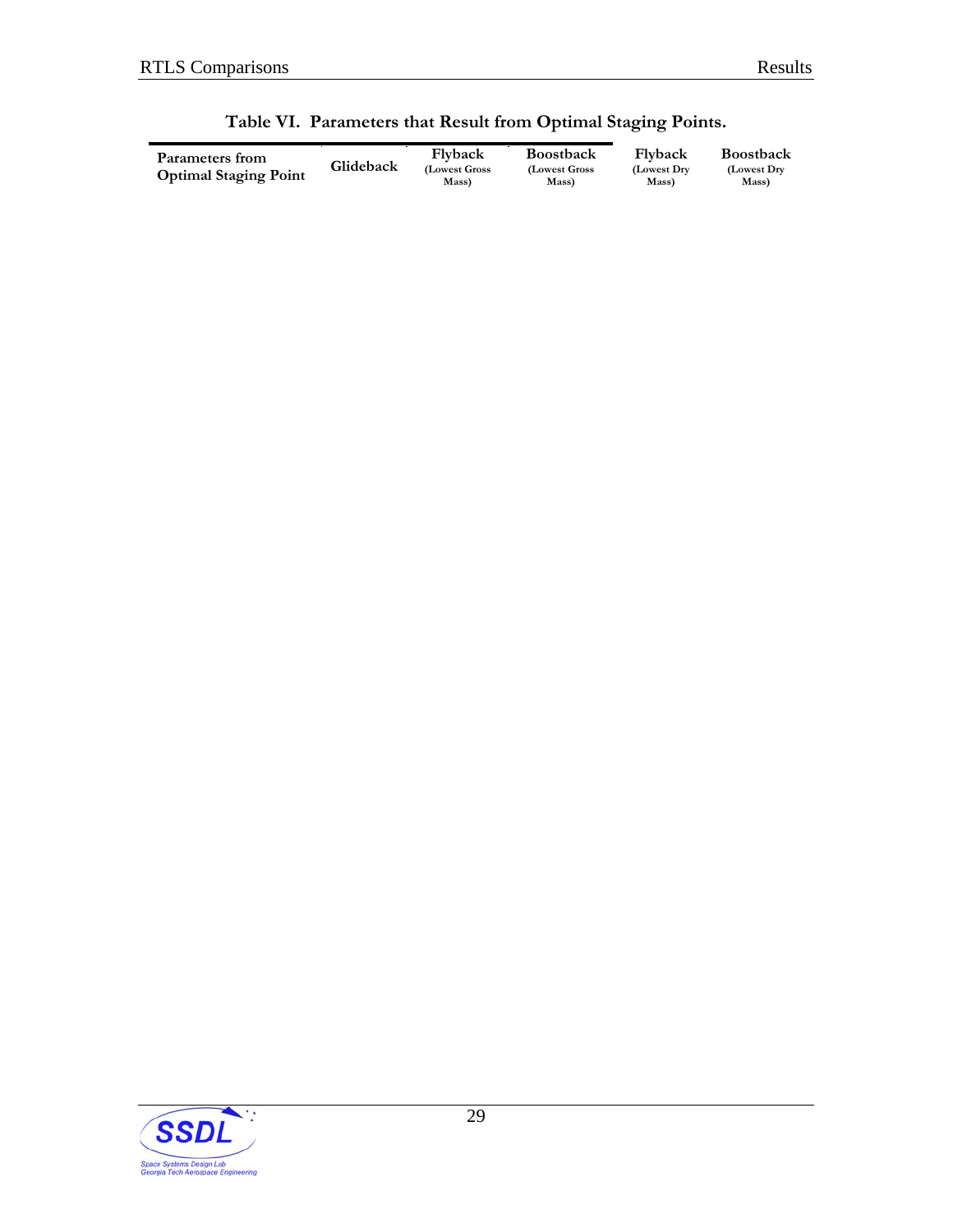<span id="page-34-0"></span>



### **4.2 Trajectory plots**

#### **4.2.1 Glideback Trajectory**

As shown above, the staging condition that allows for the booster to have a final altitude of 15,000 ft above the launch site occurs at about Mach 3.1. The altitude vs. downrange plot of the trajectory is shown in [Figure 27](#page-35-0) with the ground shown in [Figure 28](#page-35-0). The booster reaches a peak altitude of about 31 nmi, re-enters the atmosphere, and then turns south for returning. The turn begins when the booster is supersonic and ends after it has dropped below Mach 1. During its turn, it reaches a maximum downrange distance of about 52 nmi. It begins the straight glide under Mach 0.8 and decelerates until it reaches the launch site. Since the peak re-entry Mach number of 1.86 (the peak in [Figure 30](#page-36-0)) is well below Mach 3, no TPS is required for this method. The ground track for glideback and the other RTLS methods below show that when launch out of KSC, there is no need to modify the trajectory to avoid over-flight issues. The booster returns about 14 minutes after staging.

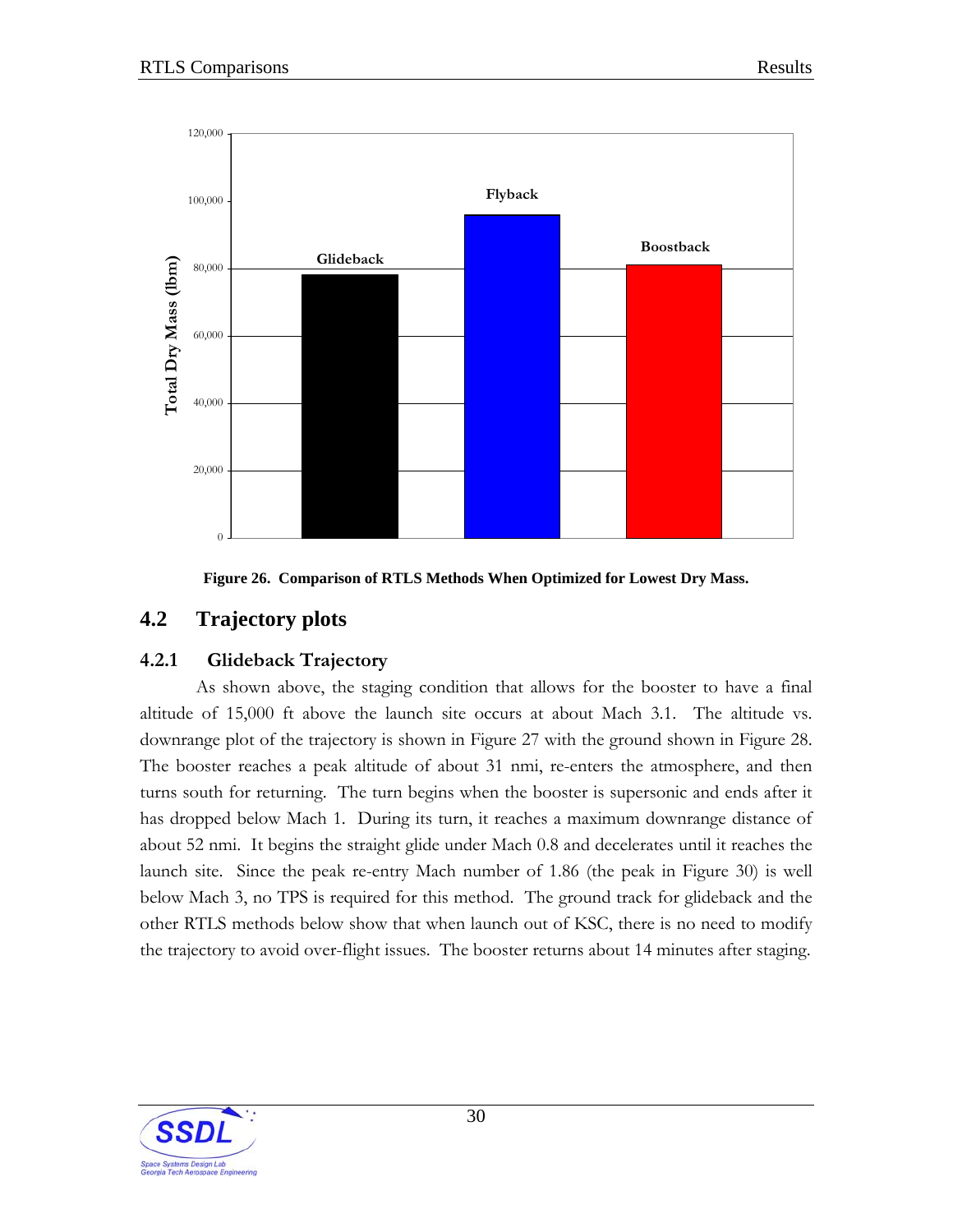<span id="page-35-0"></span>

**Figure 27. Altitude vs. Downrange for Glideback Trajectory.** 



**Figure 28. Ground Track for Glideback Trajectory.** 

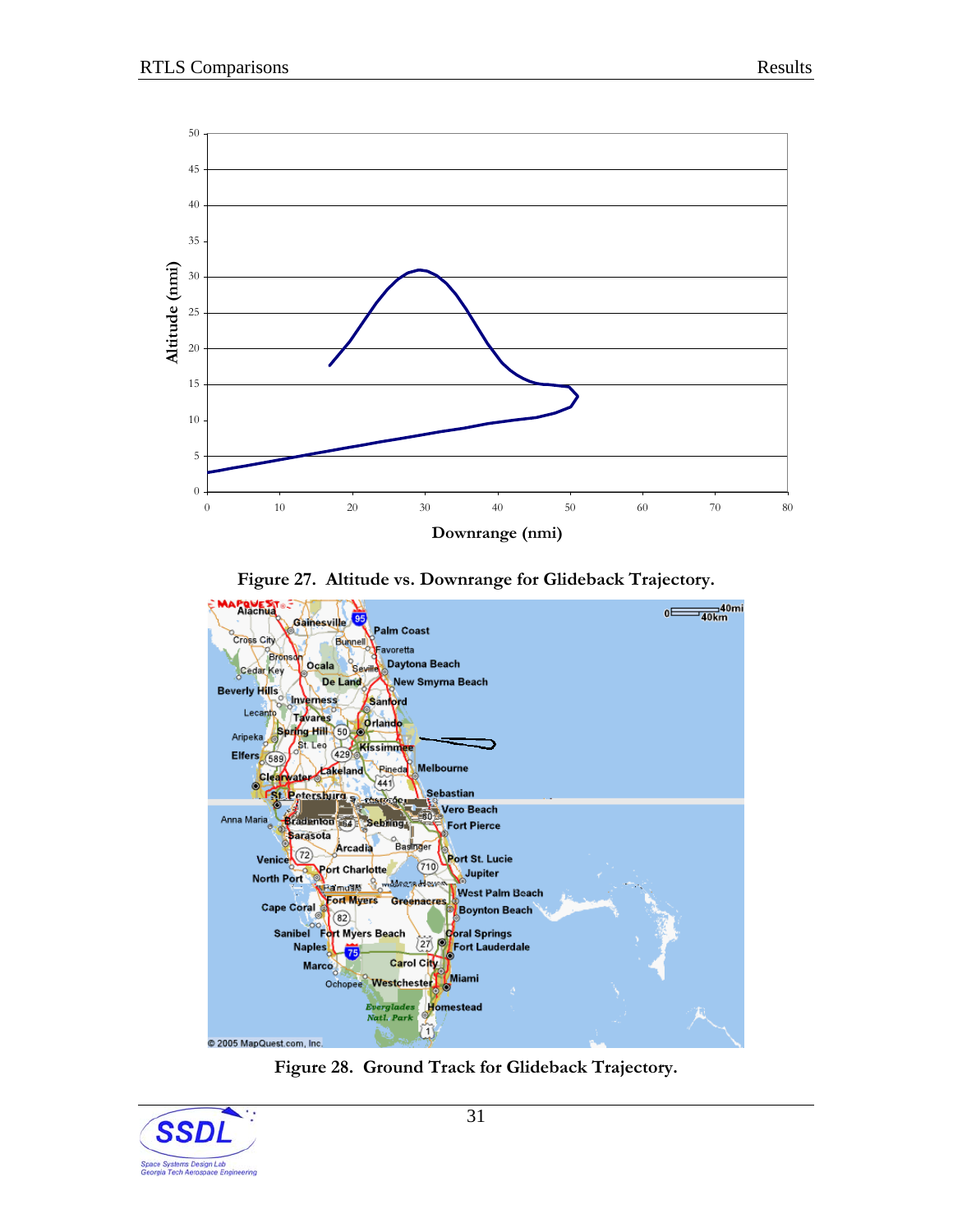<span id="page-36-0"></span>

**Figure 29. Dynamic Pressure, Normal Force, and Overall Acceleration vs. Time for Glideback Trajectory.** 





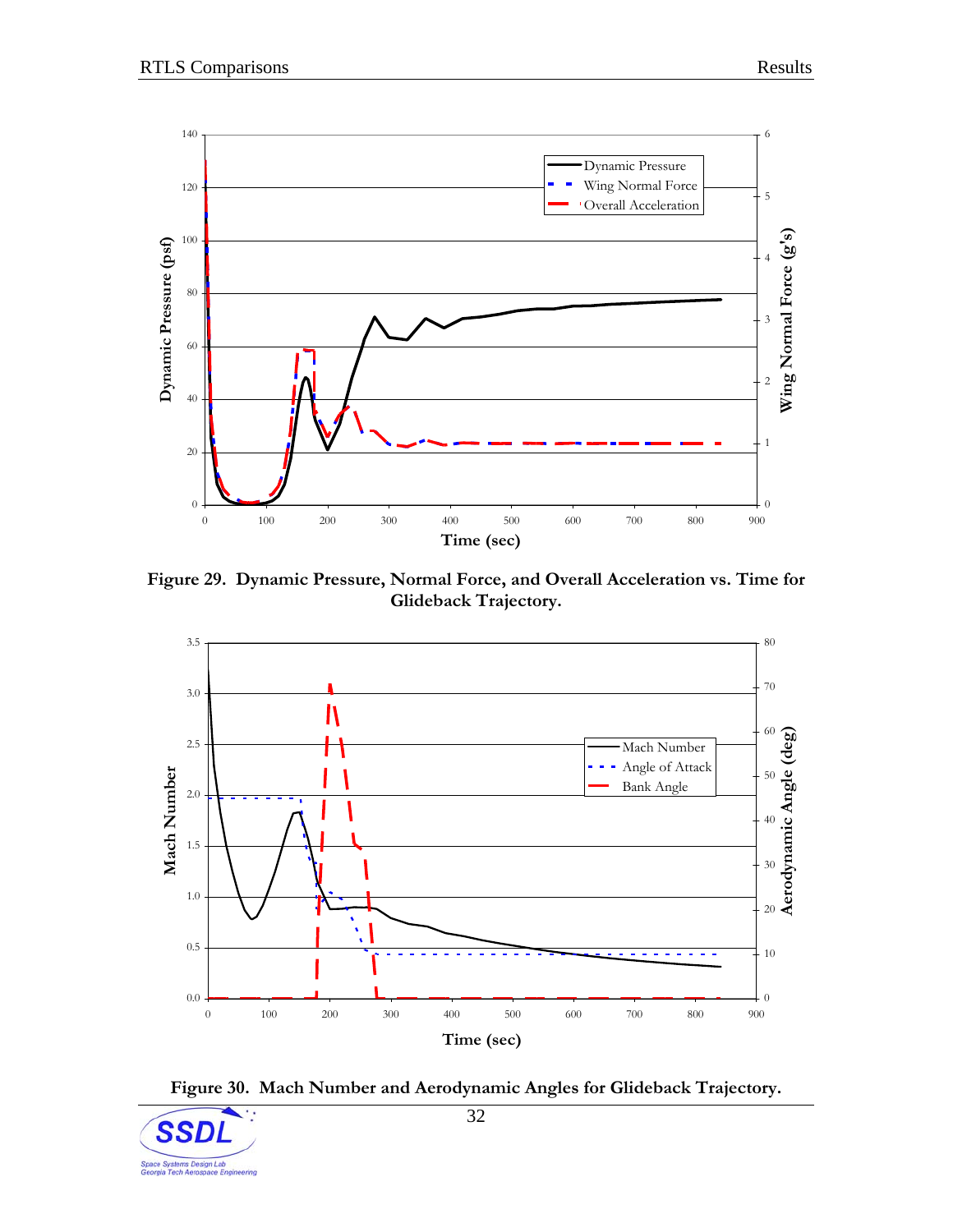#### <span id="page-37-0"></span>**4.2.2 Flyback Trajectory**

[Figure 31](#page-37-0) through [Figure 34](#page-39-0) shows the booster's trajectory for the optimal dry weight flyback method. The booster holds a constant angle of attack reaching a peak altitude of about 48 nmi. As it re-enters the atmosphere, the angle of attack is dropped rapidly and then is increased to hold the required normal force until the phugoid mode altitude rise occurs. At the peak of the altitude rise, the booster begins its gliding turn in which the booster's speed is subsonic. The booster reaches a maximum downrange of about 350 nmi. After gliding about 30 nmi (which is about the max downrange distance for the glideback booster), the airbreathing engine must be turned on to hold an altitude of about 15,000 ft. The engine's Isp is about 3610 sec requiring about 8,000 lbf of thrust for each engine at the beginning of the cruise. The RTLS branch takes about 77 minutes. Also, the ground track out of KSC reaches beyond the Bahamas which could possibly be used as an emergency landing site. The peak re-entry Mach number is about 6.93 , requiring TPS.



**Figure 31. Altitude vs. Downrange for Flyback Trajectory.** 

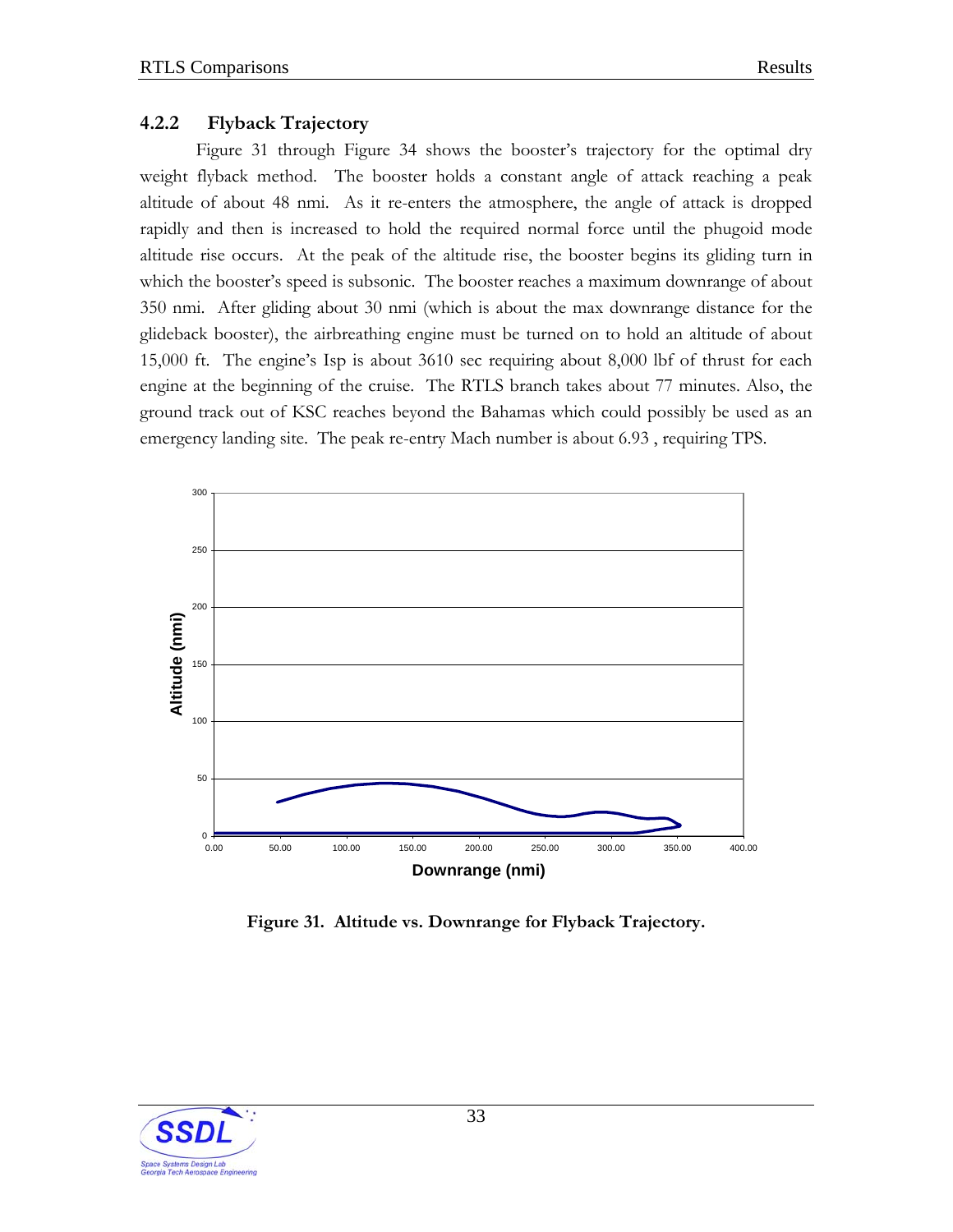<span id="page-38-0"></span>

**Figure 32. Ground Track for Flyback Trajectory.** 



**Figure 33. Dynamic Pressure and Mach Number vs. Time for Flyback Trajectory.** 

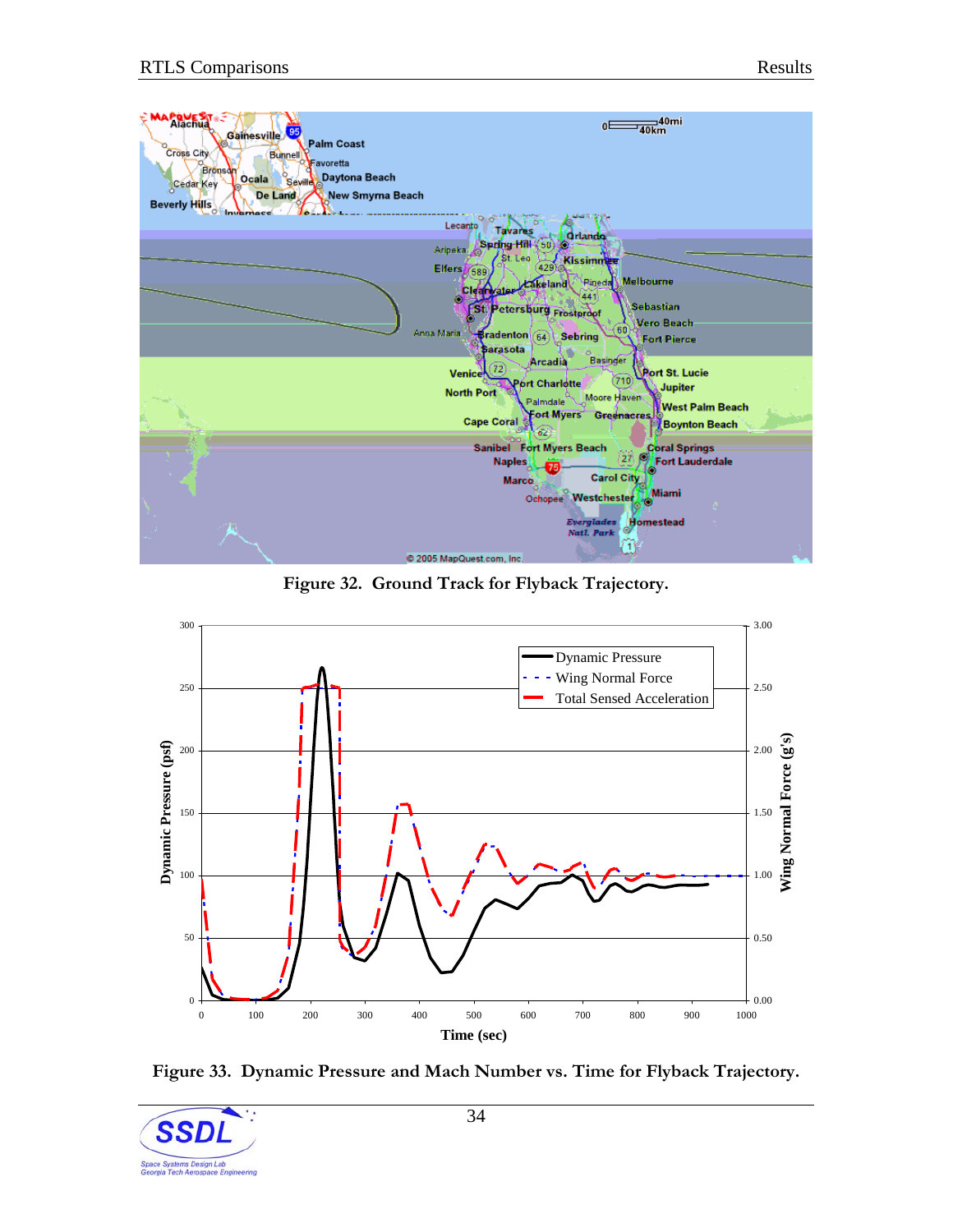<span id="page-39-0"></span>



#### **4.2.3 Boostback Trajectory**

The trajectory of the optimal dry weight booster using the boostback RTLS method is shown in [Figure 35](#page-40-0) through [Figure 38](#page-41-0). The booster maximum downrange is about 24 nmi which is less than the glideback trajectory. This effect is due mostly to the reverse engine thrust providing more deceleration than and aerodynamic turn. Also the deceleration can start occurring above the atmosphere, which a glideback maneuver cannot due. The peak of the trajectory is at 28 nmi. During the engine burn, the angle of attack is very high to allow for the thrust vector to be opposite the velocity vector. After the engine burn, the booster is a dive like state when re-entering, and levels off after the peak deceleration. The maximum re-entry Mach number is below 3 so no TPS is required. After the phugoid mode altitude rise, a mild amount of banking is required to line up the booster with the launch site. The time of flight for the boostback RTLS branch is about 3 minutes. When the booster reaches the launch site, it is well over 15,000 ft in altitude giving plenty of margin to land.

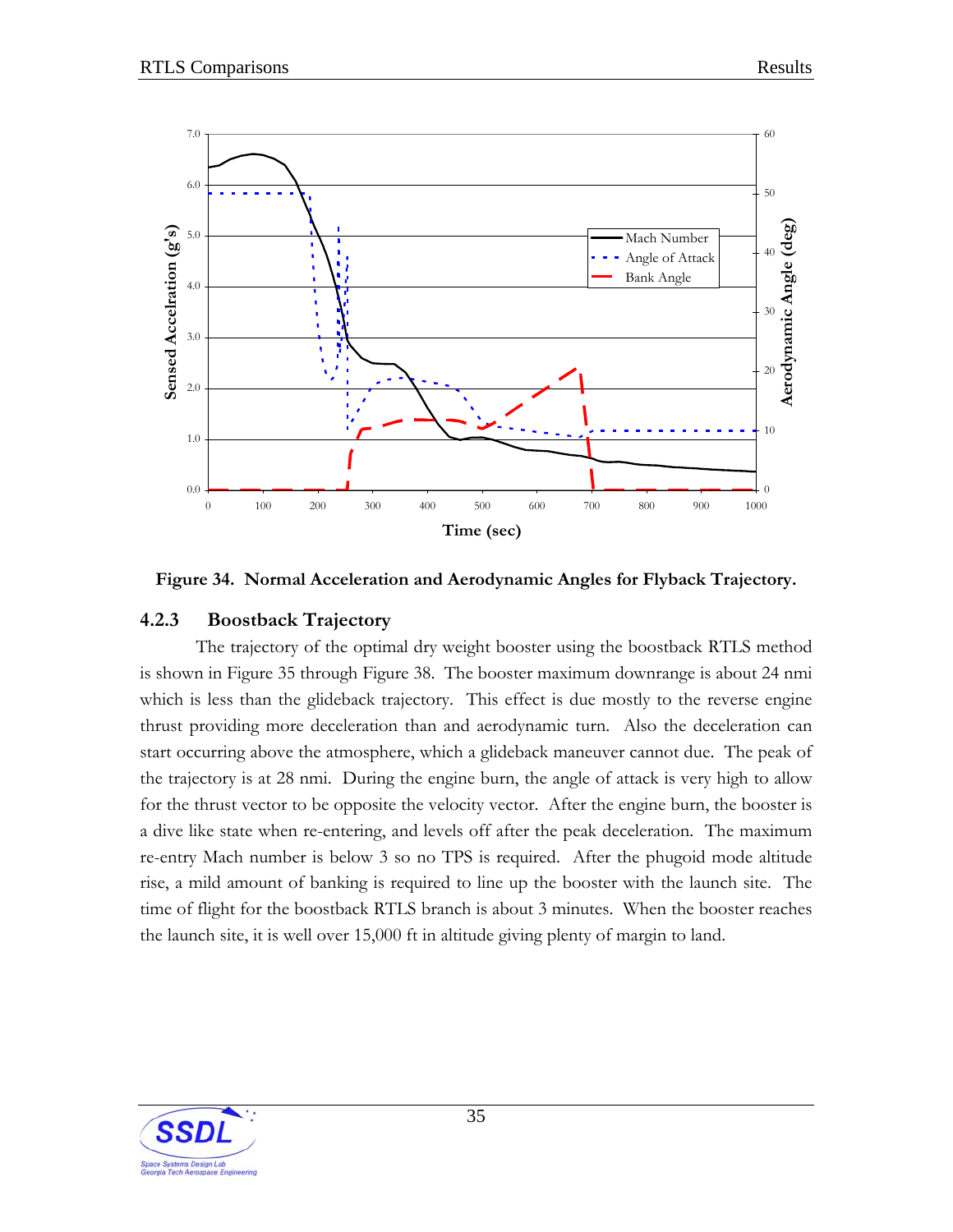<span id="page-40-0"></span>

**Figure 35. Altitude vs. Downrange for Boostback Trajectory.** 



**Figure 36. Ground Track for Boostback Trajectory.** 

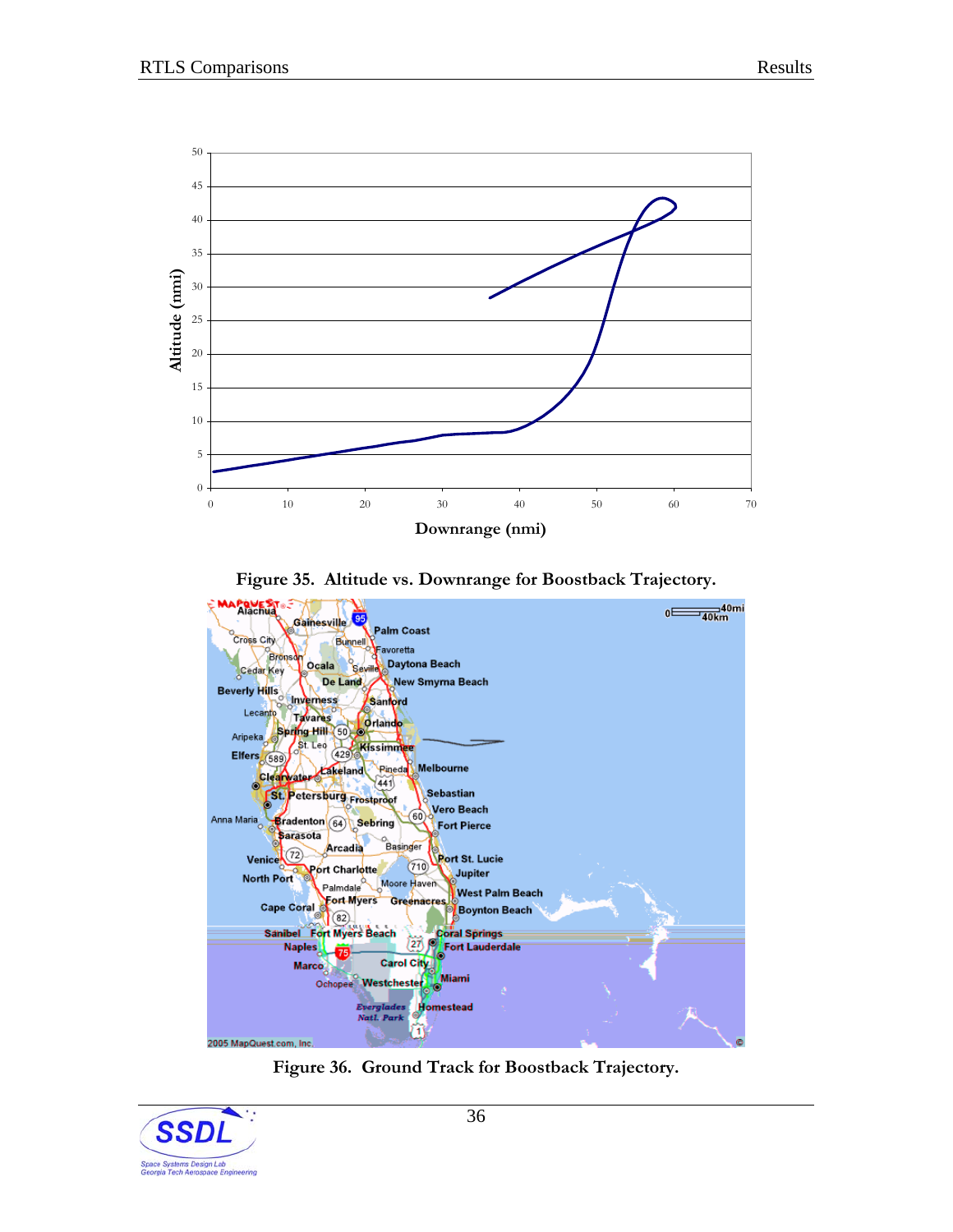<span id="page-41-0"></span>

**Figure 37. Dynamic Pressure and Normal Force vs. Time for Boostback Trajectory.** 



**Figure 38. Mach Number and Aerodynamic Angles for Boostback Trajectory.** 

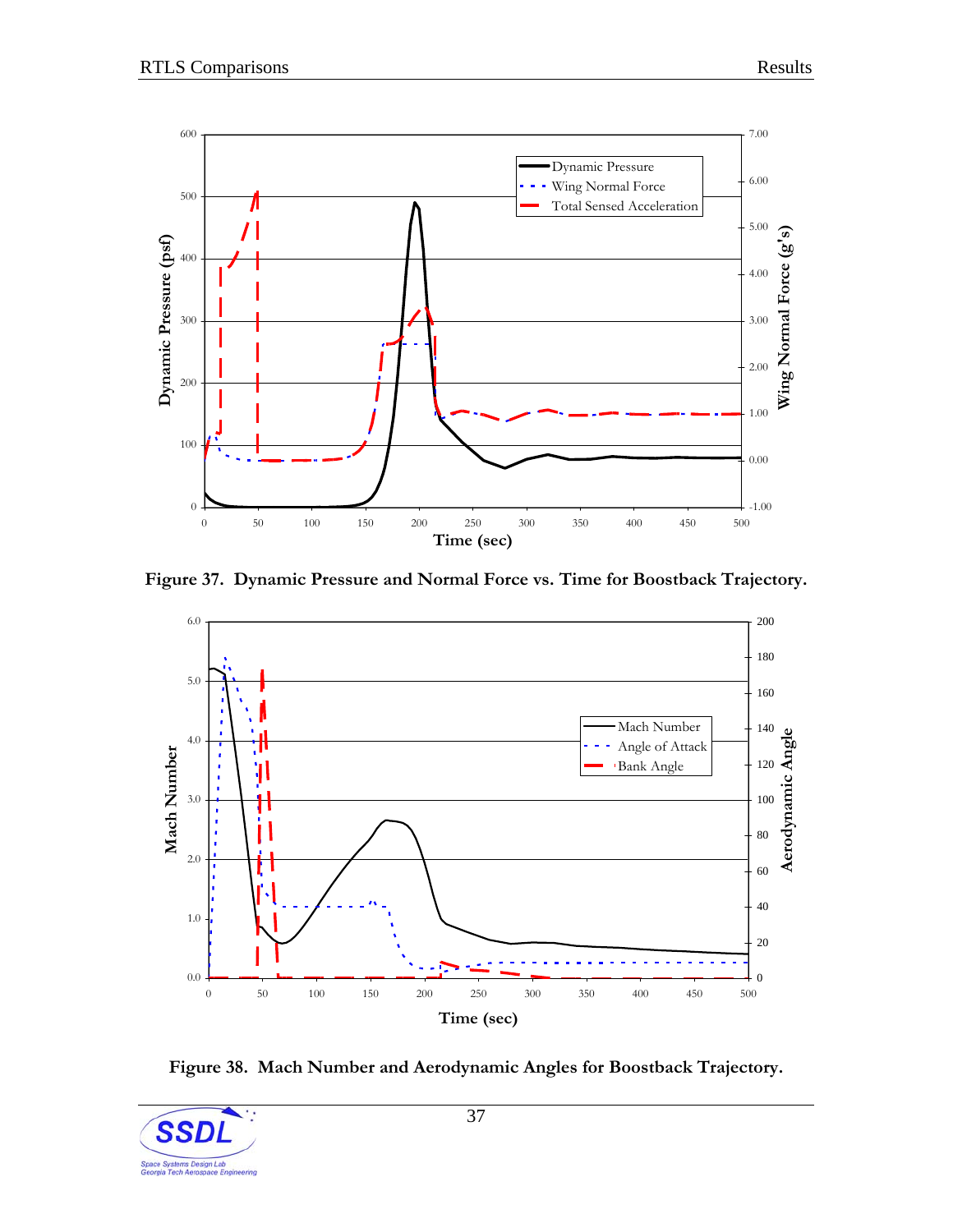### <span id="page-42-0"></span>**4.3 Mass Breakdown of Each RTLS Method**

**Table VII. Mass Breakdown for Each RTLS Booster.** 

| <b>Mass Component</b>                      | Glideback |          | <b>Flyback</b> |          | <b>Boostback</b> |          |
|--------------------------------------------|-----------|----------|----------------|----------|------------------|----------|
| <b>Wing Group</b>                          |           | 4,848    |                | 7,600    |                  | 5,950    |
| <b>Tail Group</b>                          |           | 423      |                | 600      |                  | 590      |
| <b>Body Group</b>                          |           | 9,541    |                | 12,680   |                  | 12,880   |
| <b>Primary Structure</b>                   | 1,906     |          | 2,530          |          | 2,480            |          |
| <b>Secondary Structure</b>                 | 250       |          | 330            |          | 330              |          |
| Crew Cabin (w/ escape system)              | 0         |          | 0              |          | 0                |          |
| <b>Body Flap</b>                           | 178       |          | 240            |          | 230              |          |
| <b>Thrust Structure</b>                    | 2,361     |          | 2,520          |          | 2,640            |          |
| Oxidizer Tank                              | 3,654     |          | 5,100          |          | 5,430            |          |
| <b>Fuel Tank</b>                           | 1,192     |          | 1,800          |          | 1,770            |          |
| Airbreathing Flyback Fuel Tank             | 0.0       |          | 170            |          | 0                |          |
| <b>Thermal Protection</b>                  |           | $\theta$ |                | 6,910    |                  | $\theta$ |
| <b>Landing Gear</b>                        |           | 1,982    |                | 2,760    |                  | 2,180    |
| <b>Propulsion Hardware</b>                 |           | 14,483   |                | 19,800   |                  | 15,790   |
| Rocket                                     | 8,974     |          | 9,270          |          | 9,670            |          |
| Rocket Feedlines, Pressurization, etc.     | 5509.1    |          | 5,840          |          | 6,120            |          |
| Airbreathing                               | 0.0       |          | 4,700          |          | 0                |          |
| <b>RCS Propulsion</b>                      |           | 850      |                | 1,380    |                  | 930      |
| <b>Primary Power</b>                       |           | 991      |                | 990      |                  | 990      |
| <b>Electrical Conversion &amp; Dist</b>    |           | 3,595    |                | 4,870    |                  | 3,870    |
| <b>Hydraulic Systems</b>                   |           | $\theta$ |                | $\theta$ |                  | $\theta$ |
| <b>Surface Control Actuation</b>           |           | 291      |                | 470      |                  | 320      |
| Avionics                                   |           | 1,150    |                | 1,260    |                  | 1,250    |
| <b>Environmental Control</b>               |           | 2,652    |                | 2,650    |                  | 2,650    |
| Personnel Equipment                        |           | $\theta$ |                | $\theta$ |                  | $\Omega$ |
| Piggyback Structure                        |           | 8,480    |                | 4,830    |                  | 5,610    |
| <b>Thrust Structure</b>                    | 7,950     |          | 4,530          |          | 5,260            |          |
| <b>Link Structure</b>                      | 530       |          | 300            |          | 350              |          |
| Dry Weight Margin (15%)                    |           | 8,697    |                | 11,790   |                  | 9,350    |
| <b>Dry Weight</b>                          |           | 57,983   |                | 78,610   |                  | 62,350   |
| Crew and Gear                              |           | $\theta$ |                | $\theta$ |                  | 0        |
| <b>Payload Provisions</b>                  |           | $\theta$ |                | $\theta$ |                  | 0        |
| <b>Residual Propellants</b>                |           | 2,087    |                | 2,980    |                  | 3,110    |
| <b>Ascent Residuals</b>                    | 2,087     |          | 2,910          |          | 2,900            |          |
| <b>RTLS Residuals</b>                      | 0         |          | 70             |          | 210              |          |
| <b>RTLS Reserve Propellants</b>            |           | $\theta$ |                | 2,110    |                  | 640      |
| <b>Landed Weight</b>                       |           | 60,069   |                | 83,690   |                  | 66,100   |
| <b>RTLS Propellant Weight</b>              |           | $\cup$   |                | 14,040   |                  | 42,700   |
| <b>RCS Propellant Weight</b>               |           | 632      |                | 1,030    |                  | 1,150    |
| <b>After Staging Weight (Entry Weight)</b> |           | 60,702   |                | 98,760   |                  | 109,950  |
| <b>Upper Stage</b>                         |           | 353,323  |                | 201,150  |                  | 233,710  |
| <b>Ascent Reserve Propellants</b>          |           | 2,087    |                | 2,910    |                  | 2,900    |
| In-flight Losses and Vents                 |           | 4,203    |                | 3,060    |                  | 3,500    |
| <b>Before Staging Weight</b>               |           | 420,314  |                | 305,880  |                  | 350,060  |
| <b>Ascent Propellants</b>                  |           | 417,317  |                | 581,890  |                  | 580,250  |
| Oxidizer                                   | 304,529   |          | 415,640        |          | 423,430          |          |
| Fuel                                       | 112,788   |          | 166,250        |          | 156,830          |          |
| <b>Gross Liftoff Weight</b>                |           | 837,632  |                | 887,770  |                  | 930,320  |
| <b>Startup Losses</b>                      |           | 4,173    |                | 5,820    |                  | 5,800    |
| <b>Maximum Pre-launch Weight</b>           |           | 841,805  |                | 893,590  |                  | 936,120  |
|                                            |           |          |                |          |                  |          |

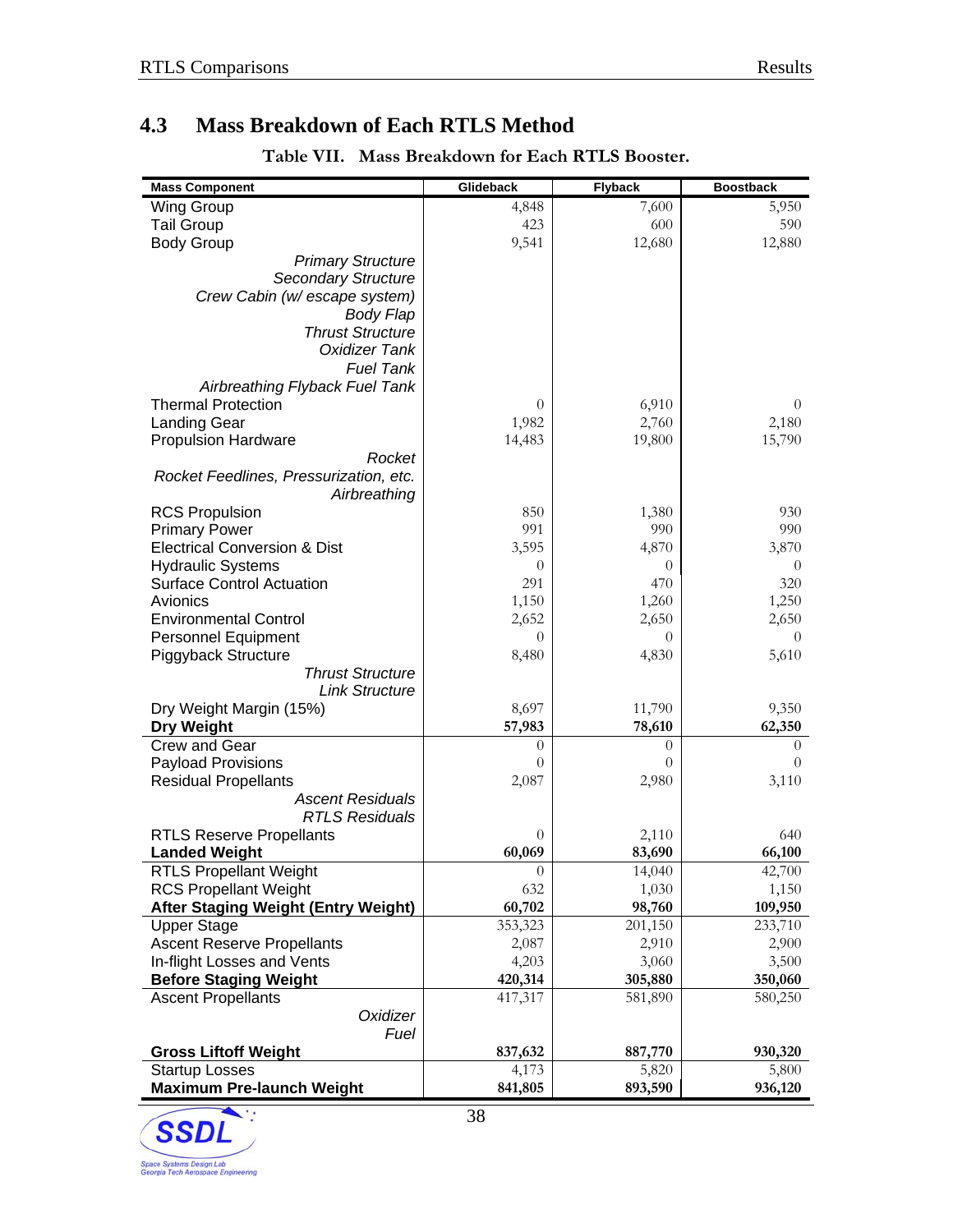<span id="page-43-0"></span>

| <b>Mass Component</b>              | Glideback |          | <b>Flyback</b> |         | <b>Boostback</b> |          |
|------------------------------------|-----------|----------|----------------|---------|------------------|----------|
| <b>Structure</b>                   |           | 7,300    |                | 7,980   |                  | 8,430    |
| Primary Structure (intertank)      | 650       |          | 1,060          |         | 1,080            |          |
| Fuel Tank (RP)                     | 1,030     |          | 550            |         | 650              |          |
| Oxidizer Tank (LOX)                | 2,680     |          | 1,420          |         | 1,680            |          |
| <b>Thrust Structure</b>            | 810       |          | 460            |         | 540              |          |
| Payload Support                    | 1,500     |          | 1,500          |         | 1,500            |          |
| Secondary Structure (Payload       | 630       |          |                |         |                  |          |
| Fairing)                           |           |          | 2,990          |         | 2,980            |          |
| Aero Surfaces                      |           | $\theta$ |                | 0       |                  | $\Omega$ |
| <b>Propulsion Hardware</b>         |           | 5,510    |                | 3,340   |                  | 3,810    |
| <b>Main Engines</b>                | 3,720     |          | 2,290          |         | 2,600            |          |
| Plumbing, Feed, and Pressurization | 1,790     |          | 1,050          |         | 1,210            |          |
| Power                              |           | 500      |                | 500     |                  | 500      |
| <b>Reaction Control</b>            |           | 1,010    |                | 860     |                  | 930      |
| <b>Avionics and Controls</b>       |           | 670      |                | 760     |                  | 760      |
| Piggyback Structure                |           | 2,120    |                | 1,210   |                  | 1,400    |
| <b>Shear Structure</b>             | 1,590     |          | 910            |         | 1,050            |          |
| <b>Link Structure</b>              | 530       |          | 300            |         | 350              |          |
| Growth Margin (15%)                |           | 3,020    |                | 2,580   |                  | 2,800    |
| Dry Weight                         |           | 20,130   |                | 17,230  |                  | 18,630   |
| <b>Residuals and Reserves</b>      |           | 3,180    |                | 1,690   |                  | 2,000    |
| <b>Circulization Propellant</b>    |           | $\Omega$ |                | 0       |                  | $\Omega$ |
| Payload                            |           | 15,000   |                | 15,000  |                  | 15,000   |
| <b>Burnout Weight</b>              |           | 38,320   |                | 33,920  |                  | 35,630   |
| <b>Main Propellants</b>            |           | 313,420  |                | 166,380 |                  | 197,080  |
| Fuel                               | 84,710    |          | 44,970         |         | 53,260           |          |
| Oxidizer                           | 228,710   |          | 121,420        |         | 143,810          |          |
| <b>Gross Weight</b>                |           | 351,730  |                | 200,310 |                  | 232,710  |
| <b>Startup Losses</b>              |           | 1,590    |                | 840     |                  | 1,000    |
| <b>Maximum Weight</b>              |           | 353,320  |                | 201,150 |                  | 233,710  |

**Table VIII. Mass Breakdown for Upper Stage for Each RTLS Method.** 

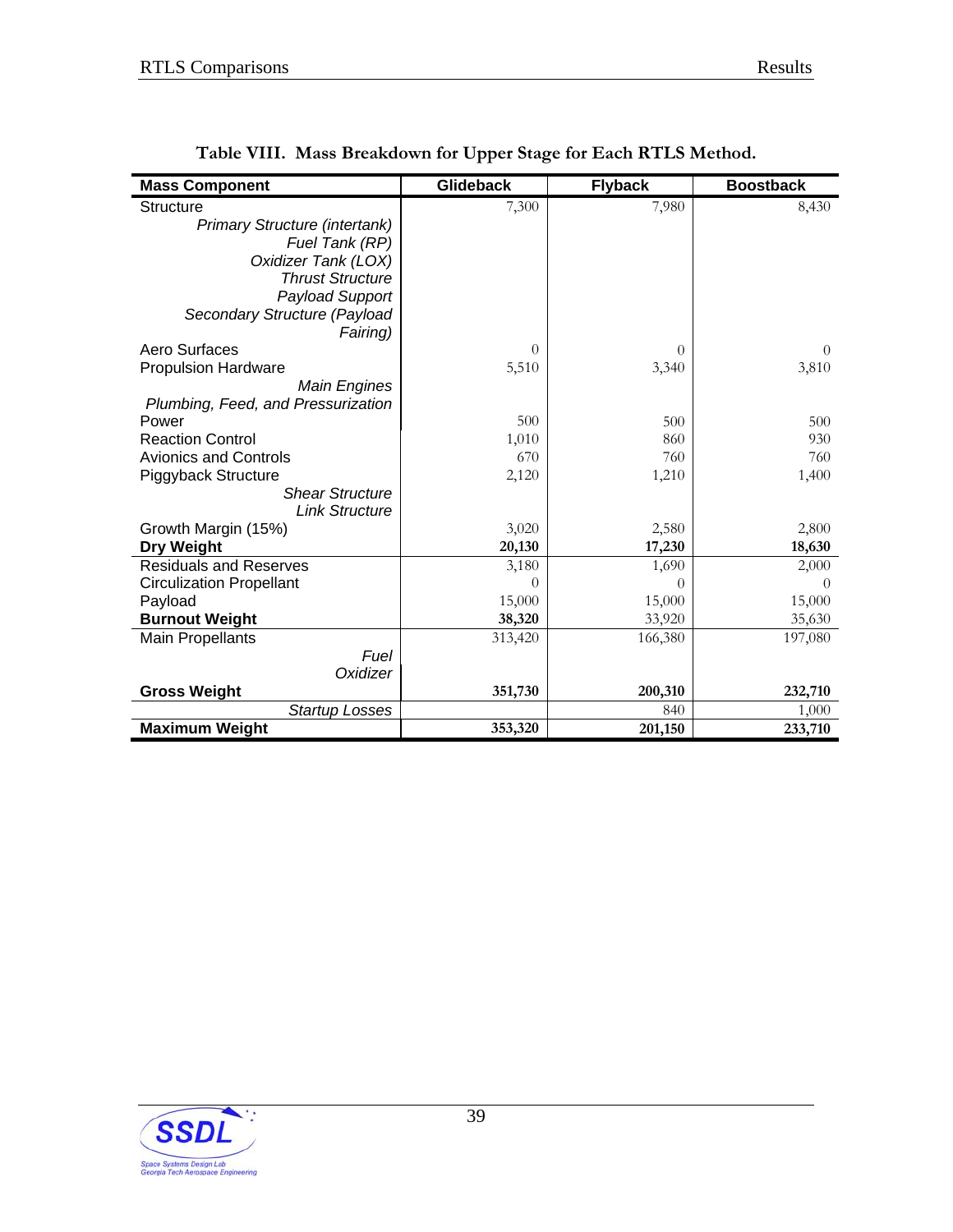## <span id="page-44-0"></span>**5.0 Discussion and Conclusions**

The booster used in this study is a simple design consisting of a circular fuselage with a dropped nose, integral propellant tanks, and wing with vertical fins attached to the wing tips. The upper stage is expendable and mounted on top of the fuselage. This winged structure for the booster allows for large amounts of crossrange control that are needed to for turning and landing back at the launch site. The wings are also necessary to decelerate and provide lift during the steep angle re-entry that result from a ballistic trajectory after the staging point. Even though this type of booster is necessary to execute the RTLS methods analyzed in this study, it will weigh more than an expendable booster with the same mass ratio, resulting in higher development and manufacturing costs. The additional weight comes with the extra systems required for RTLS such as wings, landing gear, and TPS if required. Even though the upfront costs for a reusable booster will be higher than an expendable one, the recurring costs should make the investment worth while, assuming that the launch frequency is high enough.

The glideback RTLS method is the simplest method and doesn't require any additionally propellant after staging. After re-entering the atmosphere, it turns more than 180º and is able to reach the landing site with enough altitude margin without any additional energy. The highest staging point is about Mach 3.1, which gives a low enough re-entry Mach number thereby removing the need for TPS and a very large recurring maintenance cost. This low staging Mach number causes the upper stage to have a longer fuselage than the booster, which is consistent with previous studies<sup>[5](#page-8-0)</sup>. During re-entry the overall acceleration of the booster doesn't get much higher than that in the normal direction, possibly allowing lighter wings. Since there is no extra propellant on board, it re-enters at the same weight it lands with. Although the vehicle is not able to control the downrange distance of re-entry, the low staging point allows for maximum downrange point of less than 55 nmi and only requires 14 minutes to reach KSC after staging. As was also shown, the final altitude that glideback booster can reach over the launch site drops very rapidly over with only small increases in staging Mach number. In order to maintain proper altitude margin, the glideback trajectory has very little margin. Minor adverse weather condition may limit the number of launch opportunities available. Furthermore, the vehicle may have more limited capabilities at other launch sites due to overflight limitations. The staging point for glideback is similar to what was estimated in other studies.

The flyback RTLS method requires the most change and complexity to the baseline booster presented. It requires an additional fuel tank and hardware for turbofan engines that add to the dry weight and reduce the packaging efficiency. Its optimal

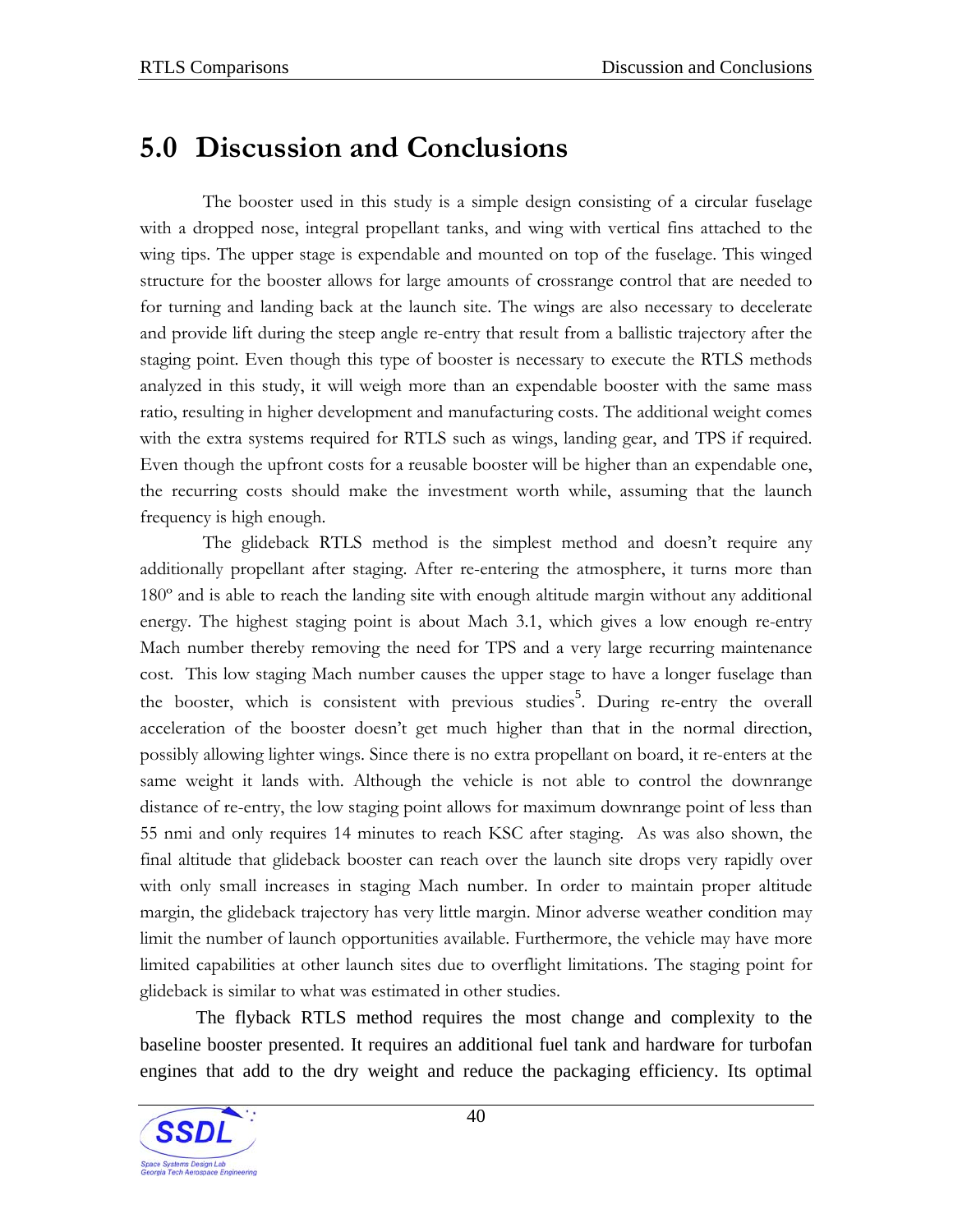staging point is the highest of the methods analyzed. After staging it has no control over the downrange distance for re-entry and reaches about 350 nmi during its turn. This method must re-enter with a higher weight than when it lands due to the fuel needed for flyback; thus, preventing the booster from allowing the full 2.5 normal g's. The re-entry Mach number requires some modest TPS that adds to dry weight and requires maintenance. During re-entry, the booster only experiences a brief 3 g's of overall acceleration. After turning the booster glides for about 35 nmi (a little less than glideback) before turning on the engine. The 15% fuel reserves it carries can help in adverse weather conditions. Since the boosters take about an hour to return, this margin is needed since weather concerns must be addressed. The staging point in this study is lower than most previous studies.

The boostback RTLS method utilizes one of the ascent engines on the booster to slow down near at apogee and start the booster gliding in a direction pointing near the launch site. This prevents the need for extra hardware or an extra fuel tank, keeping the packaging efficiency the same as glideback. The propellant needed for the boostback burn comes from the same tanks as what was used for ascent. The optimal staging point occurs slightly higher than glideback and lower than the Kister K-1. After staging, the booster pitched around so that thrust vector points opposite the velocity vector. The engine must be relit. The booster flies above the ascent trajectory before beginning the glide. The booster enters at its landing weight and at a Mach number low enough to avoid the need for TPS. A small amount of banking is necessary to get back to the launch site's latitude. Out of the three methods, it stays the closest to land with a max downrange distance of about 25 nmi. It also ends with a huge altitude margin, much more than the minimum constraint of 15,000 ft for this study. More analysis needs to be done to show how much margin is available for engine restart when beginning the boostback maneuver. Also, a look into the separation dynamics and the next few moments of flight is needed to ensure that the boostback maneuver doesn't cross the upper stage's path.

Some basic similarities arise between modeling these three RTLS methods. First, they all need very detailed control of the angle of attack during re-entry to ensure that the limit of normal g's is maintained. POST's generalized acceleration steering accomplished this requirement. Also during each RTLS trajectory branch, the most difficult constraint to satisfy was the normal acceleration limit during any gliding portion of the flight.

This study showed that glideback method results in the lowest total gross and dry mass when compared to the others, which is in contrast to the other comparison studies presented. The main reason behind this inconsistent result is that the upper stage in the previous two studies was reusable as opposed to being expendable. Reusable vehicles require significantly more dry mass especially if it reaches orbit, requiring TPS. This extra weight in upper stage caused the booster to grow more and leading to glideback becoming the less

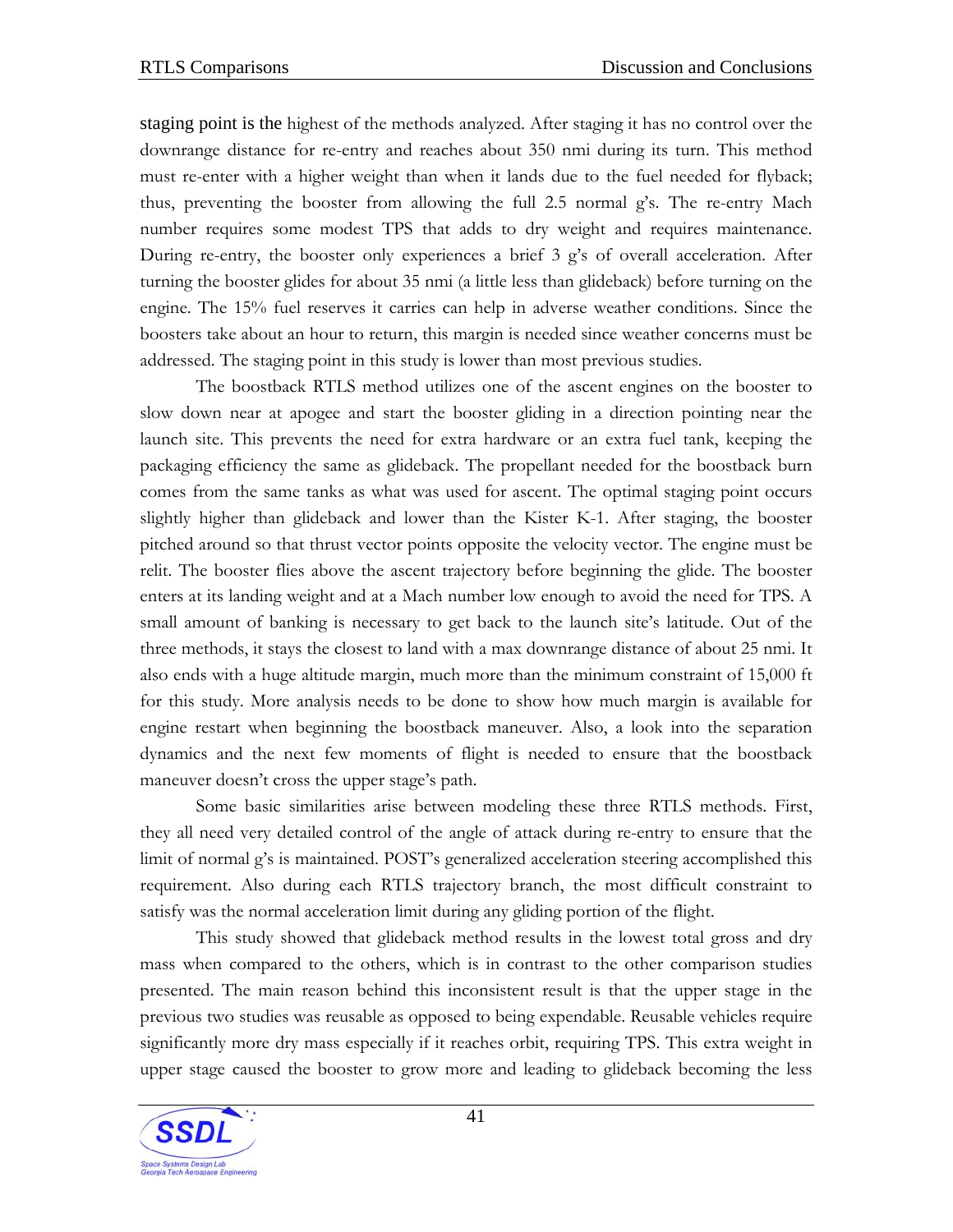preferred method. Thus glideback is only projected to be advantageous on weight criteria if the upper stage is sized only to place the payload into orbit. If a glideback system like the one presented here was built, the same architecture might not be able to be used if the upper stage become reusable.

The boostback method was shown to have an optimal dry lower than the flyback method but a higher optimal gross mass. This can be attributed to a number of reasons. First, flyback requires more hardware for the turbofan engine and fuel tank. The packaging efficiency is also lower with flyback. Boostback, requires a large amount of propellant for the RTLS maneuver which causes the high gross weight. Finally, another reason that boostback is more attractive with the criteria of weight is that no TPS is needed.

For a RTLS booster, boostback provides some distinct advantages in addition to the lower mass. First, it is a much simpler design as it uses the same hardware for ascent as for RTLS maneuvers. It also provides a huge altitude margin over the launch site to ensure a safe landing. Its downrange distance is very short allowing it to return quickly before the conditions at the launch site become more difficult for landing.

In order to better understand which RTLS method is better, an optimization of other design variables such as upper stage diameter and engine parameters needs to be done. Also, a look at the separation dynamics for each method will help improve the overall trajectory modeling. Lastly, another area that needs to be addressed in the minimum cost for each RTLS method. The total dry weight cannot accurately estimate the life cycle cost of a hybrid system to the uniqueness of the architecture. The upper stage for TSTO hybrid system is thrown away every launch while the booster is reused. The development cost of the booster will be higher than the upper stage but it is amortized over the number of flights it will be flown. Taking these cost aspects into account will most likely lead to a higher staging point so the upper stage can be made smaller as it expendable.

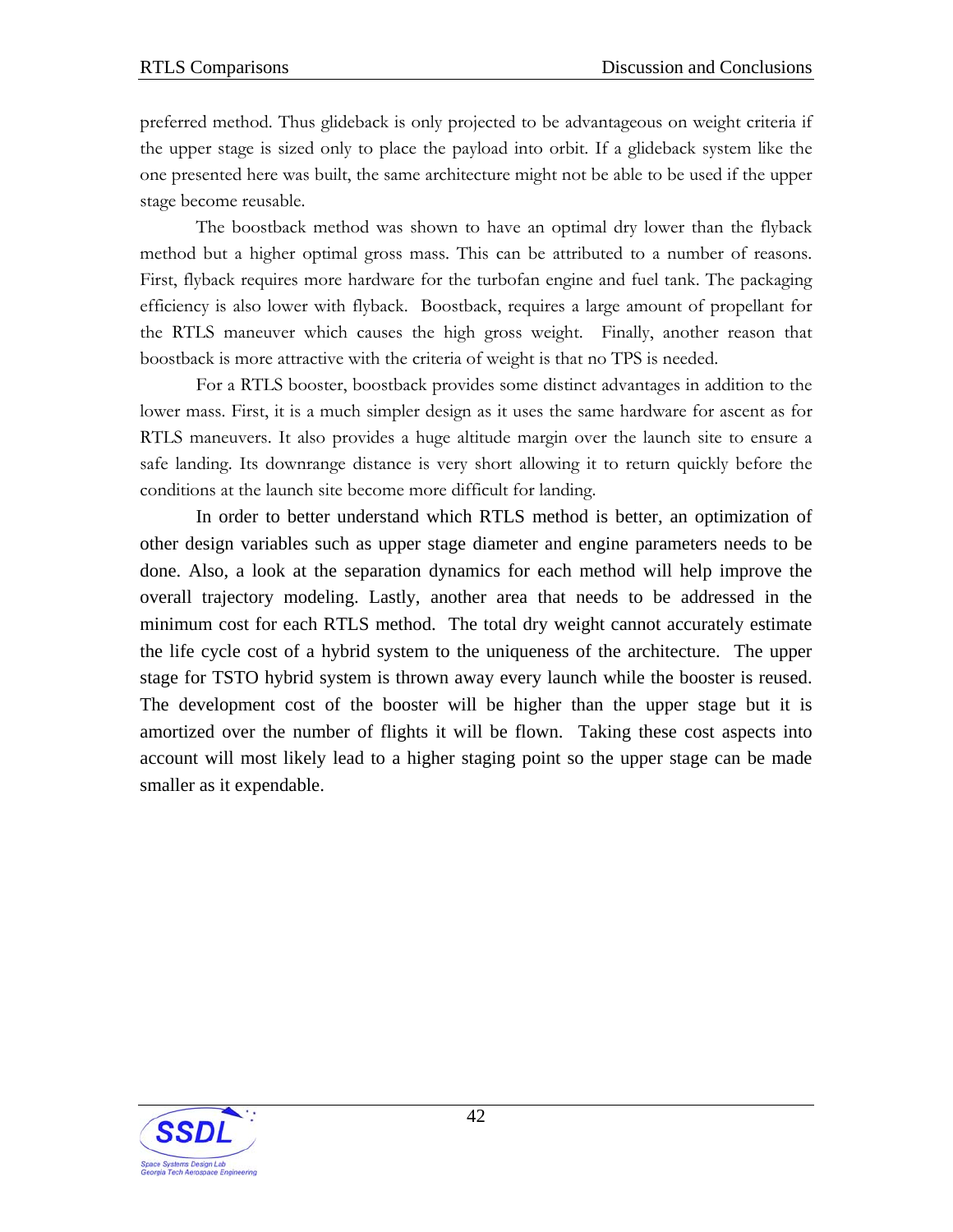## <span id="page-47-0"></span>**6.0 Acknowledgements**

I first would like to thank my beautiful wife Debra Vinar for helping me when I had stressful moments throughout my graduate school career and always being there for me. Being newly weds with someone in an engineering graduate school is not an easy way to start off but she was able to help keep our relationship strong.

I am very grateful to the Department of the Air Force for creating the PALACE Acquire program to allow me to remain a full time employee while only having to focus on my graduate school work. I am also very grateful for my collegues in the Aerospace Design and Analysis Branch at Wright Patterson AFB for being supportive during my first two years of employment. I specifically want to thank John Livingston for being a terrific mentor and providing much needed advice for this project.

I finally want to thank the members of the Georgia Tech Space Systems Design Lab. Most significantly was Dr. John Olds who allowed me to be a member of this design group and is always there to answer questions and provide advice. I have come across very few other professors who care so much about the success of their students. Other students who have me out are Tim Kokan with helping to set the modeling of this project, David Young helping me with POST, and Virgil Hutchinson with his advice about APAS.

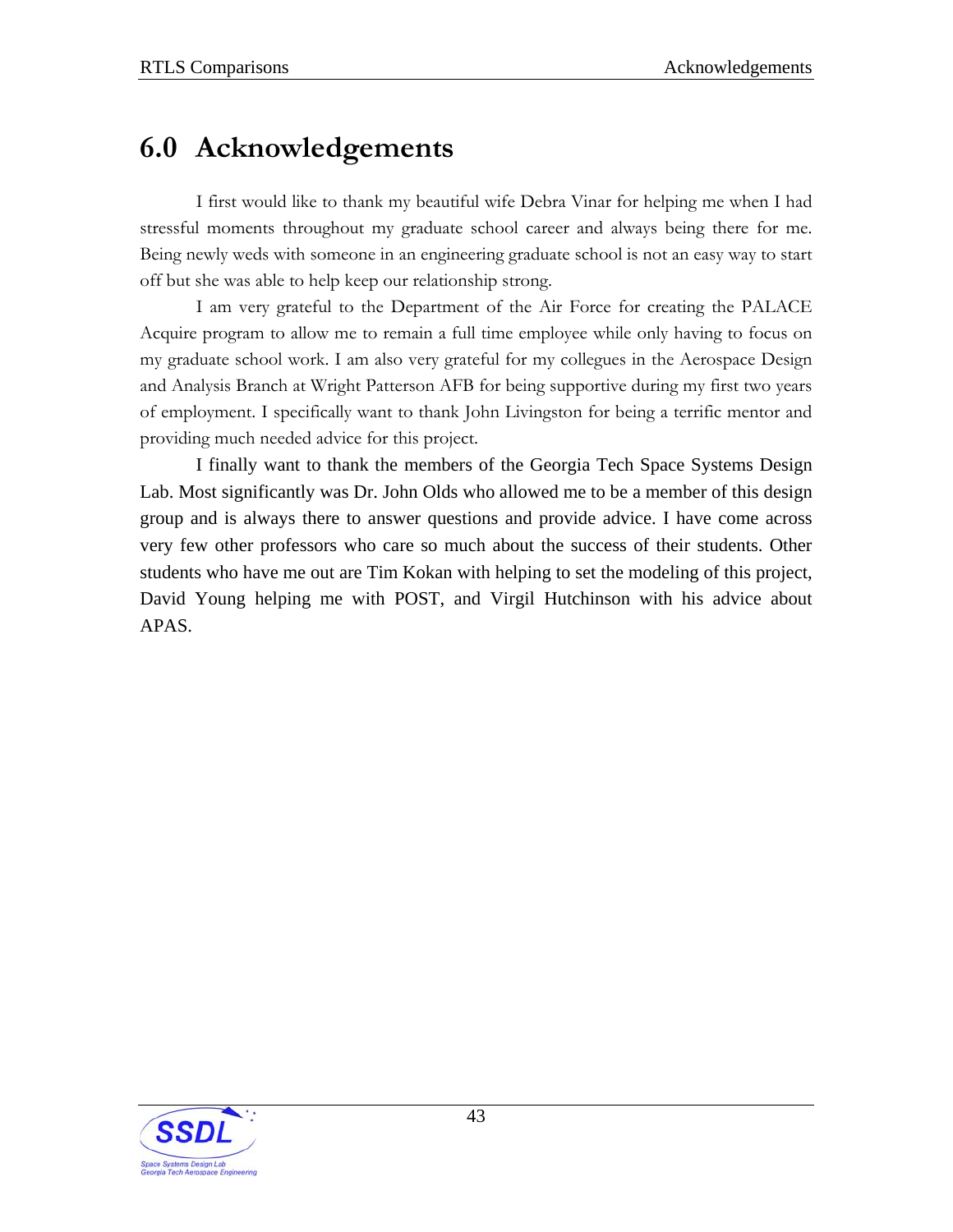## <span id="page-48-0"></span>**References**

- 
- <sup>1</sup> "Landing the Big Ones," **MatrineDesign**, Vol. 35, May 9, 1963.<br><sup>2</sup> Knaur, J. S, "Is booster recovery and re-use practical?" AIAA 67-909.<br><sup>3</sup> Levin, Alan D. and Hopkins, Edward J, "Orbital Payload Reductions Resulting f
- Modifications for Recovery of a Large Rocket Booster," NASA TN D-1143. December 1961.<br><sup>4</sup> Schneider, G.M. et.al., "Comparison of Glideback and Flyback Boosters," **Journal of Spacecraft and Rockets** Vol.<br>38. No.5., Sept. –
- <sup>5</sup> Iwata, Takumi, et.at., "Conceptual Study of Rocket Powered TSTO with Fly-Back Booster," AIAA 2003-
- 4813. July 2003.<br><sup>6</sup> Naftel, J. Chris and Powell, Richard W., "Flight Analysis for a Two-Stage Launch Vehicle with a Glideback<br>Booster," **Jurnal of Guidence Control, and Dynemics** Vol. 8, No. 3., May-June 1985, pg. 340 3
- <sup>7</sup> Freeman, Delma C, "The New Space Transportation Begins Today," **Astronautics & Aeronautics** June 1983, pg.
- 36-56.<br>8 Naftel, J. Chris and Powell, Richard W., "Analysis of the Staging Manuever and Booster Glideback Guidance<br>5 for a Two-Stage, Winged, Fully Reusable Launch Vehicle," NASA TP-3335, 1993.
- <sup>9</sup> Ryan, Richard M., "Booster Main Engine Selection Criteria for the Liquid Fly-Back Booster," NASA TM-
- 1998 208106, 1998. 10 Benton, Mark, G, "Resuable, Flyback Liquid Rocket Booster for the Space Shuttle," *Journal of Spacecraft*, Vol. 26, No. 4, July-August 1989, pg. 252-258. 11 Atanassov, Uta, et.al., "First-Stage Design Variations of Partially Reusable Launch Vehicles," *Journal of*
- 
- **Spaceraft and Rockets.** Vol. 39, No.4, July Aug. 2002, pg. 571 579.<br><sup>12</sup> McKinney, L.E, "Vehicle Sizing and Trajectory Optimization for a Reusable Tossback Booster," AIAA 96-2219, 1986.<br><sup>13</sup> Kistler K-1 Payload Guide. Kistler Aerospace Corporation. www.kistleraerospace.com. Last visited in
- 
- Januray 2005. 14 Isakowitz, Steven J., et. al., *International Reference Guide to Space Launch Systems* ,4 edition, AIAA: Reston, VA,
- 2004.<br>
<sup>15</sup> Brandenstien, Dan, et.al., "The K-1 Reusable Aerospace Vehicle: A New Way of Doing Buisness in the<br>
Launch Services Industry," AIAA 98-5260, 1998.
- 
- <sup>16</sup> Andrews, J., "Status of the Kistler Reusable Launch Vehicle," AIAA 98-3955, 1998.<br><sup>17</sup> Ledsinger, Laura A., **Sdutions to Decomposed Branding Trajetionies with Powered Flyback Using Multidisciplinary Design**
- **Optimization.** Ph.D. Thesis., Goeriga Insitute of Technology, June, 2000.<br><sup>18</sup> Presentation: "ACRE-92 SSTO RLV," SpaceWorks Engineering, Inc., www.sei.aero, Last visited in June 2005.<br><sup>19</sup> Divan, P. and Sova, G., "Aerodynamic Preliminary Analysis System II, Part II – User's Manual," NASA CR-
- 182077, April 1991. 20 Bradford, J. E., Charania, A., St. Germain, B., "REDTOP-2: Rocket Engine Design Tool Featuring Engine
- Performance, Weight, Cost, and Reliability," AIAA-2004-3514, July 2004. 21Mattingly, Jack. D., Parametric Analysis of Gas Turbine Engines (PARA) v4.014.
- 
- http://www.aircraftenginedesign.com/, Last visited in June 2005.<br><sup>22</sup> Kirby, Michelle, http://www.asdl.gatech.edu/people/mkirby/Class/index.html, Last visited in June 2005.<br><sup>23</sup> Brauer, G.L., et.al., "Program to Optimize S
- 
- Version 5.1, March 1997. 24 Vanderplaats, Garret N., *Number Optimization Techniques for Engineering Design.* VR&D, Inc. Colorado Spring:
- 2001. 25 Rohrschneider, Reuben R., "Development of a Mass Estimating Relationship Database for Launch Vehicle Conceptual Design," Georgia Insitutde of Techology, Space Systems Design Lab: 2002.<br><sup>26</sup> SESAW computer code, SpaceWorks Engineering, Inc, www.sei.aero, Last Visited in Feburary 2005.<br><sup>27</sup> Tooley, Jeffrey, "Intelligent Sel
- 
- Guide", Space System Design Lab (SSDL), School of Aerospace Engineering, Georgia Institute of Technology, 15 November 1999, Atlanta, GA.

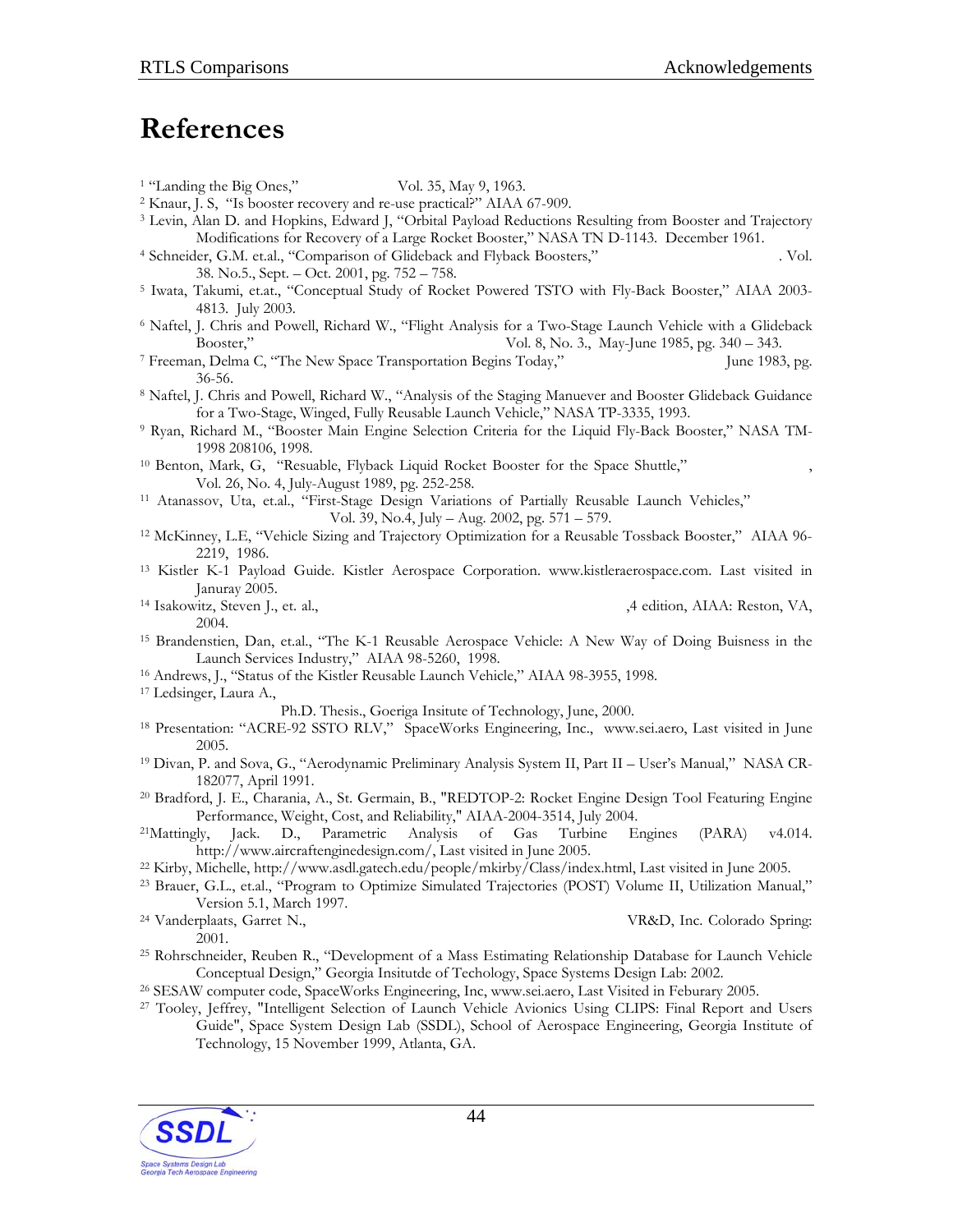## **Appendix A**

#### Ascent Branch POST Deck

```
ccccccccccccccccccccccccccccccccccccccccccccccccccccccccccccc 
c 
c 
c Simple 3-D POST ascent trajectory for first branch of RTLS booster launch 
c This trajectory file is common to all types of flyback missions 
c 
c Modified for RTLS Study by Barry Hellman 
c Reaching 100% of Velocity 
c This file uses ideal Delta V's as points where to drop stages 
c 
c written by: John R. Olds (Georgia Tech) 
c December, 1999 
c cccccccccccccccccccccccccccccccccccccccccccccccccccccccccccccc 
c 
c set up optimization inputs 
c 
l$search<br>ioflag = 0,
  ioflag = 0, / english input, english output units/<br>opt = 1, / optimizer should maximize/
                               / optimizer should maximize/
  maxitr = 30, \binom{\text{Maximum number of iterations}}{\text{prior}}<br>
\binom{\text{maximum number of iterations}}{\text{print only the final, optimized train}}/ print only the final, optimized trajectory /c 
c *** optimization variable *** 
c 
   optvar = 'weight', / maximize burnout weight/<br>optph = 900, / optimize at the end of boost
                                 / optimize at the end of booster stage/
c 
c *** constraint variables *** 
c 
  ndepv = 5,
  depvr = 'xmax1','xmax2', 'gdalt', 'gammai', 'inc', 'xmin7', /names of dependent variables/<br>depval = 850, 20, 607998.7, 0.0, 28.5, 0, /target values/
  depval = 850, 20, 607998.7, 0.0, 28.5, 0, /target values/<br>deptl = 1, 0.1, 50, 0.01, 0.01, 0.01, /targeting criteria
                                50, 0.01, 0.01, 0.01, /targeting criteria(allowable errors)/
  depph = 1000, 1000, 1000, 1000, 1000, 1000, 1000, \rhohase where contraint is applied/<br>idepvr = 1, 1, 0, 0, 0, -1, /Max(1), Min(-1), or Exact(0) Contraint/
  idepvr = 1, 1, 0, 0, 0, -1, /Max(1), Min(-1), or Exact(0) Contraint/
c 
c 
c *** simulation control variables (u's) ***
c 
  nindv = 11,
  tabl = 5*'pitt',5*'pitt',
   \tanh y = 3,4,5,6,7,1,2,3,4,5indvr = 'tabl1', 'tabl2', 'tabl3', 'tabl4', 'tabl5', 'tabl6','tabl7','tabl8','tabl9','tabl10', 
           'azl', 
  indph = 5*1,5*500,1,
c 
c *** initial guesses for u's ***
c 
c<br>u(1) =-10, /pitch angle at 25 seconds after liftoff/
u(2) = -25, /pitch angle at 50 seconds after liftoff/
u(3) = -35, /pitch angle at 75 seconds after liftoff/
u(4) = -45, /pitch angle at 100 seconds after liftoff/
u(5) = -55, /pitch angle at 150 seconds after liftoff/
u(6) = -65, /pitch angle at 0 seconds after staging and 5 second coast/
u(7) = -75, /pitch angle at 50 seconds after staging and 5 second coast/
u(8) = -80, /pitch angle at 100 seconds after staging and 5 second coast/
u(9) = -85, /pitch angle at 200 seconds after staging and 5 second coast/<br>u(10) = -90, /pitch angle at 300 seconds after staging and 5 second coast/
              -90, /pitch angle at 300 seconds after staging and 5 second coast/
u(11)= 90,
c
```
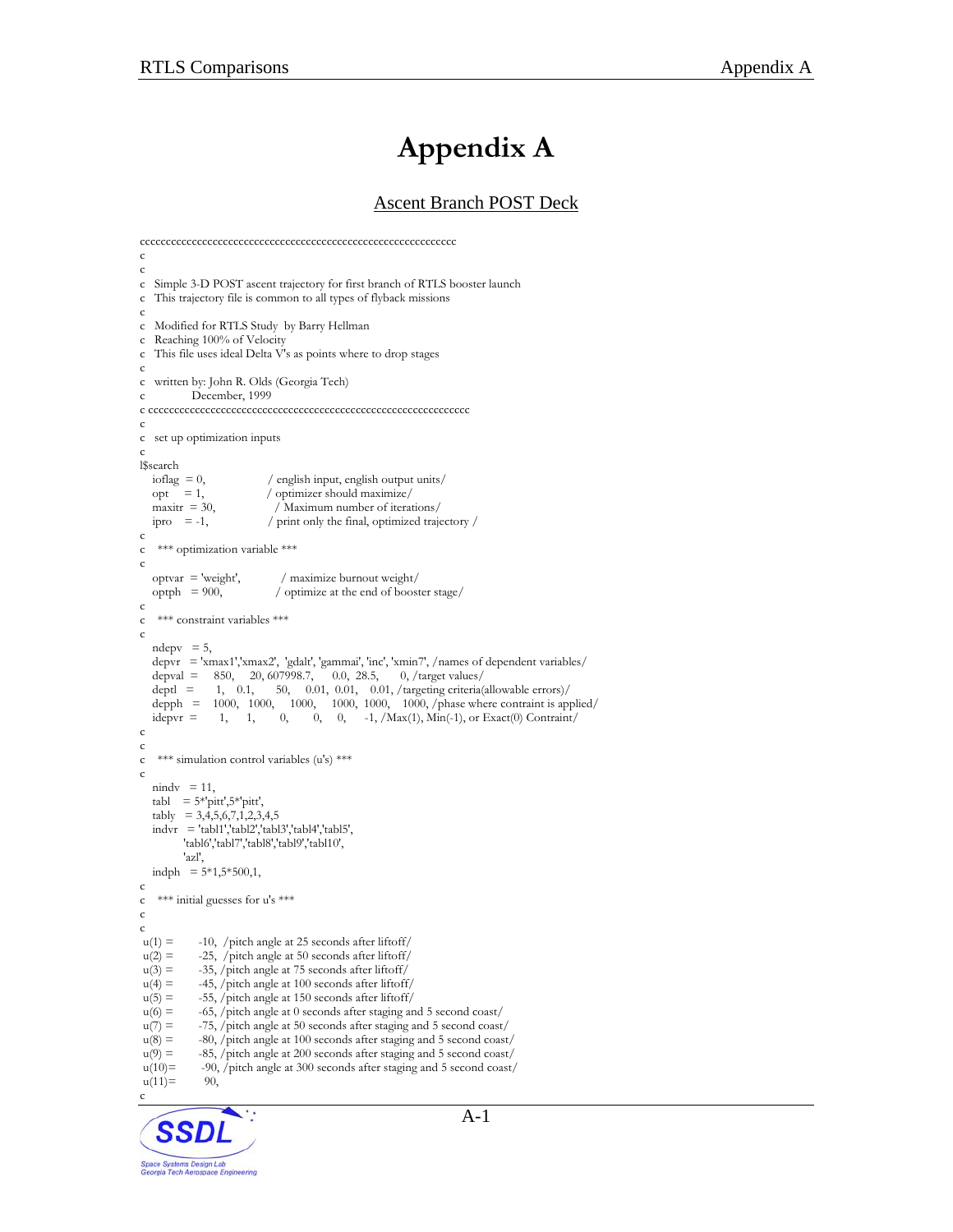c c cccccccccccccccccccccccccccccccccccccccccccccccccccccccccccccc c c Projected Gradient Options c (comment out this block if using npsol) c srchm = 5,  $/$  use accelerated projected gradient  $/$ c modew  $= 0$ , / use manual weighting for u's / c wvu =  $1e-3,2*2e-2,3e2,5*2e-01,1e-02$ , pert =  $11*1e-5$ , c coneps =  $89.99,0,0,0,0,$  / tighten optimality criteria/<br>pctcc = .5, / limit maximum change in u's for t / limit maximum change in u's for targeting /  $npad(1) = 0$ , / ignore requirements on pert precision c ccccccccccccccccccccccccccccccccccccccccccccccccccccccccccccccc c ccccccccccccccccccccccccccccccccccccccccccccccccccccccccccccccc c c NPSOL Options c (comment out this block if using projected gradient) c c srchm  $= 6$ ,  $/$  use npsol c depvub =  $6.080e5$ , 0, 10000, 0, c depvlb =  $6.080e5$ , 0, 0, 0, c deptl =  $100, 005, 2, 1,$ c indpub = 1000,0,0,0,0,0,0, c indplb = 0,-70,-90,-90,-90,-100,-150, c wopt  $= 100$ , c wvnlc  $= 10000, 1, 10,$ c wvu =  $100,20,100,100,100,100,100$ ,<br>c isens = 3, / automatic p / automatic pert control from npsol  $\text{c}$  isens = 1,  $\text{/}$  user selected central differences c pert = 1e-6,6\*1e-7, c c cccccccccccccccccccccccccccccccccccccccccccccccccccccccccccc c c c \$ c \*\*\* trajectory simulation inputs \*\*\* c ccccccccc Begin Phase 1.000 cccccccccccccccccc l\$gendat title =  $0h*$ Ascent Branch\*, event = 1, / Calculate Keplerian Conics at end of each integration step/  $fesn = 1000,$  / final event number/  $npc(1) = 3,$ <br> $npc(2) = 1,$  $\text{mpc}(2) = 1,$  / fourth order runge-kutta/<br>dt = 5, / integration step size (in sec)  $/$  integration step size (in sec) $/$ c lref = 170.0,  $\frac{\text{body length}}{\text{pinc}}$ <br>= 10,  $\frac{\text{point interval}}{\text{pinc}}$  $/$  print interval (in sec)/ prnc  $= 0$ , c \*\*\* initial conditions \*\*\*  $npc(3) = 4$ , / earth relative velocity components/ c azl = 90,  $\prime$  rotate L coordinates so that Z points due east/<br>npc(4) = 2,  $\prime$  geocentric position components/  $/$  geocentric position components/  $\text{gdalt}$  = 20.0,  $\text{/ initial altitude - feet/}$ <br>  $\text{gdlat}$  = 28.5,  $\text{/ Kennedy Space Cent}$ / Kennedy Space Center/  $long = 279.5,$ velr =  $0.0$ , / Initial Relative Velocity/<br>npc(5) = 5, / 1976 standard atmosph / 1976 standard atmosphere/  $npc(7) = 1$ , / limit accelaration using etal /  $\text{asmax} = 6,$  / asmax is the maximum number of g's allowed/  $npc(8) = 2,$  / cl and cd aero inputs/<br>sref = 1000.0, / aero reference area/ / aero reference area/  $npc(9) = 1$ , / use thrusting engines (rather than delta V's)/  $npc(12) = 1,$  / calculate relative downrange and crossrange distances/<br> $npc(15) = 1,$  / calculate heating using Chapman's equation/  $npc(15) = 1,$  / calculate heating using Chapman's equation/<br> $npc(16) = 1,$  / use spherical planet for gravity model/  $npc(16) = 1,$  / use spherical planet for gravity model/<br> $npc(21) = 1,$  / Calc prop brun/  $npc(21) = 1,$  / Calc prop brun/<br>  $npc(25) = 2,$  / calculate velocity / calculate velocity losses/  $npc(27) = 1,$  / integrate to find prop flow rates/<br> $npc(30) = 3,$  / use enhanced weight model (divide / use enhanced weight model (divided into steps)/

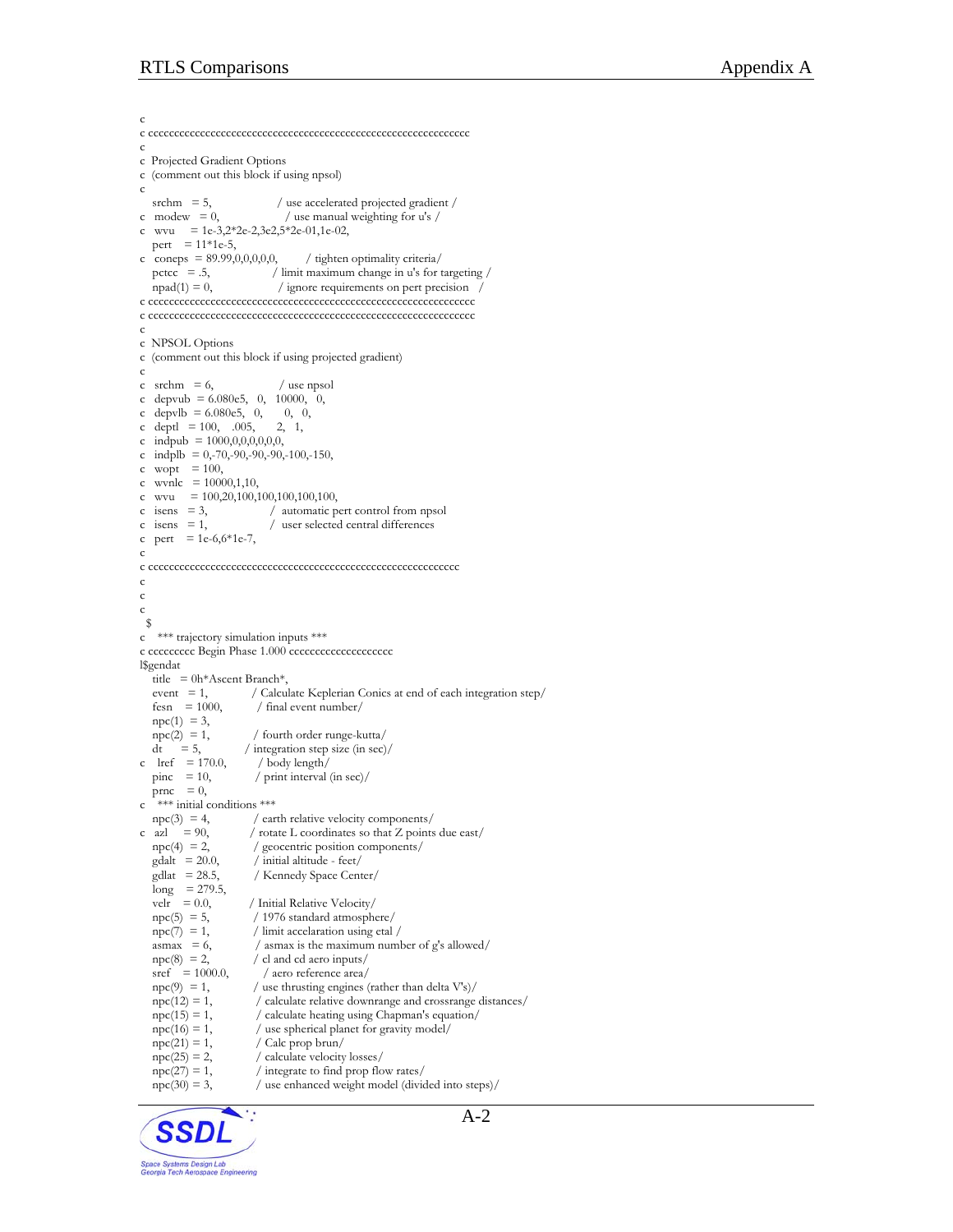```
c 
c *** enhanced weight model 
c 
c Define Engines 
c 
  ispv = 331.0,340, / Vacuum Isp of each engines/<br>iengmf= 1,0, / which engines are on/
                        / which engines are on/ienga = 1,1, / use engine throttle to limit acceleration/<br>iwdf = 2,2, / calculate flowrate from engine's Vaccum
                      / calculate flowrate from engine's Vaccum Isp and thrust/
  iwpf = 1,1, / include engine in flowrate calculations/<br>nengl = 1, / Lowest Engine Number/
  nengl = 1, / Lowest Engine Number/<br>nengh = 2, / Highest Engine Number
                       / Highest Engine Number/
c 
c Define Vehicle Steps 
c 
  nstpl = 1, / Lowest Step Number/<br>nstph = 3, / Highest Step Number
                     / Highest Step Number/
   wstpd(1)= 500000, / Step 1 Gross Weight (Booster)/ 
 wstpd(2)= 250000, / Step 2 Gross Weight (Upper Stage)/ 
 wstpd(3)= 15000, / Step 3 Gross Weight (Payload)/ 
c 
  menstp = 1,2, / map each engine to a specific step/<br>mentnk = 1,2, / map each engine to a specific tank/
  mentnk = 1,2, / map each engine to a specific tank/<br>istepf = 1,1, / include all steps in calculation of dry v
                           / include all steps in calculation of dry weight/c 
c 
c *** guidance inputs *** 
c 
  iguid(1) = 1, 0,iguid(4) = 2, / inertial Euler angles with table look up/
c 
c Define Monitor Variables 
c 
   monx(1) = 'dynp', /Dynamic pressure/ 
  mony(1) = 'mach',<br>monx(2) = 'alpha',
                            /Angle of Attack/
  mony(2) = 'mach',\text{max}(3) = 'heatrt', /Aerodynamic Heating Rate/
  mony(3) = 'mach',\text{monx}(4) = \text{'asmg'}, /Sensed Accelration/
  mony(4) = 'mach',<br>monx(5) = 'fazb',
                            /wing normal force/
  mony(5) = 'mach'.\text{monx}(6) = \text{lgdalt}, \text{ /altitude}\overrightarrow{m} monx(7) = 'dprng2',
c 
  maxtim = 2000, /Maximum time of Flight/
  altmax = 10000000, /Maximum Altitude/<br>altmin = -100, /Minimum Altitude/
                            /Minimum Altitude/
c 
c 
c *** print block *** 
   prnt(97)='wprus1','wprus2', 
          'wpru1','wpru2', 
          'thr1','thr2', 
          'isp1','isp2', 
          'dynpdt', 
          'xmin1','xmax1', 
          'xmin2','xmax2', 
          'xmin3','xmax3', 
          'xmin4','xmax4', 
          'xmin5','xmax5', 
 'xmin6','xmax6', 
 'xmin7','xmax7', 
          'netisp', 
          'timrf1','timrf2', 
          'videal', 
          'pstop', 
  $ 
l$tblmlt tvc1m = 1.0,
```
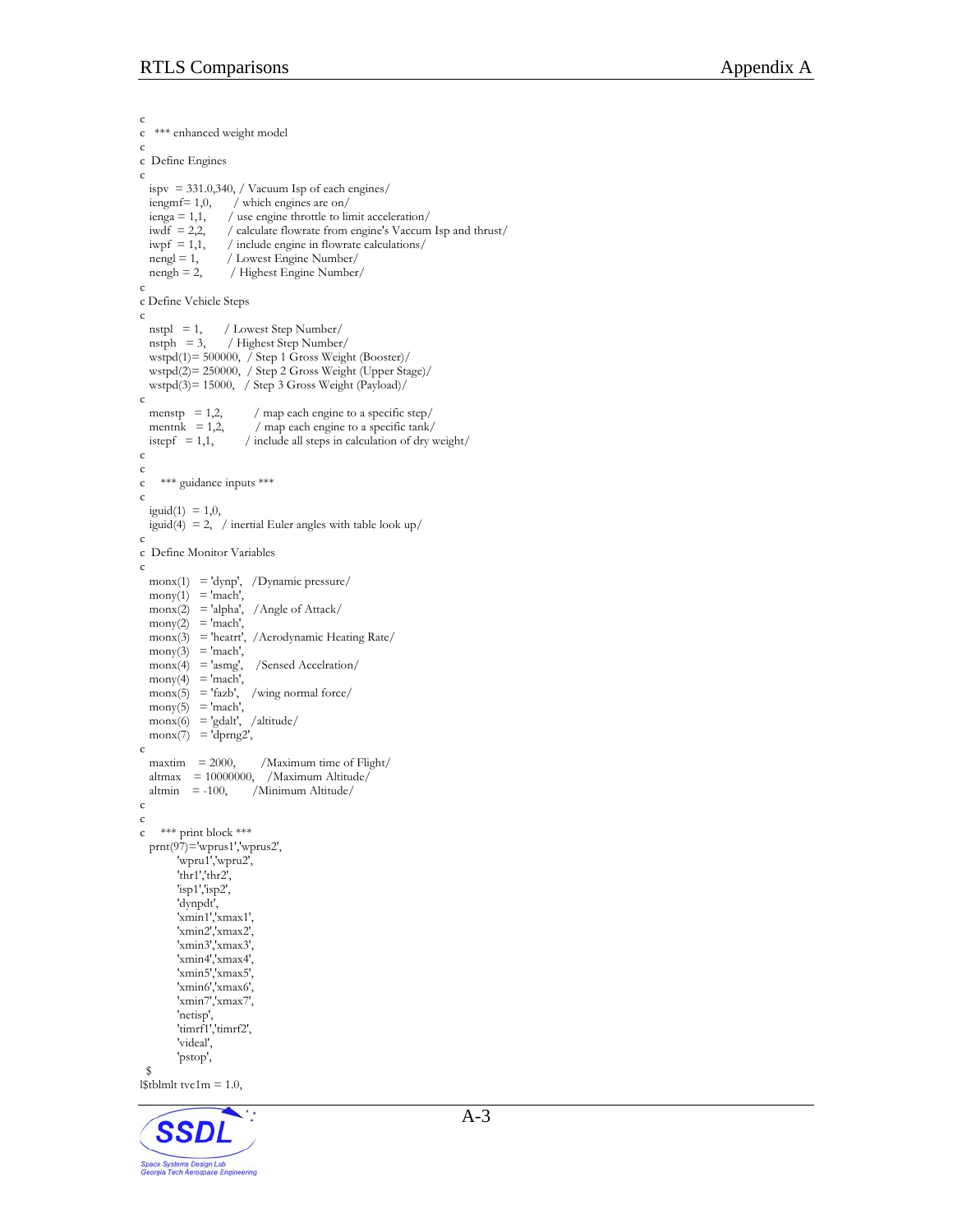\$ c inertial pitch angle table includes vertical rise segment/ l\$tab table= 'pitt',1,'time',7,1,1,1, 0, 0, 5, 0, /Forced to be vertical for 5 seconds/ 20, 0, 50, 0, 100, 0, 150, 0, 220, 0, \$ c include APAS aerodynamic coefficients table \*include 'booster\_upper.aero' l\$tab c Thrust at liftoff table = 'tvc1t',0, 1000000, /Vacuum thrust of 1st stage engine/ \$ l\$tab c exit area for engine 1 (ft^2)  $table = 'aelt', 0, 59.2,$ endphs = 1, /End of Phase  $1/$  \$ c ccccccccc Begin Phase 400.000 ccccccccccccccccccc l\$gendat c Step 1 burns out event = 400, critr='videal', value = 6, /Staging ideal delta  $V/$ wsjtd(1) = 38840.77, /Dry weight of Step  $1/$  $i$ engmf = 0,0, /Turn off Main Engine/  $n$ engl = 2,  $n$ engh = 2,  $nstpl = 2$ ,  $n$ stph = 3, endphs = 1, /End of Phase  $400/$  \$ c ccccccccc Begin Phase 500.000 cccccccccccccccccccc l\$gendat c Coast for 5 Seconds and Startup 2nd Stage Engine event = 500, critr= 'tdurp', value = 5,  $i$ engm $f = 0, 1$ ,  $\text{diam}(1) = 1$ , /Turn on time for second pitch table and thrust table/ sref = 1000, / aero reference data is max cross sectional area/ \$ l\$tblmlt tvc2m =  $1.0$ , \$ c include APAS aerodynamic coefficients table \*include 'upper\_stage.aero' c start new pitch angle steering table l\$tab table= 'pitt',1,'timrf1',5,1,1,1, 0, 0, 50, 0, 100, 0, 200, 0, 300, 0, \$ l\$tab c step 2 uses the LOX/LH2 Engine table = 'tvc2t',0, 250000, /vacuum thrust of 2nd stage engine/ \$ l\$tab c exit area for LOX/LH@ Engine  $table = 'ae2t', 0, 14.18,$  endphs = 1, \$ c ccccccccc Begin Phase 900.000 cccccccccccccccccccc l\$gendat c Step 1 burns out event = 900, critr='veli', value = 25567.7, /This is total Orbit Velocity at 100 nmi/ wsjtd $(2) = 25000$ , /Dry weight of Step 2/

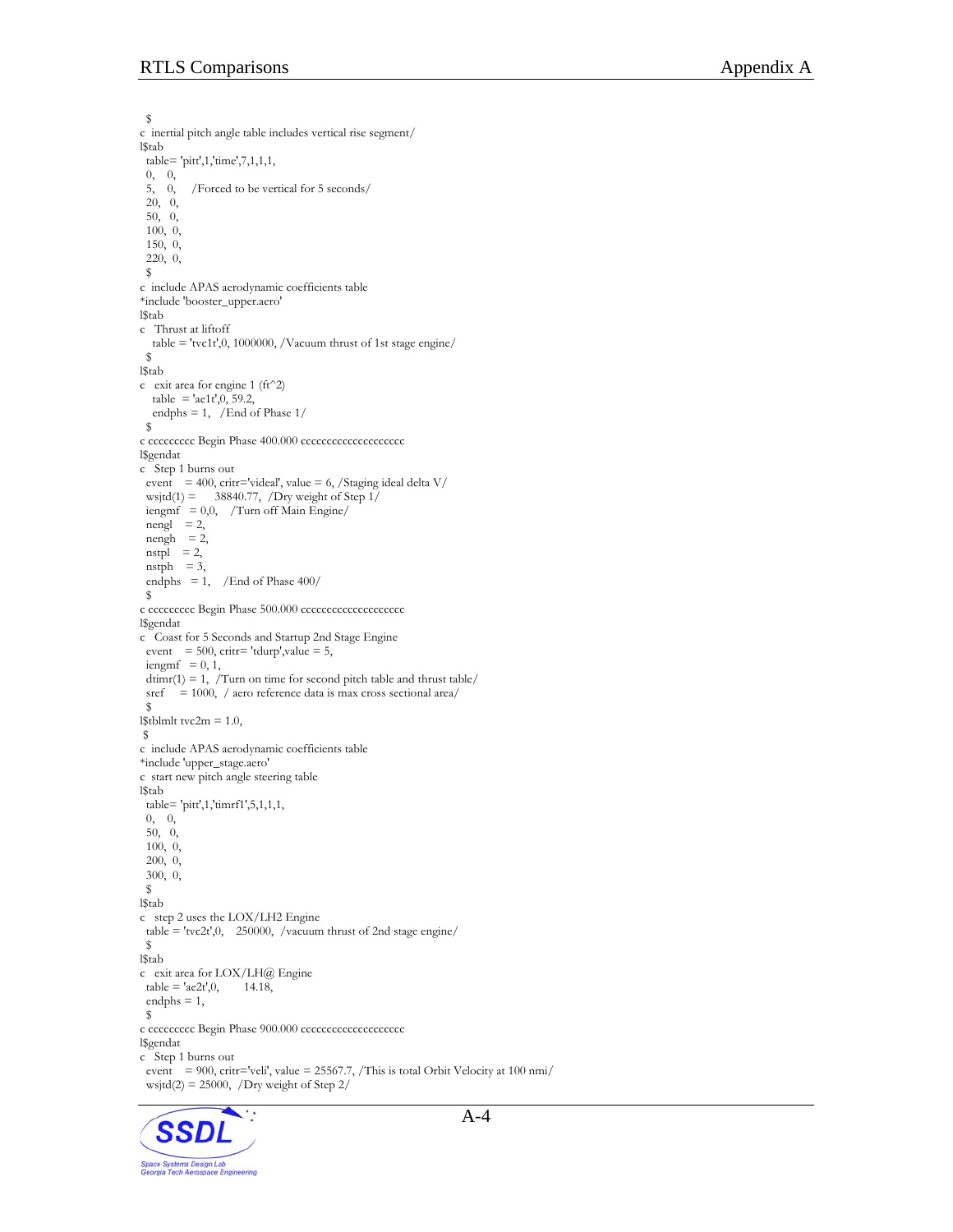iengmf = 0,0, /Turn off Upper Stage Engine/  $nstpl = 3$ , nstph  $= 3$ , endphs = 1, /End of Phase  $900/$  \$ c ccccccccc Begin Phase 1000.000 ccccccccccccccccccc l\$gendat c this is the final event  $\label{eq:1} \mbox{event}~= 1000, \mbox{critr} = \mbox{tdurp',} \mbox{value} = 0.0,$ endphs = 1,<br>endjob = 1, endjob  $= 1$ , endprb  $= 1$ , \$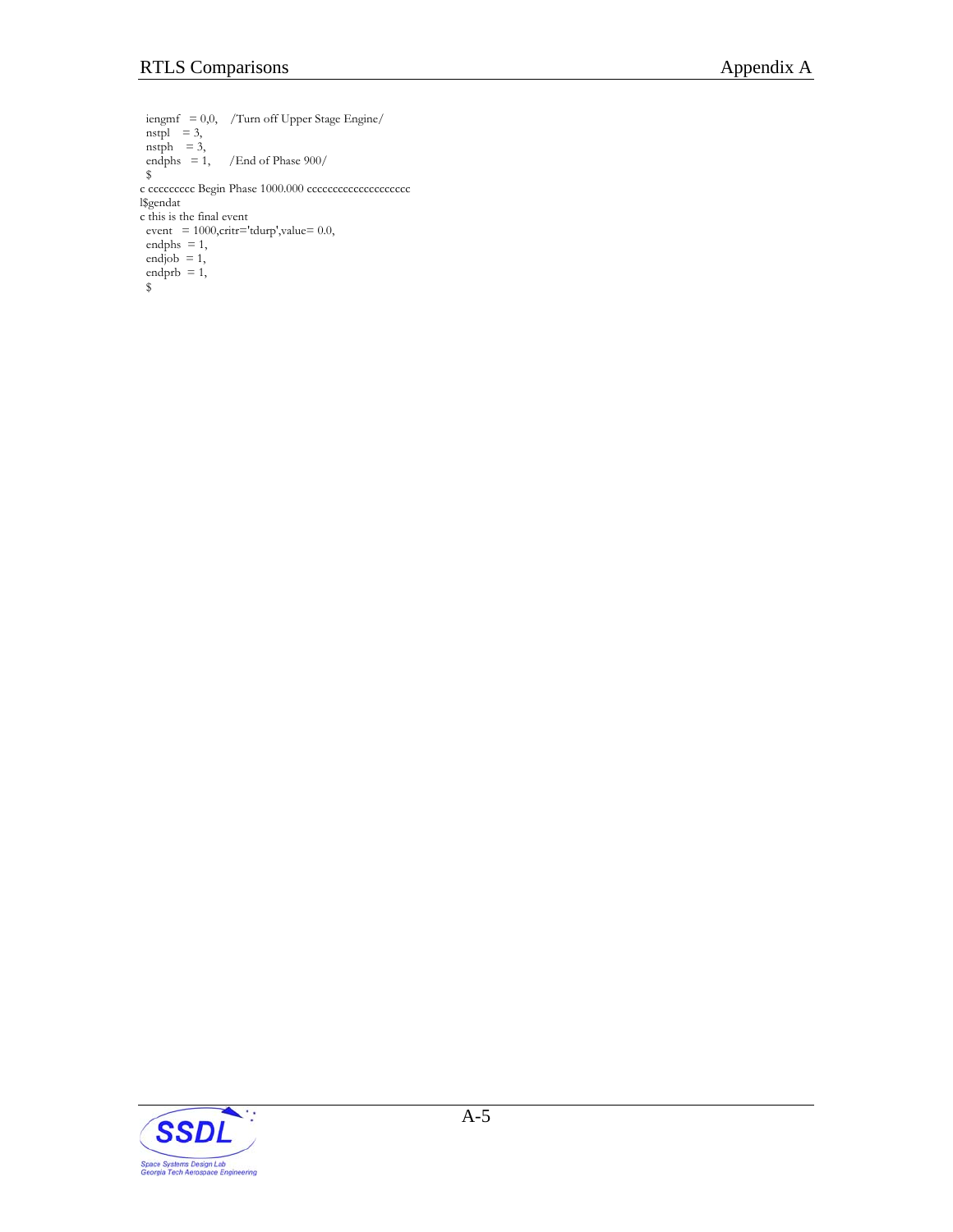Space Systems Design Lab<br>Georgia Tech Aerospace Engineering

#### Glideback Branch POST Deck

```
A-6
ccccccccccccccccccccccccccccccccccccccccccccccccccccccccccccc 
c 
c 
c Simple 3-D POST glideback trajectory for RTLS booster 
c 
c Modified for RTLS Study by Barry Hellman 
c This file optimizes to minimize time after separation 
c 
c cccccccccccccccccccccccccccccccccccccccccccccccccccccccccccccc 
c 
c set up optimization inputs 
c 
l$search 
 ioflag = 0, / english input, english output units/<br>opt = 1, / optimizer should maximize/
                         / optimizer should maximize/maxitr = 40, / Maximum number of iterations/
ipro = -1, / print only the final, optimized trajectory /
c 
c *** optimization variable *** 
c 
 optvar = 'gdalt', / maximize altitude/<br>optph = 1000, / optimize at the er
                            / optimize at the end of booster stage/
c 
c *** constraint variables *** 
c 
 ndepv = 5,
 depvr = 'xmin5', 'xmax1', 'gdlat', 'xmax2', 'xmax8', /names of dependent variables/ 
depval = -80.4, 800, 28.5, 50, 70, \text{/target values/}deptl = 0.1, 1, 0.01, 0.1, 1, / targeting criteria(allowable errors)/depph = 1000, 1000, 1000, 1000, 1000, /phase where contraint is applied/idepvr = -1, 1, 0, 1, 1, /Max(1), Min(-1), or Exact(0) Contraint/
c 
c 
   *** simulation control variables (u's) ***
c 
 nixdv = 13,
 tabl = 6*'alphat',6*'bankt',
 tably = 1,2,3,4,5,6,2,3,4,5,6,7,
 indvr = 'tabl1','tabl2','tabl3','tabl4','tabl5','tabl6',
        'tabl7','tabl8','tabl9','tabl10','tabl11','tabl12', 
        'critr', 
\text{indph} = 6*300,6*300,400,c 
c *** initial guesses for u's *** 
c 
u(1) = 10,
 u(2) = 25,
 u(3) = 20,
 u(4) = 15,
 u(5) = 10,
 u(6) = 10,
 u(7) = 50,
 u(8) = 50,u(9) = 40,
 u(10)=30,
 u(11)=20,
 u(12)=10,
 u(13)=260,c 
c 
c cccccccccccccccccccccccccccccccccccccccccccccccccccccccccccccc 
c 
c Projected Gradient Options 
c (comment out this block if using npsol) 
c<br>srchm = 5,
srchm = 5, \ell use accelerated projected gradient / c modew = 0, \ell use manual weighting for u's /
                             / use manual weighting for u's / \,
```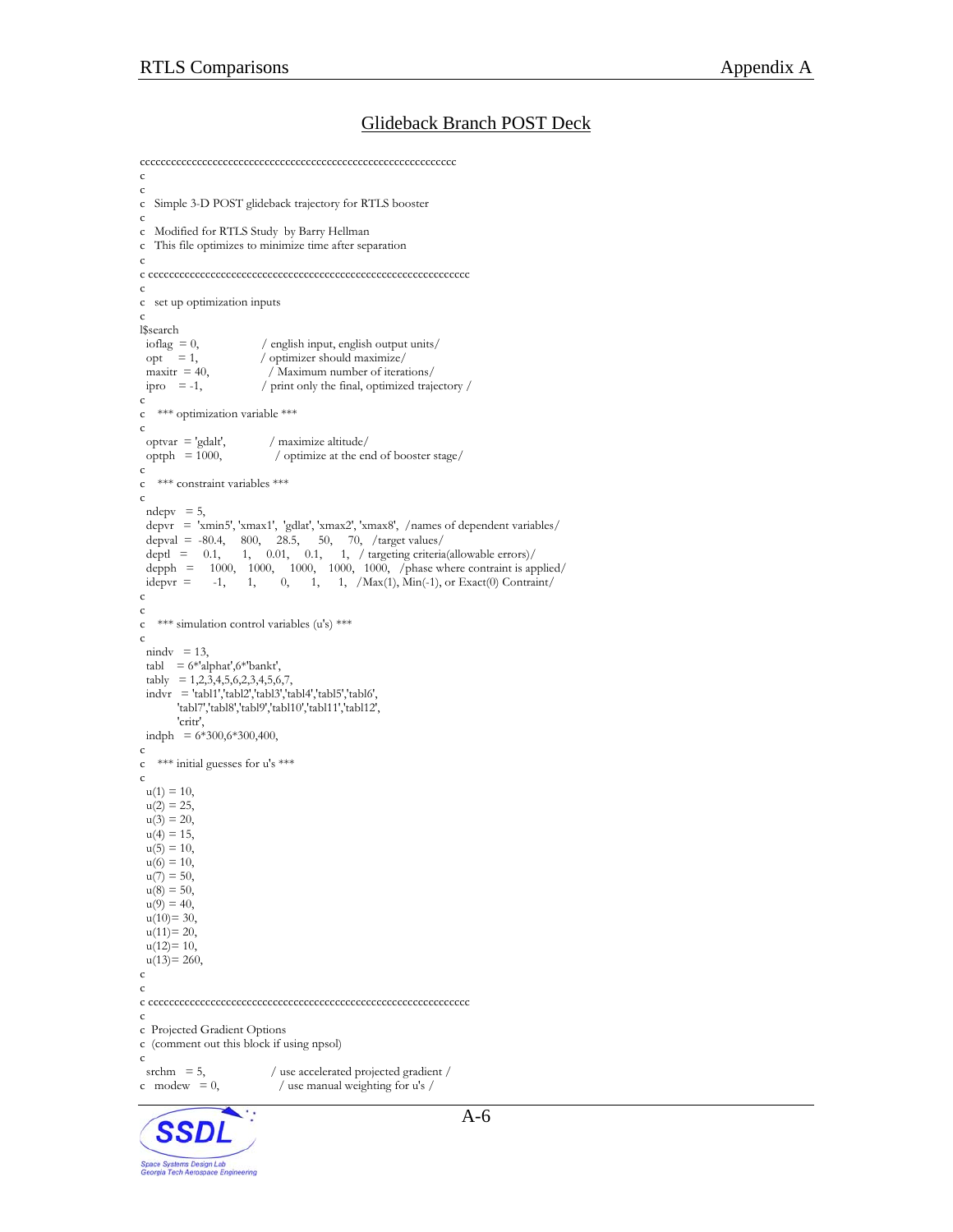```
c wvu = 1e-3,2*2e-2,3e2,5*2e-01,1e-02,pert = 6*0.001,6*0.001,0.001,
c coneps = 89.99,0,0,0,0,0, / tighten optimality criteria/<br>pctcc = 0.5, / limit maximum change in u's fo
 pctcc = 0.5, / limit maximum change in u's for targeting / npad(1) = 0, / ignore requirements on pert precision /
                                    / ignore requirements on pert precision
\begin{aligned} c\text{c}cc\text{c}cc\text{c}cc\text{c}cc\text{c}cc\text{c}cc\text{c}cc\text{c}cc\text{c}cc\text{c}cc\text{c}cc\text{c}cc\text{c}cc\text{c}cc\text{c}cc\text{c}cc\text{c}cc\text{c}cc\text{c}cc\text{c}cc\text{c}cc\text{c}cc\text{c}cc\text{c}cc\text{c}cc\text{c}cc\text{c}cc\text{c}cc\text{c}cc\text{c}cc\text{c}cc\text{c}cc\text{c}cc\text{c}cc\text{c}cc\text{cc ccccccccccccccccccccccccccccccccccccccccccccccccccccccccccccccc 
c 
c NPSOL Options 
c (comment out this block if using projected gradient) 
c 
c srchm = 6, / use npsol
c depvub = 6.080e5, 0, 10000, 0,
c depvlb = 6.080e5, 0, 0, 0, 0, c deptl = 100, .005, 2, 1,
c deptl = 100, 005,c indpub = 1000,0,0,0,0,0,0, 
c indplb = 0,-70,-90,-90,-90,-100,-150,
c wopt = 100,
c wvnlc = 10000, 1, 10,
c wvu = 100,20,100,100,100,100,100,c isens = 3, / automatic pert control from npsol<br>c isens = 1, / user selected central differences
                                    / user selected central differences
c pert = 1e-6,6*1e-7,
c 
c cccccccccccccccccccccccccccccccccccccccccccccccccccccccccccc 
c 
c 
c 
  $ 
c *** trajectory simulation inputs *** 
c ccccccccc Begin Phase 1.000 cccccccccccccccccccc
l$gendat 
 title = 0h*Glideback Branch*,
 event = 1,
 fesn = 1000, / final event number/<br>npc(1) = 0, / Do not calculate Con
                        / Do not calculate Conic Parameters/
 npc(2) = 1, / fourth order runge-kutta/<br>dt = 1, / integration step size (in sec)/
                    / integration step size (in sec)/
c lref = 170.0, / body length/<br>pinc = 10, / print interval (i)
                       / print interval (in sec)/prnc = 0,
 npc(3) = 4, / earth relative velocity components/<br>npc(4) = 2, / geocentric position components/
                        / geocentric position components/
 npc(5) = 5, / 1976 standard atmosphere/<br>
npc(7) = 1, / limit accelaration using etal
                        / limit accelaration using etal /
 \text{asmax} = 6, / asmax is the maximum number of g's allowed/
 npc(8) = 2, / cl and cd aero inputs/
 \text{sref} = 1219.577, / aero reference area/
 npc(9) = 0, / no thrust/<br>npc(12) = 1, / calculate 1
 npc(12) = 1, / calculate relative downrange and crossrange distances/<br>npc(15) = 1, / calculate heating using Chapman's equation/
                         / calculate heating using Chapman's equation/
 npc(16) = 1, / use spherical planet for gravity model/<br>npc(21) = 1, / Calc prop brun/
                         / Calc prop brun/
 npc(25) = 2, / calculate velocity losses/<br>npc(27) = 1, / integrate to find prop flo
 npc(27) = 1, / integrate to find prop flow rates/<br>npc(30) = 3, / use enhanced weight model (divides)
                         / use enhanced weight model (divided into steps)/c 
c *** initial conditions *** 
c 
 azl = 90, \ell rotate L coordinates so that Z points due east/
 \text{gdalt} = 106943.8, / Initial altitude - feet/
 \text{gdlat} = 28.4974, / Initial Position in lat and long/
 long = 279.81888.velr = 3225.62307, / Initial Relative Velocity/
 gammar = 44.6427, / Initial relative flight path angle/
 azvelr = 90.6371, / Initial relative velocity aximuth angle/
c 
c Use KSC as reference location 
c 
 lateral = 28.5,
```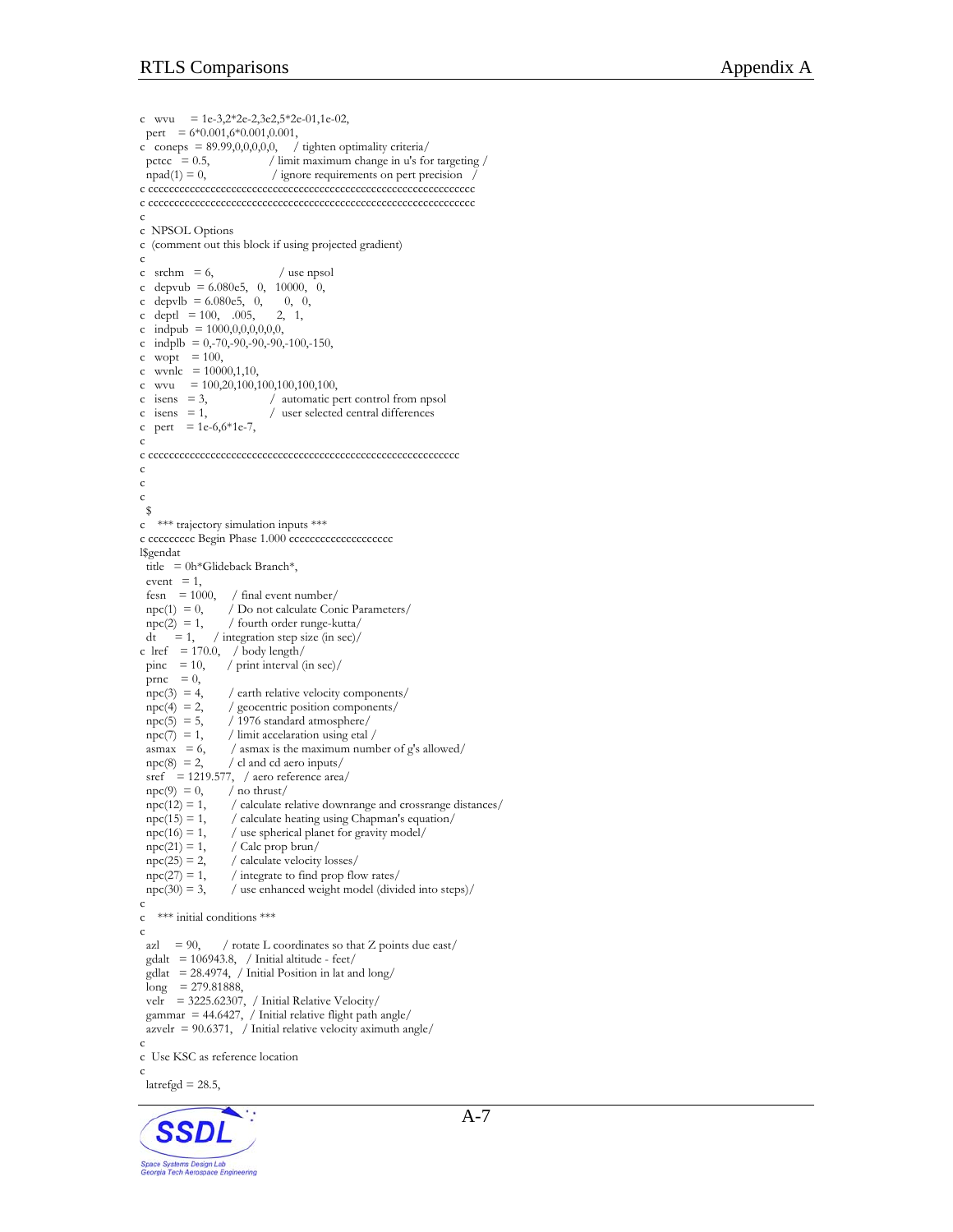```
lonref = 279.5,
c 
c *** enhanced weight model 
c 
c 
  *** Define Vehicle Steps
c 
 nstpl = 1, / Lowest Step Number/<br>nstph = 1, / Highest Step Number
                  / Highest Step Number/
  wstpd(1)= 60701.698, / Step 1 Gross Weight (Booster)/ 
 istepf = 1, / include all steps in calculation of dry weight/
c 
c *** guidance inputs *** 
c 
  iguid(1)= 0,0,1, 
 alppc(1)= 45,
c 
c Define Monitor Variables 
c 
  monx(1) = 'dynp', /Dynamic pressure/ 
 mony(1) = 'mach', monx(2) = 'alpha', /Angle of Attack/ 
 mony(2) = 'mach', monx(3) = 'heatrt', /Aerodynamic Heating Rate/ 
 mony(3) = 'mach',\text{monx}(4) = \text{'asmg'}, /Sensed Accelration/
 mony(4) = 'mach',\text{monx}(5) = \text{'azb'}, \text{ /wing normal force}mony(5) = 'mach',\text{monx}(6) = \text{'gdalt}', /\text{altitude}\text{monx}(7) = \text{'mach'},
 \text{monx}(8) = \text{bnkang},
 \text{monx}(9) = \text{dyp},
c 
 maxtim = 1e5, /Maximum time of Flight/<br>altmax = 1e8, /Maximum Altitude/
                   /Maximum Altitude/
 altmin = -50000, /Minimum Altitude/
c 
c 
c *** print block *** 
  prnt(97)='dynpdt', 
        'xmin1','xmax1', 
 'xmin2','xmax2', 
 'xmin3','xmax3', 
        'xmin4','xmax4', 
 'xmin5','xmax5', 
 'xmin6','xmax6', 
         'xmin7','xmax7', 
        'xmin8','xmax8', 
         'xmin9','xmax9', 
       'fazb','fayb','faxb',
        'azl','dynpdt', 
       'timrf1','timrf2','timrf3',
        'pstop', 
  \dim (1) = 1,
  $ 
l$tblmlt tvc1m = 1.0, 
  $ 
c include APAS aerodynamic coefficients table 
*include 'booster_BD.aero' 
l$tblmlt tvc1m = 1.0, $
l$tabendphs = 1, $c ccccccccc Begin Phase 100.000 cccccccccccccccccccc
l$gendat 
c Peak of trajectory 
c Reset Max Mach Number monitoring for max re-entry mach number 
 event = 100, critr ='altdot', value =0,
 xmax(7) = 0, /Reset Mach number monitoring/
 endphs = 1,
  $
```
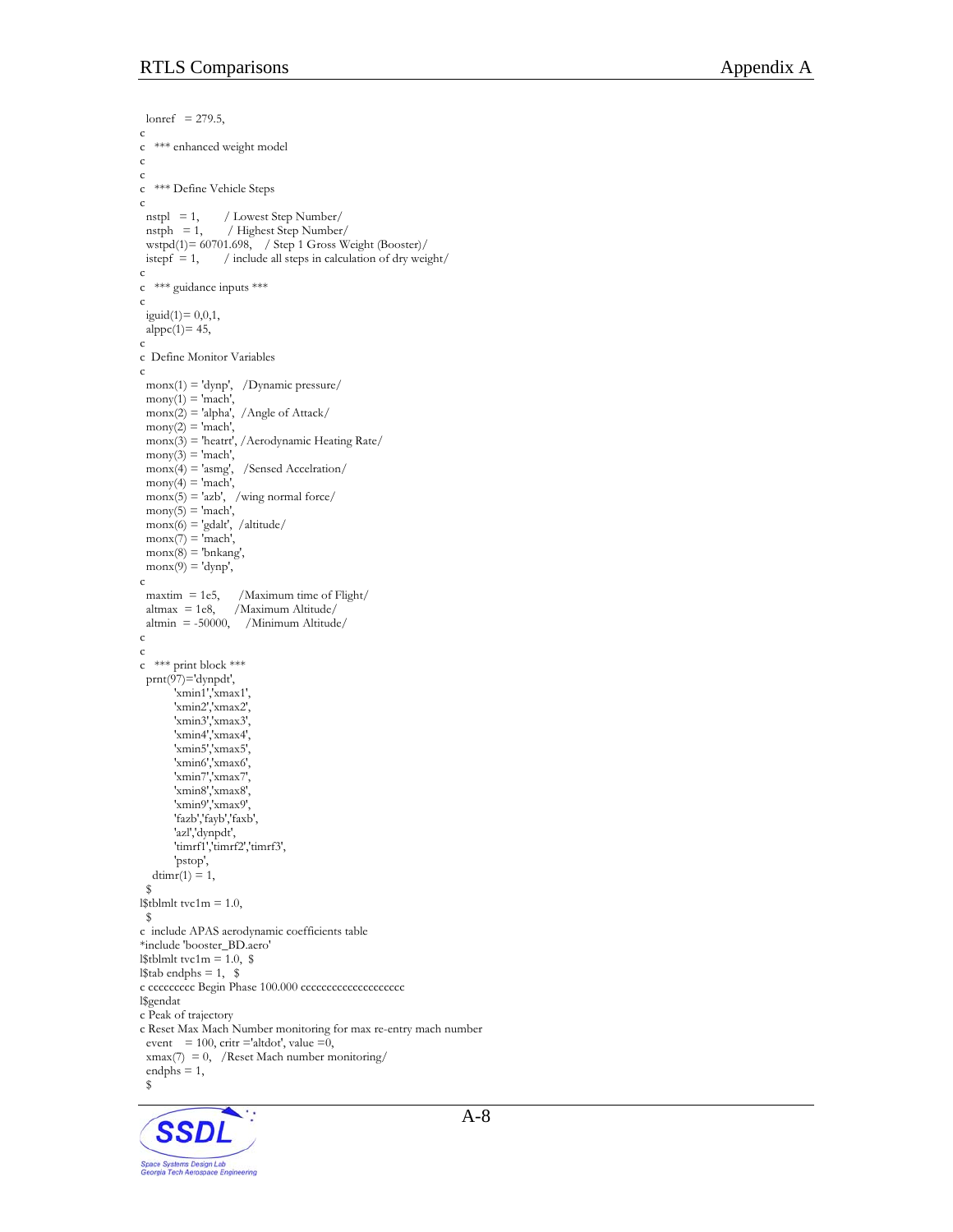```
c ccccccccc Begin Phase 150.000 ccccccccccccccccccc
l$gendat 
 event = 150, critr ='azb', value = -80.4,
 \label{eq:neps} \text{ndepvs } = 1,dt = 2,
\text{pinc} = 4,
 maxits = 10,
 iguid(1)= 0, 0, 1,depvrs = 'azb',depvls = -80.4,
 depth = 0.1,
 indurs = 'alppc1',igsai(1)=0,
perts = 1e-4,
 \sin = 30,
 endphs = 1,
  $ 
c ccccccccc Begin Phase 300.000 ccccccccccccccccccc
l$gendat 
 event = 300, critr ='asmg', value = 2.5,
mdl = 3,
 dt = 5,
 pinc = 20,
 ndepvs = 0,
 dtimr(2) = 1,
 xmin(5) = 0,
 xmax(1) = 0, /Reset Max q monitoring/<br>xmax(2) = 0, /Reset Max Alpha monitor
                   /Reset Max Alpha monitoring/
 iguid(1) = 0,1,0,iguid(6) = 2,0,2, / Table lookup of alphat and bankt/
 \tilde{s}l$tblmlt $ 
l$tab 
 table= 'alphat',1,'timrf2',6,1,1,1, 
   0, 0, 
  30, 0, 
  60, 0, 
  90, 0, 
  150, 0, 
  200, 0, 
  $ 
l$tab 
  table= 'bankt',1,'timrf2',7,1,1,1, 
   0, 0, /Inital Bank Angle of 0deg/ 
   10, 0, 
  30, 0, 
  60, 0, 
  90, 0, 
  150, 0, 
  200, 0, 
  endphs = 1, /End of Phase 300/ 
  $ 
c ccccccccc Begin Phase 400.000 ccccccccccccccccccc
c pull out of turn to level flight 
c Straight gliding portion begins with bank of 0 and alpha of 10 deg 
c pull out lasts 20 seconds 
l$gendat 
\text{event} = 400, \text{crit} = \text{'azvelr'}, \text{value} = 255,mdl = 1,
 iguid = 0,1,0,iguid(6) = 3,1,3,
 dbank = 0,
 dalpha = 10,
 endphs = 1,
  $ 
c ccccccccc Begin Phase 500.000 cccccccccccccccccccc 
l$gendat 
 event = 500, critr= 'tdurp', value = 20,
 dtimr(3) = 1, /Turn on timer for second pitch table and thrust table/<br>dt = 5,
       \dot{=} 5,
```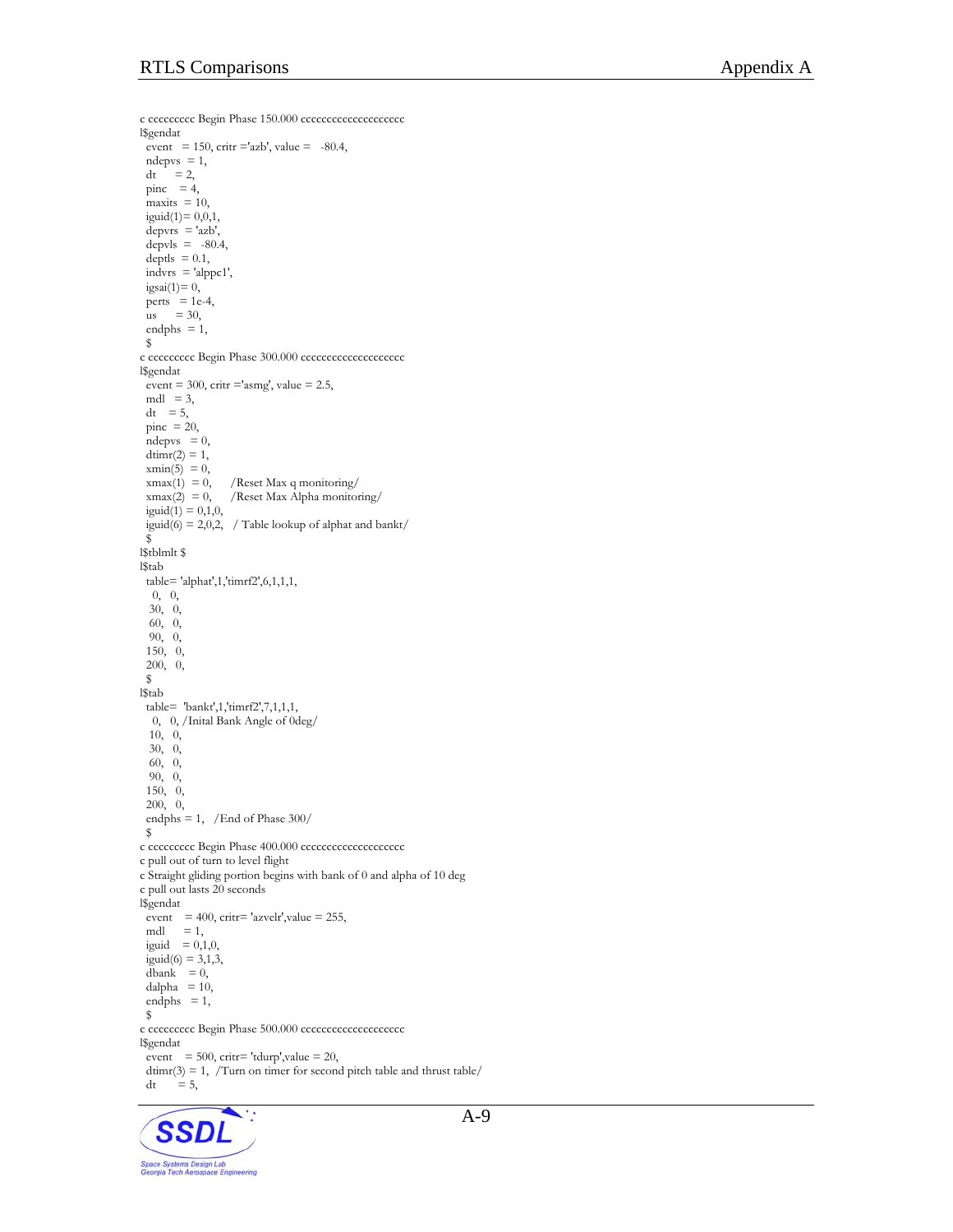```
pinc = 30,
iguid(1) = 0,1,0,iguid(6) = 2,0,2, / Table lookup of alphat and bankt/
c start new pitch angle steering table 
 $ 
l$tblmlt $ 
l$tab 
 table= 'alphat',1,'timrf3',2,1,1,1, 
 0, 10, 
 600, 10, 
 $ 
l$tab 
 table= 'bankt',1,'timrf3',2,1,1,1, 
 0, 0, 
 600, 0, 
 endphs = 1, 
 $ 
c ccccccccc Begin Phase 900.000 cccccccccccccccccccc 
l$gendat 
event = 900, critr='long', value= 279.5, /Longitude at Launch Site/
endphs = 1,
 $ 
c ccccccccc Begin Phase 1000.000 ccccccccccccccccccc
l$gendat 
c this is the final event 
event = 1000, critr = 'tdurp', value = 0.0,endphs = 1,
endjob = 1,
endprb = 1,
 $
```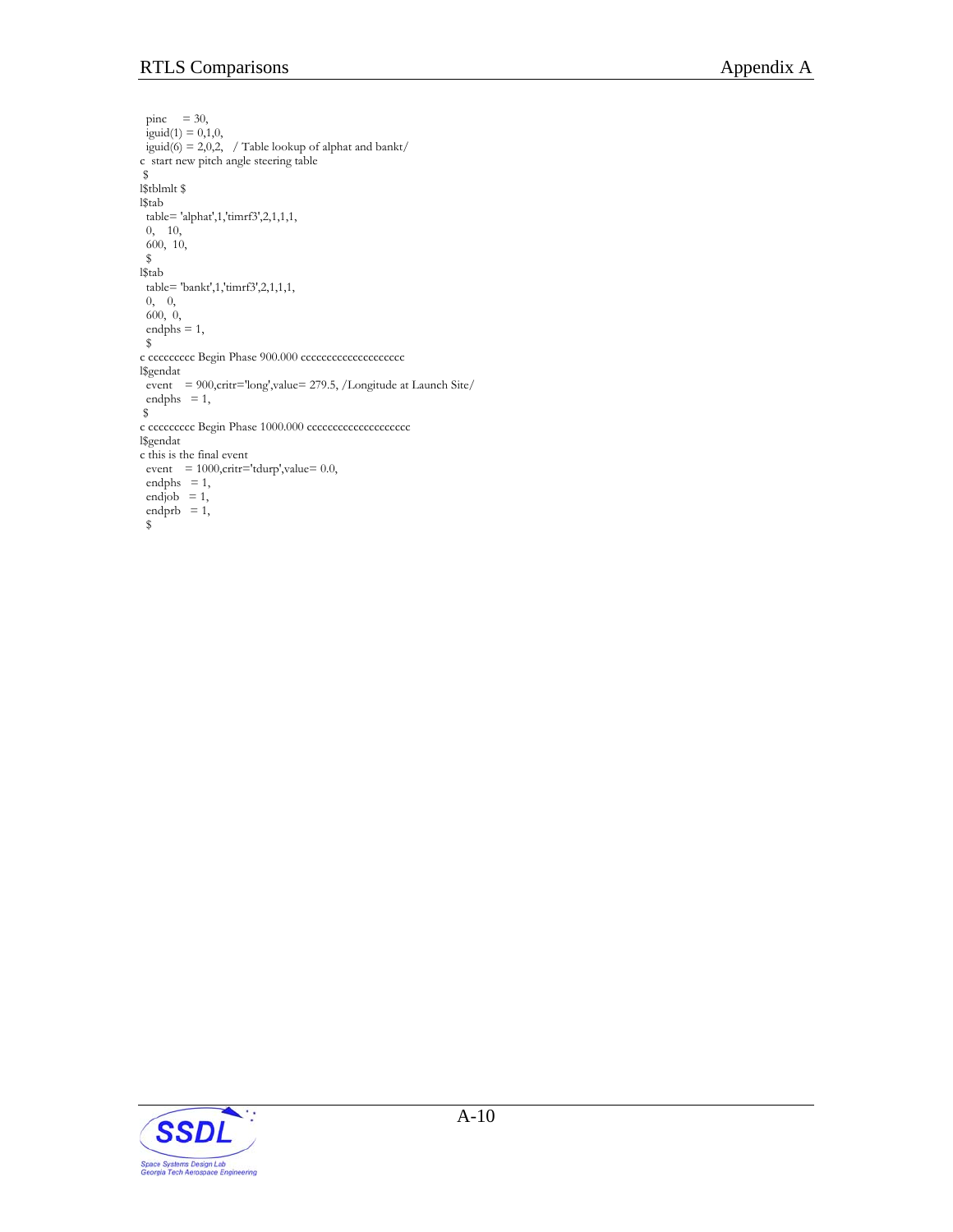#### Flyback Branch POST Deck

```
ccccccccccccccccccccccccccccccccccccccccccccccccccccccccccccc 
c 
c 
c Simple 3-D POST glideback trajectory for RTLS booster 
c 
c Modified for RTLS Study by Barry Hellman 
c This file optimizes to minimize time after separation 
c 
c cccccccccccccccccccccccccccccccccccccccccccccccccccccccccccccc 
c 
c set up optimization inputs 
c 
l$search<br>ioflag = 0,
                              / english input, english output units/
  opt = 1, / optimizer should maximize/<br>maxitr = 60, / Maximum number of itera
  maxitr = 60, \hat{j} Maximum number of iterations/<br>ipro = -1, \hat{j} print only the final, optimized traje
                              / print only the final, optimized trajectory /c 
    *** optimization variable ***
c<br>optvar = 'weight',
  optvar = 'weight', / maximize final weight/<br>optph = 1000, / optimize at the end of b
                                 / optimize at the end of booster stage/
c 
c *** constraint variables *** 
c 
  ndepv = 3,<br>depvr = 'xmin5',
   depvr = 'xmin5', 'gdlat', 'xmax2', /names of dependent variables/<br>depval = -80.4, 28.50, 50.00, /target values/
  depval = -80.4, 28.50, 50.00, /target values/<br>deptl = 1, 0.01, 0.1, /targeting criter
                   1, 0.01, 0.1, /targeting criteria(allowable errors)/
  depph = 1000, 1000, 1000, /phase where contraint is applied/<br>idepvr = -1, 0, 1, /Max(1), Min(-1), or Exact(0) Contraint/
                   i=1, \t 0, \t 1, /Max(1), Min(-1), or Exact(0) Contraint/c 
c 
c *** simulation control variables (u's) ***
c 
  nindv = 13,
  tabl = 6*'alphat', 6*'bankt',
   tably = 1,2,3,4,5,6,2,3,4,5,6,7,
  indvr = 'tabl1'; tabl2'; tabl3';tabl4';tabl5';tabl6'; 'tabl7','tabl8','tabl9','tabl10','tabl11','tabl12', 
          'critr',
  \text{indph} = 6*300,6*300,400,c 
c *** initial guesses for u's *** 
c 
c 
u(1) = 10.0000000,u(2) = 20.0000000u(3) = 20.0000000,u(4) = 15.0000000,u(5) = 10.0000000,
u(6) = 10.0000000,u(7) = 10.0000000,
u(8) = 10.0000000,u(9) = 10.0000000,u(10)= 10.0000000,u(11)= 10.0000000,u(12) = 10.0000000,
u(13)= 270.0000000,c 
c 
c cccccccccccccccccccccccccccccccccccccccccccccccccccccccccccccc 
c 
c Projected Gradient Options 
c (comment out this block if using npsol) 
c A-11
Space Systems Design Lab<br>Georgia Tech Aerospace Engineering
```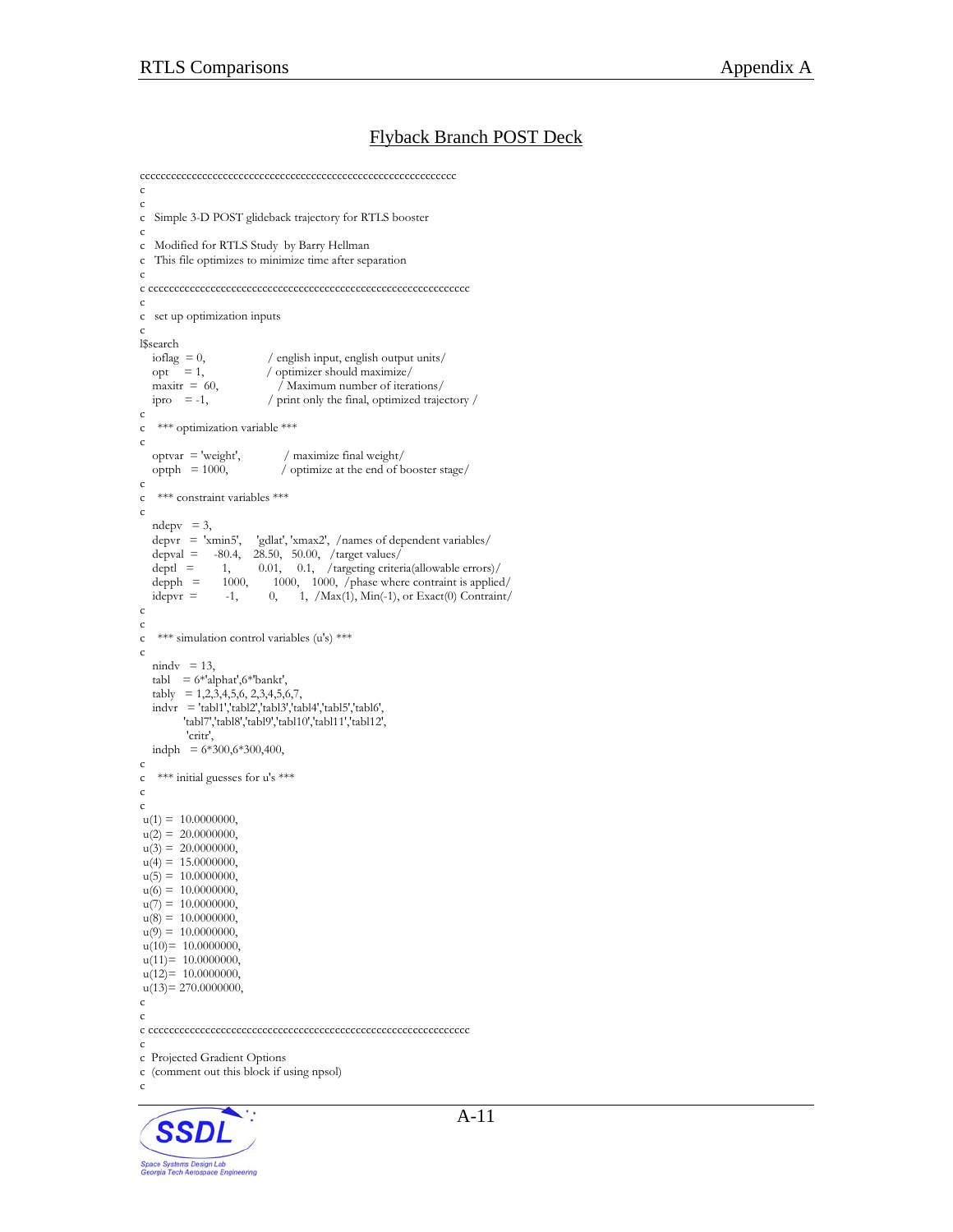srchm =  $5$ ,  $/$  use accelerated projected gradient  $/$ c modew  $= 0$ , / use manual weighting for u's / c wvu =  $1e-3,2*2e-2,3e2,5*2e-01,1e-02,$  pert = 6\*0.001,6\*0.001,0.001, c coneps =  $89.99,0,0,0,0,0,$  / tighten optimality criteria/  $\text{ptcc} = .5$ , / limit maximum change in u's for targeting /  $npad(1) = 0$ , / ignore requirements on pert precision / c ccccccccccccccccccccccccccccccccccccccccccccccccccccccccccccccc c ccccccccccccccccccccccccccccccccccccccccccccccccccccccccccccccc c c NPSOL Options c (comment out this block if using projected gradient) c c srchm  $= 6$ ,  $/$  use npsol c depvub =  $6.080e5$ , 0, 10000, 0, c depvlb =  $6.080e5$ , 0, 0, 0, c deptl =  $100, 005, 2, 1,$ c indpub = 1000,0,0,0,0,0,0, c indplb = 0,-70,-90,-90,-90,-100,-150, c wopt  $= 100$ , c wvnlc  $= 10000, 1, 10,$ c wvu  $= 100, 20, 100, 100, 100, 100, 100,$  $\begin{array}{rcl}\n\text{c} & \text{isens} & = 3, \\
\text{c} & \text{isens} & = 1, \\
\end{array}$  / automatic pert control from npsol  $/$  user selected central differences c pert =  $1e-6,6*1e-7$ , c c cccccccccccccccccccccccccccccccccccccccccccccccccccccccccccc c c c \$ c \*\*\* trajectory simulation inputs \*\*\* c ccccccccc Begin Phase 1.000 cccccccccccccccccccc l\$gendat title = 0h\*Flyback Branch\*,<br>event = 1, / Calcula / Calculate Keplerian Conics at end of each integration step/  $fesn = 1000$ , / final event number/  $\text{npc}(1) = 3$ ,  $npc(2) = 1,$  / fourth order runge-kutta/<br>dt = 5, / integration step size (in sec) dt = 5, / integration step size (in sec)/<br>c lref =  $170.0$ , / body length/ lref = 170.0, / body length/<br>pinc = 20, / print interval (in so / print interval (in sec)/ prnc = 0,<br>  $\text{npc}(3) = 4$ ,  $npc(3) = 4$ , / earth relative velocity components/<br> $npc(4) = 2$ , / geocentric position components/  $npc(4) = 2,$  / geocentric position components/<br> $npc(5) = 5,$  / 1976 standard atmosphere/ / 1976 standard atmosphere/  $npc(7) = 1,$  / limit accelaration using etal /<br>asmax = 6, / asmax is the maximum numl  $/$  asmax is the maximum number of g's allowed/  $npc(8) = 2$ , / cl and cd aero inputs/<br>sref = 1619.41, / aero reference as sref = 1619.41, / aero reference area/<br>npc(9) = 1, / assume rocket engine mod  $/$  assume rocket engine model/  $npc(12) = 1,$  / calculate relative downrange and crossrange distances/<br> $npc(15) = 1,$  / calculate heating using Chapman's equation/ / calculate heating using Chapman's equation/  $npc(16) = 1,$  / use spherical planet for gravity model/<br> $npc(21) = 1,$  / Calc prop brun/  $npc(21) = 1,$  / Calc prop brun/<br>  $npc(22) = 2,$  / Vary eta using eta / Vary eta using etapc1/  $npc(25) = 2$ , / calculate velocity losses/<br> $npc(27) = 1$ , / integrate to find prop flo  $/$  integrate to find prop flow rates/  $npc(30) = 3$ , / use enhanced weight model (divided into steps)/ c c \*\*\* initial conditions\*\*\* c azl = 90,  $\prime$  rotate L coordinates so that Z points due east/<br>gdalt = 178937.9,  $\prime$  Initial altitude - feet/ / Initial altitude - feet/  $\text{gdlat} = 28.49073$ , / Initial Position in lat and long/ long = 280.4047,<br>velr = 6758.72, velr = 6758.72, / Initial Relative Velocity/<br>gammar = 20, / Initial relative flight path / Initial relative flight path angle/  $a$ zvelr = 90.92126, / Initial relative velocity aximuth angle/ c

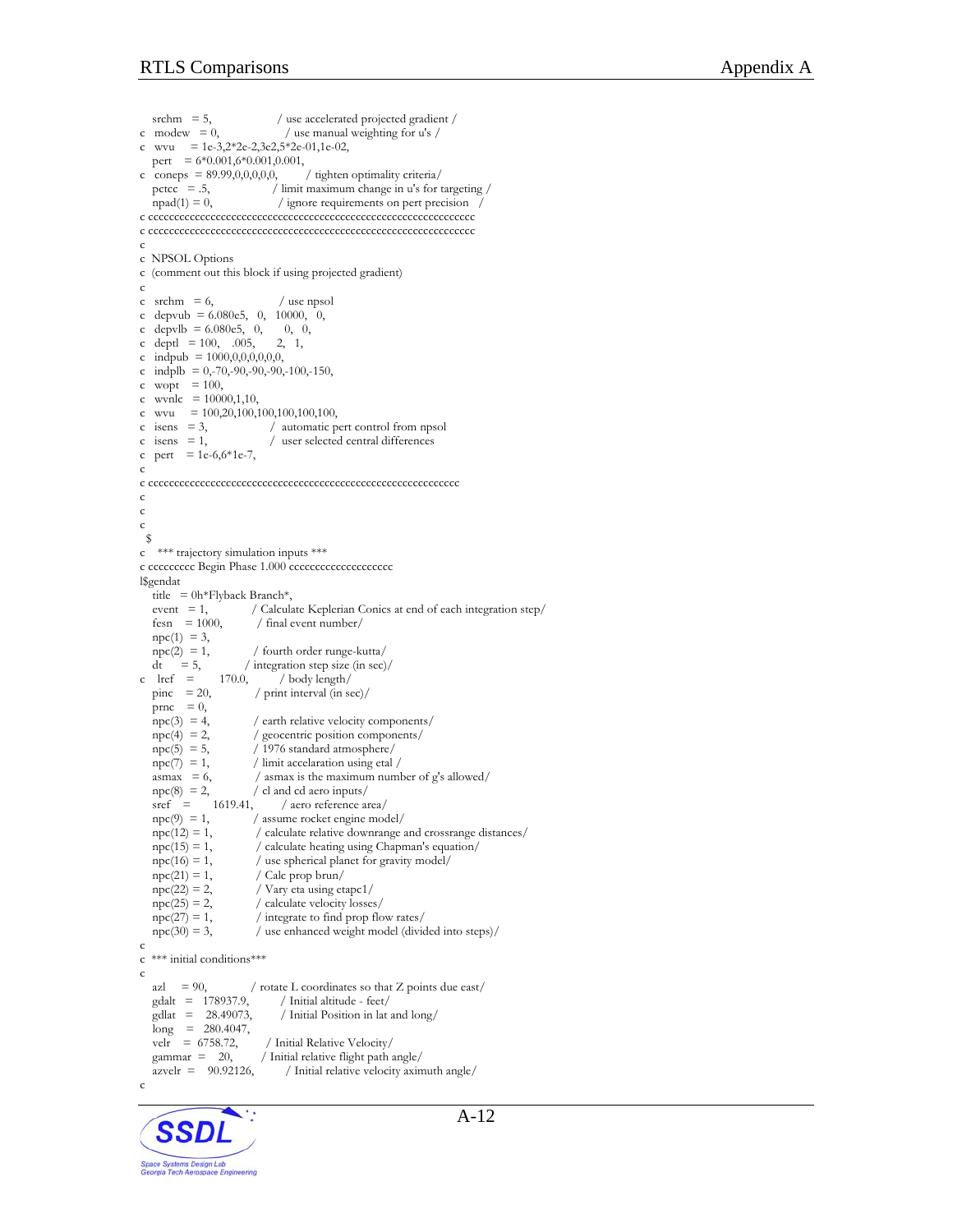```
c Use KSC as referenc location 
c 
  lateral = 28.50,
  lonref = 279.50,
c 
  *** enhanced weight model
c 
c Define Airbreathing Engine 
c 
  ispv = 3609.5, /Isp of Turbine Engine/<br>iengmf= 0, /which engines are on/
  iengmf= 0, /which engines are on/<br>ienga = 0, /throttle engine accordin
                   /throttle engine according to npc(22)/
  iwdf = 2, /calculate flowrate from engine's Vaccum Isp and thrust/<br>iwpf = 1, /include engine in flowrate calculations/
  iwpf = 1, /include engine in flowrate calculations/<br>nengl = 1, /Lowest Engine Number/
  nengl = 1, /Lowest Engine Number/<br>nengh = 1, /Highest Engine Number
                    /Highest Engine Number/
c 
c Define Vehicle Steps 
c 
  nstpl = 1, / Lowest Step Number/<br>
nstph = 1, / Highest Step Number
                    / Highest Step Number/
   wstpd(1)= 98758.99, / Step 1 Gross Weight (Booster)/ 
c<br>
menstp = 1,
                        / map each engine to a specific step/
  mentnk = 1, / map each engine to a specific tank/<br>istepf = 1, / include all steps in calculation of dry v
                      / include all steps in calculation of dry weight/c 
c 
c *** guidance inputs *** 
c 
  iguid(1) = 0,0,1,
  alppc(1) = 50,
  bnkpc(1) = 0,
c Define Monitor Variables 
c 
   monx(1) = 'dynp', /Dynamic pressure/ 
  mony(1) = 'mach',monx(2) = 'alpha', /Angle of Attack/
  mony(2) = 'mach',\text{max}(3) = 'heatrt', /Aerodynamic Heating Rate/
  \text{mony}(3) = \text{'mach}',
  \text{max}(4) = 'asmg', /Sensed Accelration/
  mony(4) = 'mach'.\text{max}(5) = 'azb', /wing normal force/
  mony(5) = 'mach',\text{monx}(6) = \text{'gdalt}', \text{ /altitude}\text{monx}(7) = \text{'mach'},
  \text{monx}(8) = \text{'thrust'.}\text{monx}(9) = 'dynp',\frac{c}{\text{maximum}} = 1e5./Maximum time of Flight/
  altmax = 1e10, /Maximum Altitude/<br>altmin = -1000, /Minimum Altitude/
                          /Minimum Altitude/
c 
c 
c *** print block *** 
   prnt(97)='dynpdt', 
         'xmin1','xmax1', 
         'xmin2','xmax2', 
         'xmin3','xmax3', 
         'xmin4','xmax4', 
         'xmin5','xmax5', 
 'xmin6','xmax6', 
 'xmin7','xmax7', 
         'xmin8','xmax8', 
         'xmin9','xmax9', 
         'fazb','fayb','faxb',
         'dynpdt',
          'altdot','machdt','gamad', 
          'timrf1','timrf2','timrf3',
```
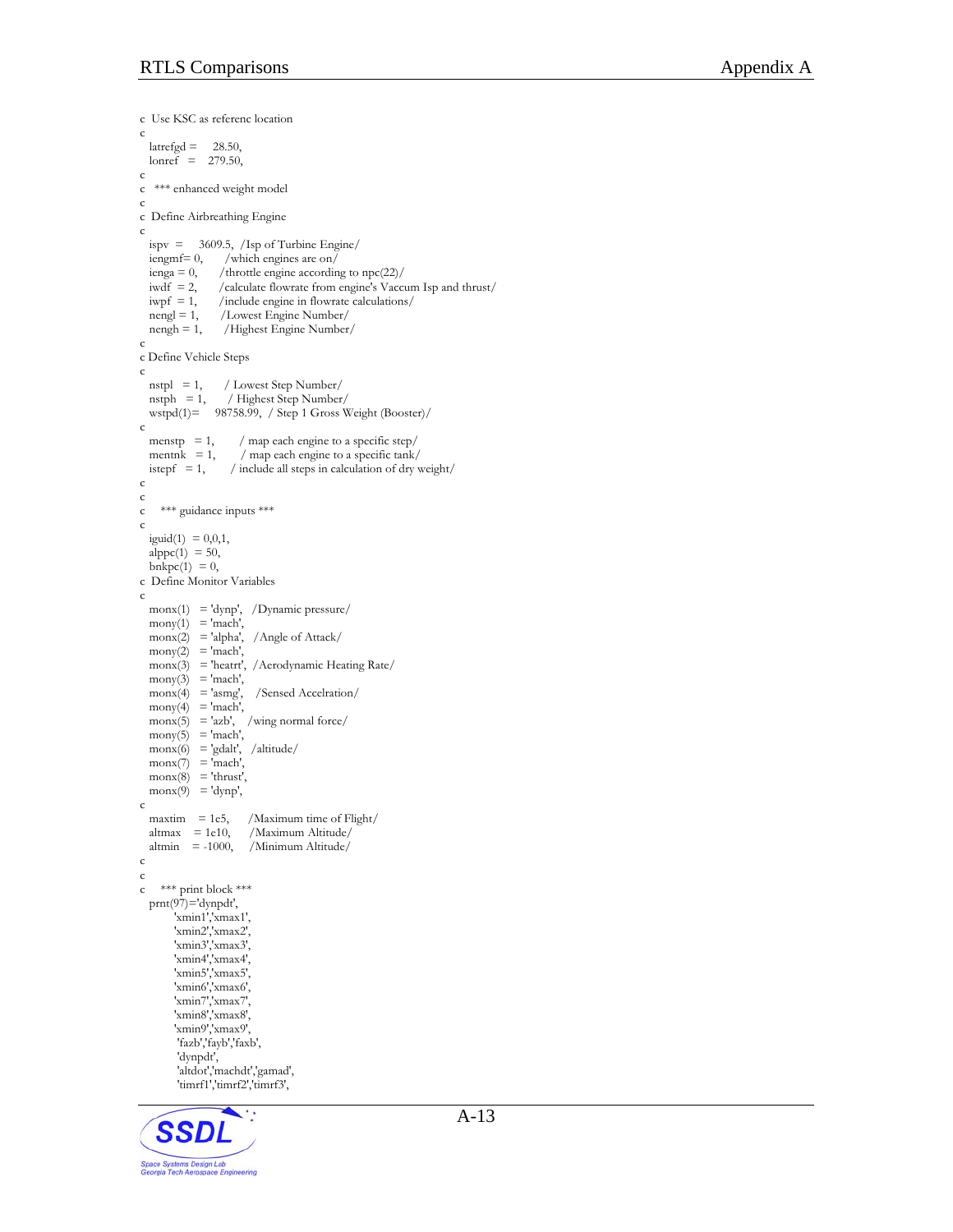```
 'netisp','isp1','ispv1','wprus1', 
        'pstop', 
 d\text{timr}(1) = 1,
  $ 
l$tblmlt $ 
c include APAS aerodynamic coefficients table with base drag 
*include 'booster_BD.aero' 
c l$tab 
c table= 'alphat',1,'timrf1',4,1,1,1, 
c 0, 0, 
c 200, 0, 
c 400, 0, 
c 600, 0, 
l$tab 
 endphs = 1, /End of Phase 1/ 
 $ 
c ccccccccc Begin Phase 100.000 cccccccccccccccccc
l$gendat 
c Peak of trajectory 
c Reset Max Mach Number monitoring for max re-entry mach number 
event = 100, critr ='altdot', value =0,
 xmax(7) = 0, /Reset Mach number monitoring/
 endphs = 1,
  $ 
c ccccccccc Begin Phase 150.000 ccccccccccccccccccc
l$gendat 
 event = 150, critr ='azb', value = -80.4,
 ndepvs = 1,
dt = 1,
\text{pinc} = 2,
maxits = 10,
 iguid(1)= 0, 0, 1,depvrs = 'azb',\text{depvis} = -80.4,deptls = 0.1,
 indurs = 'alppc1',igsai(1)=0,perts = 1e-4,
 \[\text{us} = 30, \]endphs = 1,
  $ 
c ccccccccc Begin Phase 300.000 cccccccccccccccccccc 
l$gendat 
event = 300, critr ='asmg', value = 2.5,
 mdl = 3,
 dt = 5,
 pinc = 20,
 ndepvs = 0,
 dtimr(2) = 1,
 xmin(5) = 0,
 xmax(1) = 0, /reset dynp monitoring/
 xmax(2) = 0,
 iguid(1) = 0,1,0,iguid(6) = 2,0,2, / Table lookup of alphat and bankt/
 \tilde{\mathbf{s}}l$tblmlt $ 
l$tab 
 table= 'alphat',1,'timrf2',6,1,1,1, 
   0, 10, 
  50, 20, 
  100, 20, 
  200, 15, 
  250, 10, 
  300, 10, 
  $ 
l$tab 
  table= 'bankt',1,'timrf2',7,1,1,1, 
  0, 0, /Inital Bank Angle of 0deg/ 
   10, 10, 
  50, 10,
```
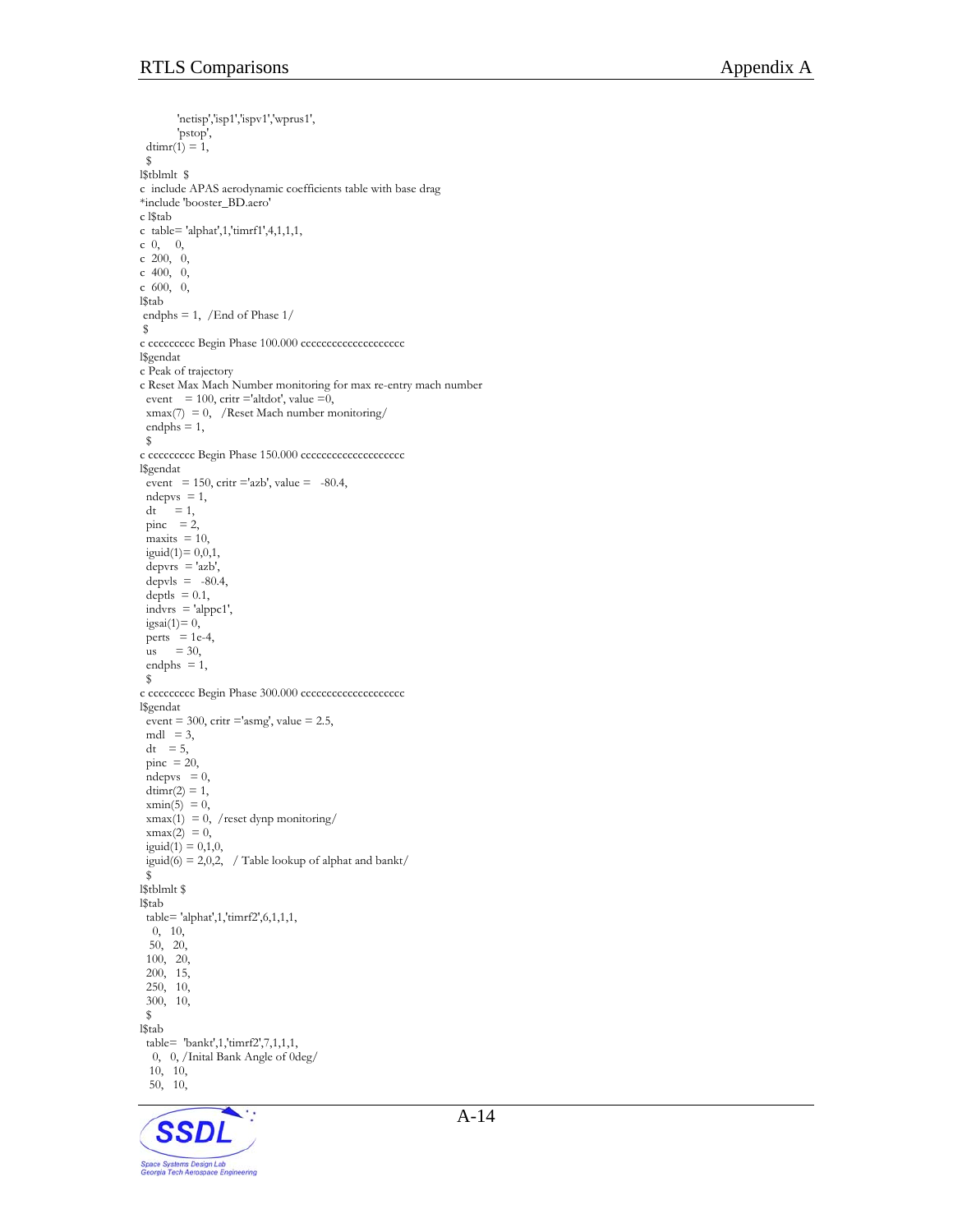100, 10, 200, 10, 250, 10, 300, 10, endphs = 1, /End of Phase 200/ \$ c ccccccccc Begin Phase 400.000 cccccccccccccccccccc c pull out of turn to level flight (lasts 25 seconds) l\$gendat event = 400, critr= 'azvelr', value = 270,  $mdl = 1$ , iguid =  $0,1,0$ ,  $i$ guid(6) = 3,1,3,  $dbank = 0$ ,  $d$ alpha = 10, endphs  $= 1$ , \$ c ccccccccc Begin Phase 500.000 ccccccccccccccccccc l\$gendat  $event = 500$ ,  $critr = 'tdurp', value = 25$ ,  $d\text{timr}(3) = 1$ ,  $dt = 10$ ,  $\text{pinc} = 10$ , iguid $(1) = 0,1,0,$ iguid(6) = 2,0,2, / Table lookup of alphat and bankt/ \$ l\$tblmlt \$ l\$tab table= 'alphat',1,'timrf3',2,1,1,1, 0, 10, 600, 10, \$ l\$tab table= 'bankt',1,'timrf3',2,1,1,1, 0, 0,  $600, 0,$  endphs = 1,  $\mathsf{s}$ c ccccccccc Begin Phase 700.000 ccccccccccccccccccc l\$gendat event = 700, critr='gdalt', value=  $16000.0$ ,  $npc(22) = 2$ ,  $i$ engmf = 1, /Turn on Airbreathing Engine/  $dt$  = 20, pinc  $= 100$ ,  $i$ guid $(1) = 0, 0, 1,$ iguid $(6)$ = 0,0,0,  $ndepvs = 3$ ,  $maxits = 10$ , depvrs = 'gamad','velad','azvad',  $\text{depvis} = 0,0,0,$ deptls =  $0.001, 0.0001, 0.0001,$ dusmax =  $1,0.35,0.1$ , igsai =  $2,0,0$ , indvrs = 'alppc1','etapc1','bnkpc1', perts =  $1e^{-4}$ , 1e-4, 1e-4,  $us = 5,0.5,0,$  $\mathsf{s}$ l\$tblmlt tvc1m= 1,\$ c include APAS aerodynamic coefficients table without base drag \*include 'booster\_noBD.aero' l\$tab c Thrust of Airbreathing Engine  $table = 'tvc1t',0, 32664.92,$  $c$  endphs = 1, \$ c gamad is a function of altdot l\$tab table='depvls1t',1,'altdot',2,3\*1, -10, 0.1, 10, -0.1,

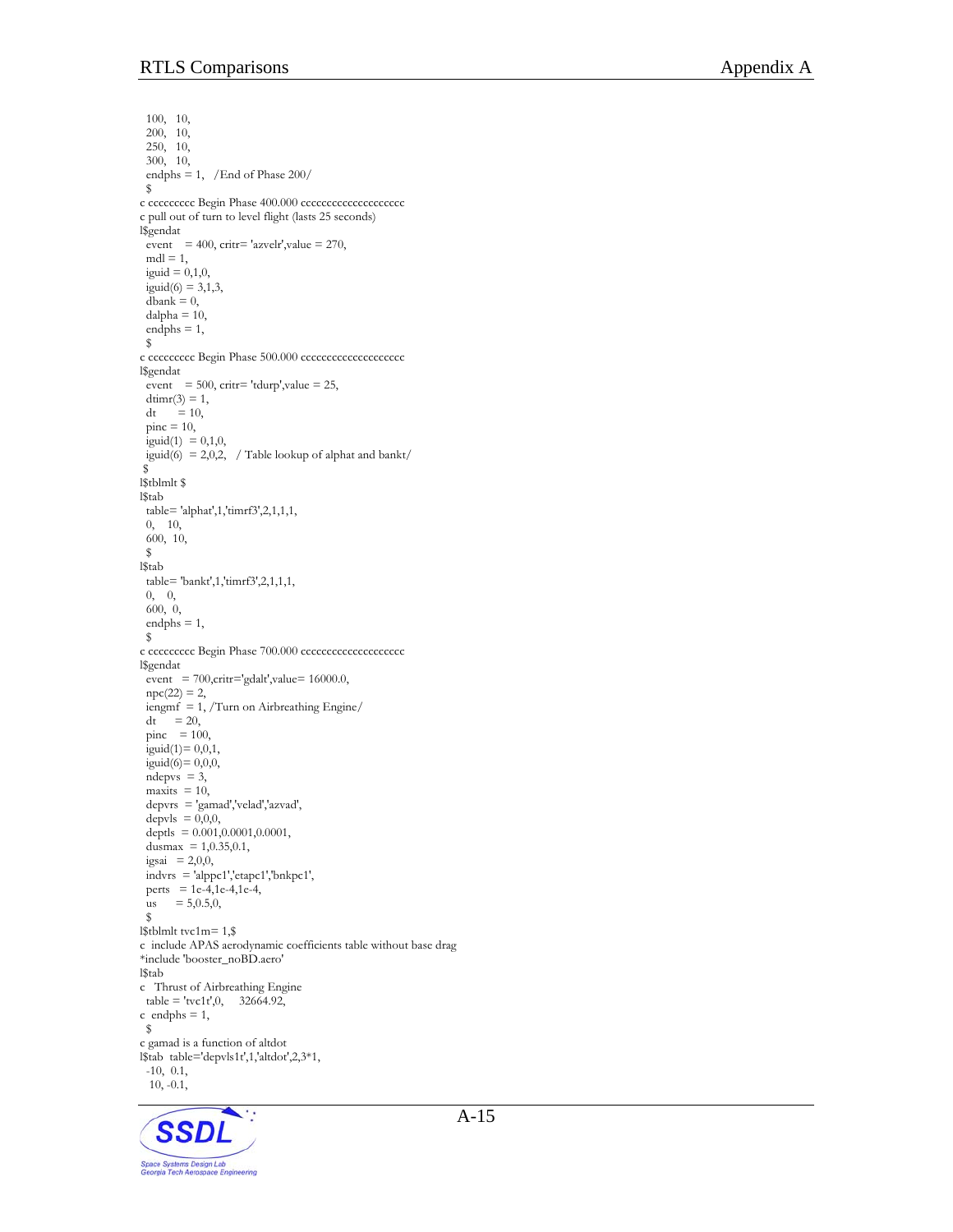endphs = 1,  $\mathbb S$ c ccccccccc Begin Phase 900.000 cccccccccccccccccccc l\$gendat event = 900, critr='long', value= 279.50, /Longitude at Launch Site/  $i$ engm $f = 0$ ,  $ndepvs = 0$ , endphs  $= 1$ , \$ c ccccccccc Begin Phase 1000.000 ccccccccccccccccccc l\$gendat c this is the final event  $event = 1000, critr = 'tdurp', value = 0.0,$ endphs  $= 1$ , endjob  $= 1$ , endprb  $= 1$ , \$

A-16

٠.

**SSDL** 

Space Systems Design Lab<br>Georgia Tech Aerospace Engineering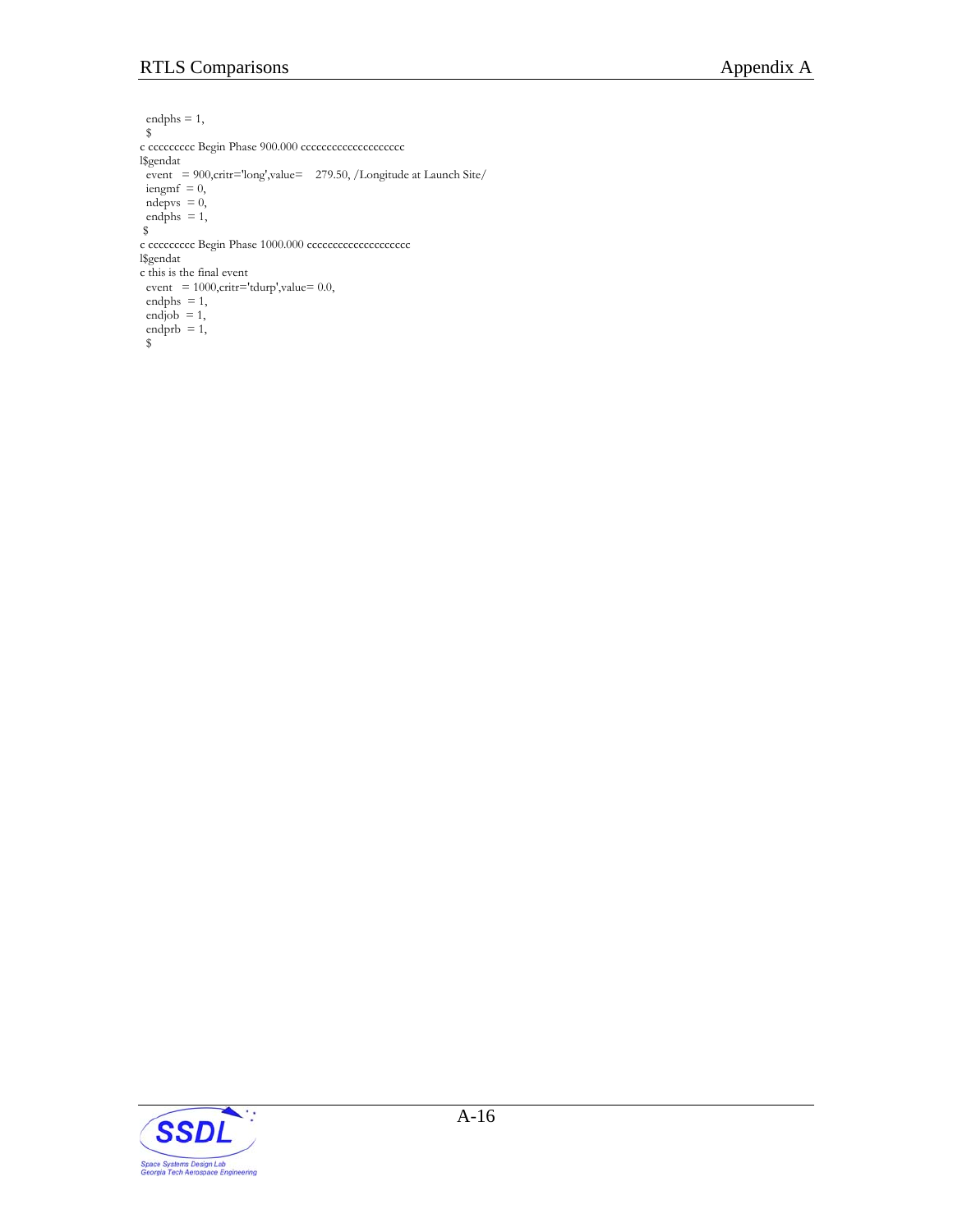#### Boostback Branch POST Deck

```
ccccccccccccccccccccccccccccccccccccccccccccccccccccccccccccc 
c 
c 
c Simple 3-D POST boostback trajectory for RTLS booster 
c 
c Modified for RTLS Study by Barry Hellman 
c This file optimizes final weight over the launch site 
c 
c cccccccccccccccccccccccccccccccccccccccccccccccccccccccccccccc 
c 
c set up optimization inputs 
c 
\begin{aligned} &\text{18search} \\ &\text{ioflag}\ = 0, \end{aligned}/ english input, english output units/
  opt = 1, / optimizer should maximize/<br>maxitr = 10, / Maximum number of itera
                     \overline{\phantom{a}} Maximum number of iterations/
  ipro = -1, / print only the final, optimized trajectory/
c 
c *** optimization variable *** 
c 
   optvar = 'weight', / maximize final weight/ 
    optph = 900, / optimize at the end of booster stage/ 
c 
c *** constraint variables *** 
c 
  ndepv = 4,
    depvr = 'xmin5', 'xmax1', 'gdlat', 'long', 'xmax2', /names of dependent variables/ 
  depval = -80.4, 800.0, 28.50, 279.5, 50.00, /target values/<br>deptl = -1, 70, 0.1, 0.1, 1, /targeting criteria(allow
deptl = 1, 70, 0.1, 0.1, 1, /targeting criteria(allowable errors) /depph = 900, 900, 900, 900, 900, /phase where contraint is applied/
idepvr = -1, 1, 0, 1, 1, /Max(1), Min(-1), or Exact(0) Contraint/
c 
c 
c *** simulation control variables (u's) *** 
c 
  nindv = 12,
  tabl = 5*'alphat', 5*'bankt',tably = 1,2,\overline{3},4,5,\overline{1},2,3,4,5,indvr = 'tabl1', 'tabl2', 'tabl3', 'tabl4', 'tabl5', 'tabl6','tabl7','tabl8','tabl9','tabl10', 
          'critr','dpitch', 
   \text{indph} = 5*451,5*451,400,200,
c 
c *** initial guesses for u's *** 
c 
c 
u(1) = 10.3050294,u(2) = 6.0347148,u(3) = 9.0950628,u(4) = 9.5665349,u(5) = 9.6824041,u(6) = 8.2438597,u(7) = 5.0624181,u(8) = 2.1679668,u(9) = 0.0132919,u(10)= 0.0044566,u(11) = -1000.3640390,u(12)= 90,c 
c 
c cccccccccccccccccccccccccccccccccccccccccccccccccccccccccccccc 
c 
c Projected Gradient Options 
c (comment out this block if using npsol) 
c 
srchm = 5, \frac{1}{2} / use accelerated projected gradient / c modew = 0, \frac{1}{2} / use manual weighting for u's /
                                 / use manual weighting for u's /
                                                                        A-17
   SSD
Space Systems Design Lab<br>Georgia Tech Aerospace Engineering
```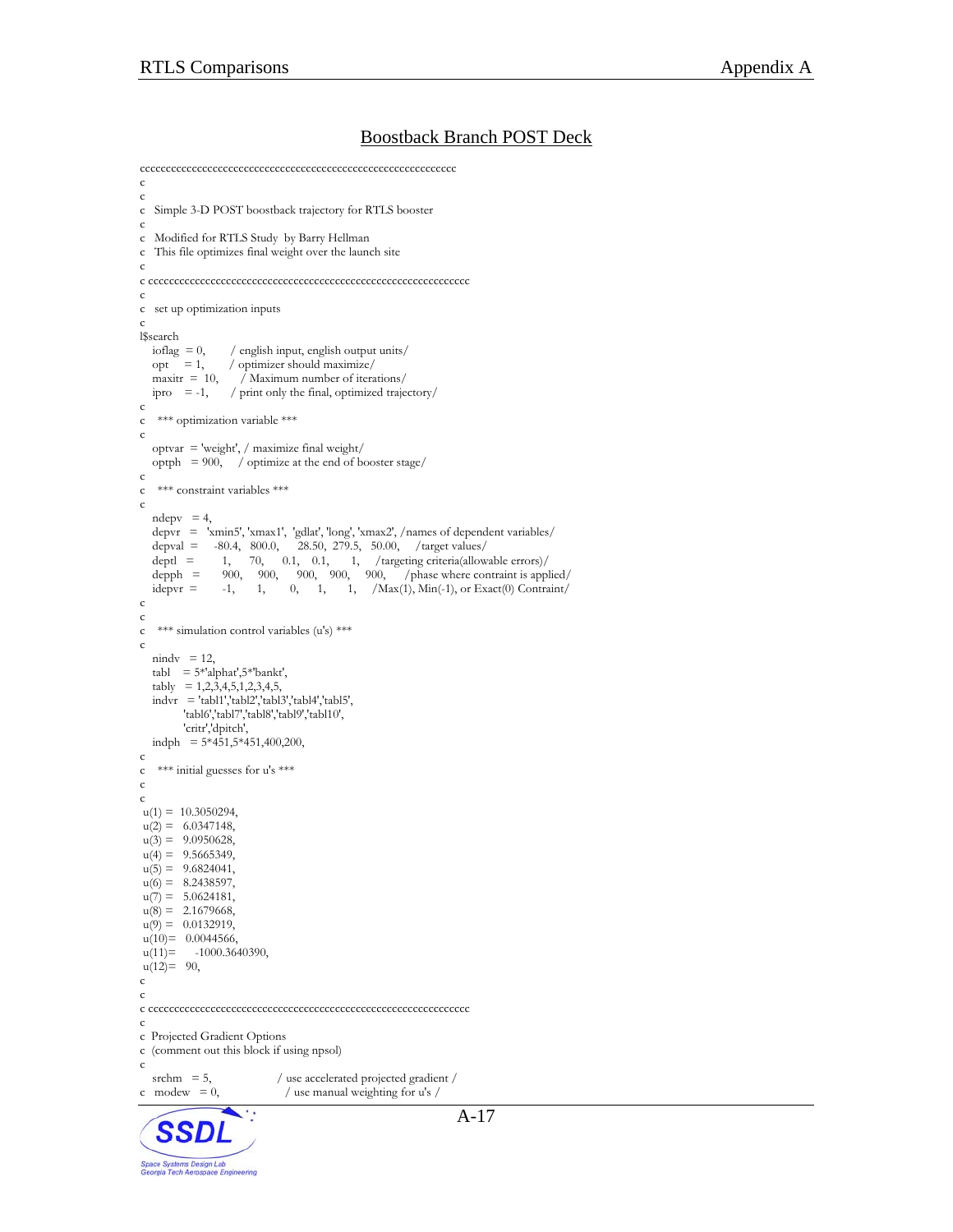Space Systems Design Lab<br>Georgia Tech Aerospace Engineering

```
A-18
c wvu = 1e-3,2*2e-2,3e2,5*2e-01,1e-02,pert = 5*0.0001,5*0.0001,0.0001,0.001,coneps = 89.99,0,0,0,0,0, / tighten optimality criteria/<br>pctcc = 0.1, / limit maximum change in u's fo
                                  / limit maximum change in u's for targeting /
  npad(1) = 0, / ignore requirements on pert precision
c wopt = 0.00001,
  IDEB = 0,
c ccccccccccccccccccccccccccccccccccccccccccccccccccccccccccccccc 
c ccccccccccccccccccccccccccccccccccccccccccccccccccccccccccccccc 
c 
c NPSOL Options 
c (comment out this block if using projected gradient) 
c 
c srchm = 6, / use npsol
c depvub = 6.080e5, 0, 10000, 0,
c depvlb = 6.080e5, 0, 0, 0,
c deptl = 100, 005, 2, 1,c indpub = 1000,0,0,0,0,0,0, 
c indplb = 0,-70,-90,-90,-90,-100,-150,
c wopt = 100,
c wvnlc = 10000, 1, 10,
c wvu = 100,20,100,100,100,100,100,\begin{array}{rcl}\n\text{c} & \text{isens} & = 3, \\
\text{c} & \text{isens} & = 1, \\
\end{array} / automatic pert control from npsol
                                 / user selected central differences
c pert = 1e-6,6*1e-7,
c 
c cccccccccccccccccccccccccccccccccccccccccccccccccccccccccccc 
c 
c 
c 
  $ 
c *** trajectory simulation inputs *** 
c ccccccccc Begin Phase 1.000 cccccccccccccccccccc
l$gendat 
   title = 0h*Boostback Branch*,<br>event = 1, / Calculate
   event = 1, \binom{2}{1} / Calculate Keplerian Conics at end of each integration step/<br>fesn = 900, \binom{2}{1} final event number/
                            / final event number/
  \text{npc}(1) = 3,
   npc(2) = 1, / fourth order runge-kutta/<br>dt = 1, / integration step size (in sec)
  dt = 1, / integration step size (in sec)/<br>pinc = 5, / print interval (in sec)/
                           / print interval (in sec)/
   prnc = 0,<br>
\text{npc}(3) = 4,
   npc(3) = 4, / earth relative velocity components/<br>npc(4) = 2, / geocentric position components/
   npc(4) = 2, / geocentric position components/<br>npc(5) = 5, / 1976 standard atmosphere/
   npc(5) = 5, / 1976 standard atmosphere/<br>
npc(7) = 1, / limit accelaration using etal
                            / limit accelaration using etal /
   asmax = 6.0, \frac{1}{2} / asmax is the maximum number of g's allowed/<br>npc(8) = 2, \frac{1}{2} / cl and cd aero inputs/
   npc(8) = 2, / cl and cd aero inputs/<br>sref = 1588, / aero reference area/
   sref = 1588, / aero reference area/<br>npc(9) = 1, / assume rocket engine n
   npc(9) = 1, / assume rocket engine model/<br>npc(12) = 1, / calculate relative downrange a
                             / calculate relative downrange and crossrange distances/
   npc(15) = 1, / calculate heating using Chapman's equation/<br>npc(16) = 1, / use spherical planet for gravity model/
                             / use spherical planet for gravity model/
  npc(21) = 1, / Calc prop brun/<br>npc(25) = 2, / calculate velocity
  npc(25) = 2, / calculate velocity losses/<br>npc(27) = 1, / integrate to find prop flo
                             / integrate to find prop flow rates/
   npc(30) = 3, / use enhanced weight model (divided into steps)/
c 
c F frame origin 
c 
  altf = 20,
   gdlatf = 28.5,
   longf = 279.5,
  irngsf = 1, /Calculate the F frame/
c 
c *** initial conditions*** 
c 
   azl = 90, / rotate L coordinates so that Z points due east/
   \text{gdalt} = 172224.4, / Initial altitude - feet/
   \text{gdlat} = 28.49348, / Initial Position in lat and long/
```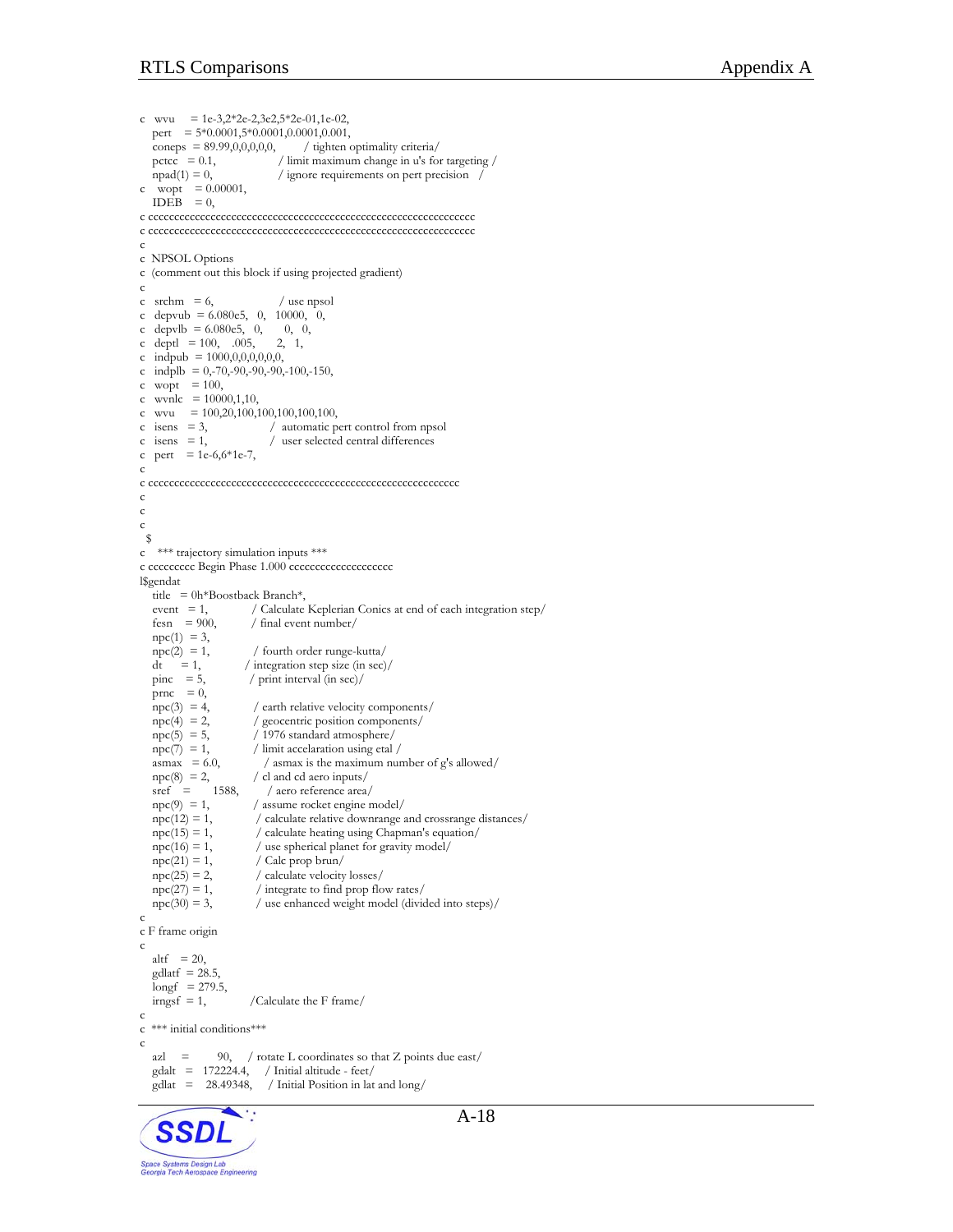```
 long = 280.184, 
    velr = 5593.984, / Initial Relative Velocity/ 
    gammar = 30.992, / Initial relative flight path angle/ 
   azvelr = 90.81667, / Initial relative velocity aximuth angle/
c 
c Use KSC as referenc location 
c 
   lateral = 28.50,
   lonref = 279.50,
c 
c *** enhanced weight model 
c 
c Define Airbreathing Engine 
c 
   ispv = 326.7, /Isp of Turbine Engine/<br>iengmf= 0, /which engines are on/
   iengmf= 0, /which engines are on/<br>ienga = 1, /throttle engine accordin
   ienga = 1, /throttle engine according to npc(22)/<br>iwdf = 2, /calculate flowrate from engine's Vacc
   iwdf = 2, /calculate flowrate from engine's Vaccum Isp and thrust/<br>iwpf = 1, /include engine in flowrate calculations/
                        /include engine in flowrate calculations/
   nengl = 1, /Lowest Engine Number/mengh = 1, Highest Engine Number/mengh = 1, Highest Engine Number/mengh = 1, Highest Engine Number/mengh = 1, Highest Engine Number/mengh = 1, Highest Engine Number/mengh = 1, Highest Engine Number/mengh = 1, Highest Engine Number/mengh = 1, Highest Engine Number/mengh = 1, Highest Engine Number/mengh = 1, Highest Engine Number/mengh = 1, Highest Engine Number/mengh = 1, Highest Engine Number/mengh = 1, Highest FramePrengh = 1, Highest FramePrengh = 1, Highest FramePrengh = 1, Highest FramePrengh = 1, Highest FramePrengh = /Highest Engine Number/
c 
c Define Vehicle Steps 
c 
    nstpl = 1, / Lowest Step Number/ 
 nstph = 1, / Highest Step Number/ 
wstpd(1)= 109946.3, / Step 1 Gross Weight (Booster)/
c 
   menstp = 1, / map each engine to a specific step/
   mentnk = 1, / map each engine to a specific tank/<br>istepf = 1, / include all steps in calculation of dry v
                          / include all steps in calculation of dry weight/c 
c 
c *** guidance inputs *** 
c Piecewise Linear Steering Using dalpha 
   iguid(1) = 0,1,
   iguid(6) = 3,3,3, / Table lookup of alphat and bankt/
   dalpha = 180,
c \bar{b}n kpc(1) = 180,
c dbank = 180,
c dbeta = 180,
c 
c Define Monitor Variables 
c 
   \text{monx}(1) = \text{'dynp}, \quad \text{/Dynamic pressure/}mony(1) = 'mach'.\text{monx}(2) = \text{'alpha}, /Angle of Attack/
   \text{mony}(2) = \text{'mach}'.\text{max}(3) = 'heatrt', /Aerodynamic Heating Rate/
   mony(3) = 'mach',\text{monx}(4) = \text{'asmg'}, /Sensed Accelration/
   mony(4) = 'mach',\text{monx}(5) = \text{'azb'}, \text{ /wing normal force}mony(5) = 'mach',\text{monx}(6) = \text{'gdalt}', /altitude/
   \text{monx}(7) = \text{'mach'}, /Mach number/
   \text{monx}(8) = \text{thrust}', \text{Thrust}'\text{max}(9) = \text{dprng1},
   \text{monx}(10) = \text{bnkang},
c 
    maxtim = 10000, /Maximum time of Flight/ 
   altmax = 1e10, /Maximum Altitude/
   altmin = 0, /Minimum Altitude/
c 
c 
c 
c *** print block *** 
    prnt(97)='dynpdt', 
            'xmin1','xmax1', 
            'xmin2','xmax2',
```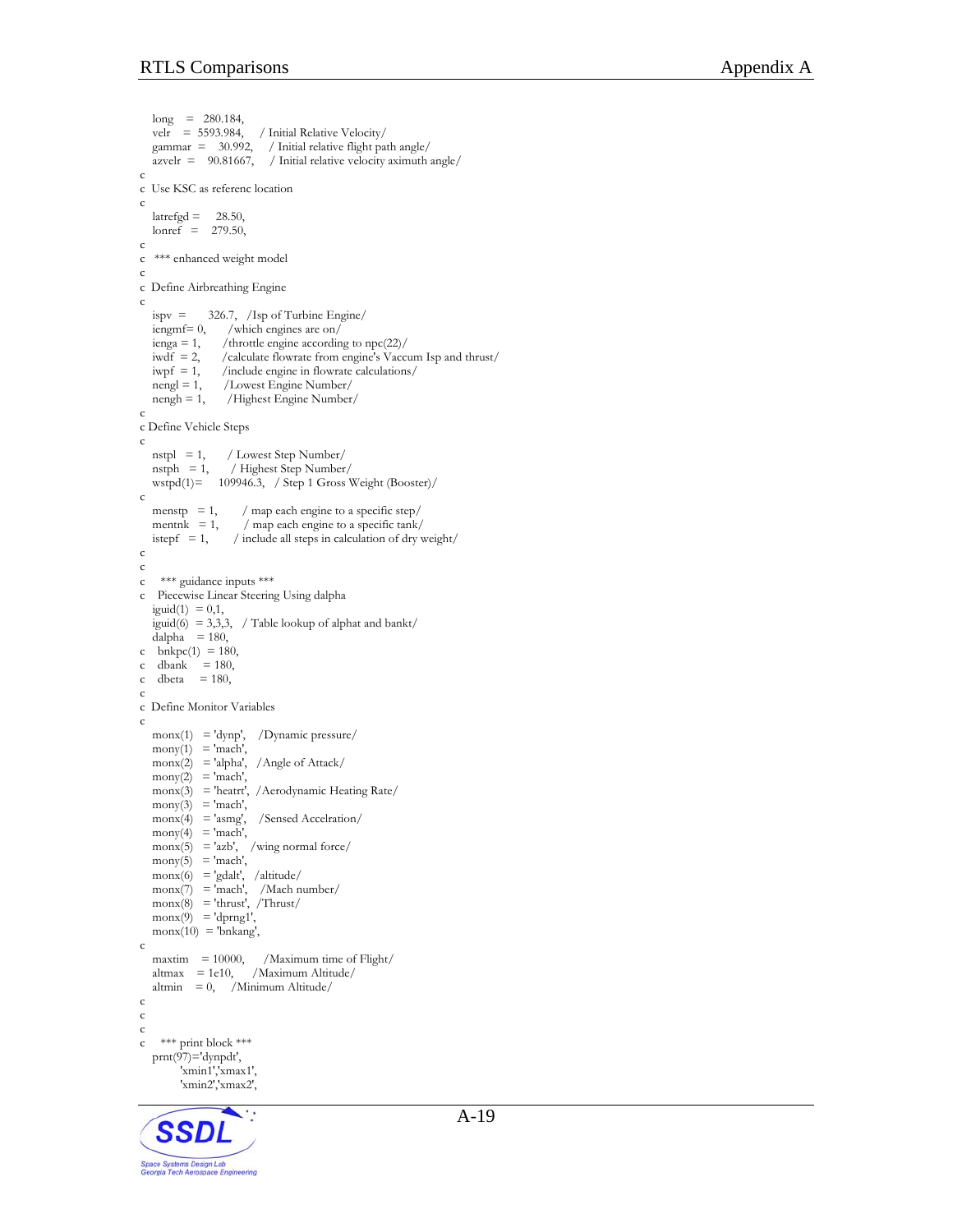'xmin3','xmax3', 'xmin4','xmax4', 'xmin5','xmax5', 'xmin6','xmax6', 'xmax7','xmax8','xmin8','xmax10','xmin10', 'altdot','machdt', 'timrf1','timrf2','timrf3', 'rgenv', 'netisp','isp1','ispv1','wprus1','velad', 'xmax9','genv1','genv2','dgenv','rgenv', 'vxf','vyf','vzf','xf','yf','zf','dlong', 'alphi','betai','banki','dprng1', 'pstop', \$ l\$tblmlt \$ c include APAS aerodynamic coefficients table with base drag \*include 'booster\_BD.aero' l\$tab c Thrust of Engine  $table = 'tvc1t', 0, 403751,$  \$ l\$tab table ='genv2t',1,'xmax9',2,1,1,1, 0, 0, 100, 100, \$ l\$tab table ='genv1t',1,'dprng1',2,1,1,1, 0, 0, 100, 100, \$ l\$tab  $table = 'aelt', 0, 5.1,$  $endphs = 1$ , \$ c ccccccccc Begin Phase 200.000 cccccccccccccccccccc l\$gendat c Turn on Engine event =  $200$ , critr ='tdurp', value = 15,  $dt = 1$ , pinc  $= 5$ ,  $i$ engm $f = 1$ ,  $\dim(r(1) = 1)$ , iguid $(1) = 1, 0$ ,  $i$ guid(4) = 3,  $\phi$  dpitch = 60, c iguid(11)=  $0, /$ roli is set to present value/ endphs = 1, /End of Phase  $200/$  \$ c ccccccccc Begin Phase 300.000 cccccccccccccccccccc l\$gendat event = 300, critr ='tdurp', value = 15,  $i$ guid $(1) = 1,0,0,$  endphs = 1, /End of Phase 300/ \$ c ccccccccc Begin Phase 400.000 ccccccccccccccccccc l\$gendat event = 400, critr= 'vxf', value = 0, mdl = 1,<br>pinc = 5,  $\pi$  $\frac{x}{x}$  xmax(7) = 0, /Reset max mach number monitoring to zero/  $i$ engmf = 0, /Turn engine off/ iguid $(1) = 0,0,$  $i$ guid(3) = 3, dalpha  $= 40$ , \$ l\$tblmlt \$ l\$tab table ='genv2t',1,'fazb',2,1,1,1, 0, 0,

**SSD** Space Systems Design Lab<br>Georgia Tech Aerospace Engineering A-20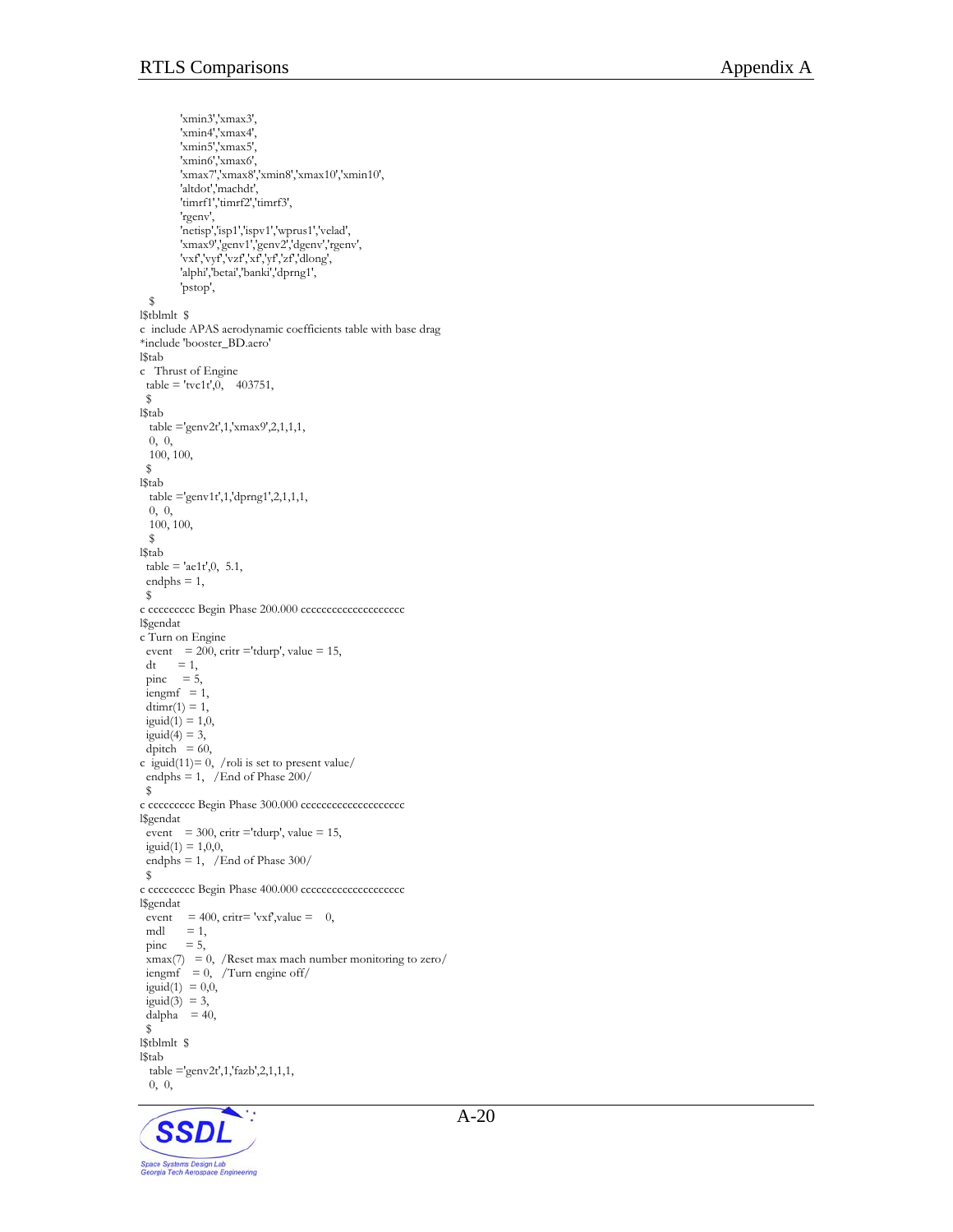100, 100, \$ l\$tab  $t$ able ='genv1t',1,'weight',2,1,1,1, 0, 0, 100, 100, endphs  $= 1$ , \$ c ccccccccc Begin Phase 430.000 ccccccccccccccccccc l\$gendat event = 430, critr= 'tdurp', value = 15, iguid $(1) = 0, 0,$ iguid(3) =  $0$ ,  $\bar{p}$ inc = 4,  $mdl = 1$ ,  $endphs = 1$ , \$ c ccccccccc Begin Phase 450.000 ccccccccccccccccccc l\$gendat event =  $450,0$ , critr= 'azb', value =  $-80.4$ ,  $mdl = 1$ ,  $n$ depvs = 1,  $dt = 1$ ,  $\text{pinc} = 4$ ,  $maxits = 10$ , iguid $(1)= 0, 0, 1,$ c bnkpc $(1)=0$ ,  $depurs = 'azb',$  $depvis = -80.4$ , deptls  $= 0.1$ ,  $indurs = 'alppc1',$ igsai $(1)=0,0$ perts  $= 1e-4$ ,  $\frac{1}{\text{us}}$  = 20, endphs  $= 1$ , \$ c ccccccccc Begin Phase 500.000 ccccccccccccccccccc c Bring vehicle out of controlled accel steering when overall accel goes back to acceleration steering l\$gendat event =  $451,0$ , critr= 'altdot', value = 2.5, mdl = 3, /Derivative must negative/  $n$ depvs =  $0$ ,  $dt = 1$ ,  $\text{pinc}$  = 20,  $i$ engmf = 0,  $\dim(r(2) = 1)$ , c xmin(5) = 0, /Reset min azb to zero/ c xmax(2) = 0, /Reset Max alpha monitoring to zero/ iguid $(1) = 0,1,0,$ iguid $(6)$  = 2,0,2, / Table lookup of alphat and bankt/ \$ l\$tblmlt \$ l\$tab table= 'alphat',1,'timrf2',5,1,1,1, 5, 0, 20, 0, 50, 0, 100, 0, 400, 0, \$ l\$tab table= 'bankt',1,'timrf2',5,1,1,1, 5, 0, 20, 0, 50, 0, 100, 0, 400, 0, endphs = 1, /End of Phase 500/  $\mathsf{s}$